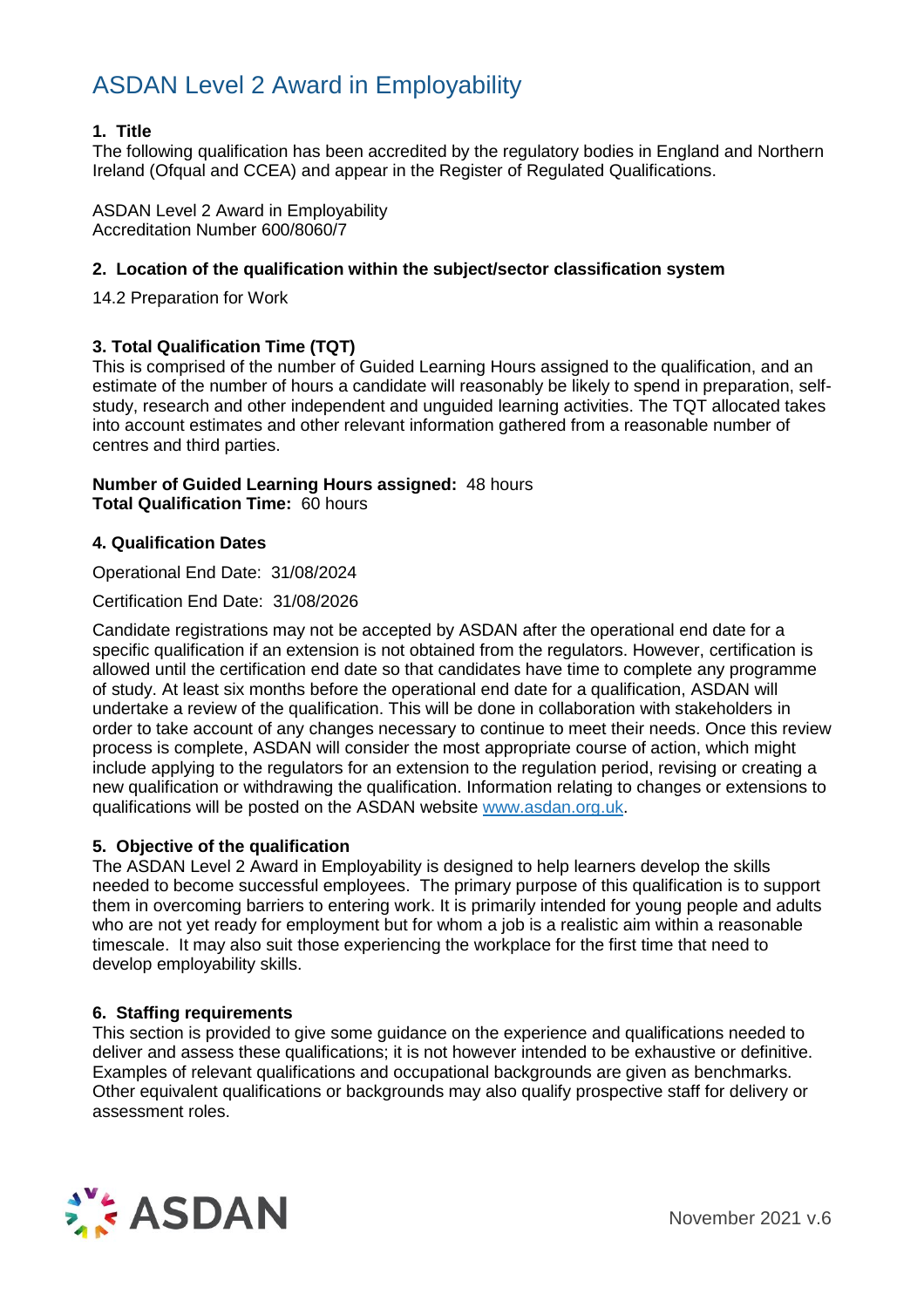Centres must ensure that they have sufficient numbers of suitably experienced Assessors and Internal Moderators to ensure that qualifications are delivered effectively, and that appropriate judgements are made as to whether evidence being presented is valid, sufficient and reliable.

ASDAN cannot be held responsible for any difficulties that arise in the delivery or assessment process as a result of internal recruitment decisions. Recruitment should be made at the discretion of centres, and centres should be aware that it is their responsibility to ensure that all staff involved in the delivery and assessment of ASDAN qualifications are suitably qualified.

Examples of relevant qualifications: Assessor/Internal Verifier awards Examples of work experience: Demonstrable experience of knowledge of the subject area.

The ASDAN **Centre Guidance** (Section 2.2, Roles and Responsibilities) outlines the range of functions necessary for candidate achievement, and the expectations for suitable qualifications/experience.

#### **7. Units**

The units listed below are available for the qualification.

| <b>Title</b>                                   | Level          | Unit reference          | <b>Credit rating</b><br>(if applicable) | <b>Unit Group</b> |
|------------------------------------------------|----------------|-------------------------|-----------------------------------------|-------------------|
| Working to good<br>practice standards          | $\overline{2}$ | WGP <sub>2</sub>        | 3                                       | Core              |
| Career exploration                             | $\overline{2}$ | CE2                     | $\overline{2}$                          | Core              |
| Applying for a job                             | $\overline{2}$ | AJB <sub>2</sub>        | $\overline{2}$                          | Core              |
| Learning through<br>work experience            | $\overline{2}$ | LWE <sub>2</sub>        | $\overline{3}$                          | Core              |
| <b>Enterprise skills</b>                       | $\overline{2}$ | ES <sub>2</sub>         | 1                                       | Core              |
| <b>Customer service</b>                        | $\overline{2}$ | $\overline{\text{CS2}}$ | 3                                       | Additional        |
| <b>Exploring business</b><br>and enterprise    | $\overline{2}$ | EBE <sub>2</sub>        | $\overline{2}$                          | Additional        |
| Health and safety in<br>the workplace          | $\overline{2}$ | HSW <sub>2</sub>        | $\overline{2}$                          | Additional        |
| Managing personal<br>finance as an<br>employee | $\overline{2}$ | MPF <sub>2</sub>        | $\overline{2}$                          | Additional        |
| Meetings in the<br>workplace                   | $\overline{2}$ | MW <sub>2</sub>         | 3                                       | Additional        |
| Opportunities for<br>learning and work         | $\overline{2}$ | OLW <sub>2</sub>        | $\overline{2}$                          | Additional        |
| Overcoming barriers<br>to work                 | $\overline{2}$ | OBW <sub>2</sub>        | $\overline{2}$                          | Additional        |
| Participating in an<br>enterprise activity     | $\overline{2}$ | PEA <sub>2</sub>        | $\overline{3}$                          | Additional        |
| Planning and<br>reviewing learning             | $\overline{2}$ | PRL <sub>2</sub>        | 3                                       | Additional        |
| <b>Research skills</b>                         | $\overline{2}$ | RS <sub>2</sub>         | $\overline{2}$                          | Additional        |
| Tackling problems                              | $\overline{2}$ | TP <sub>2</sub>         | 3                                       | Additional        |

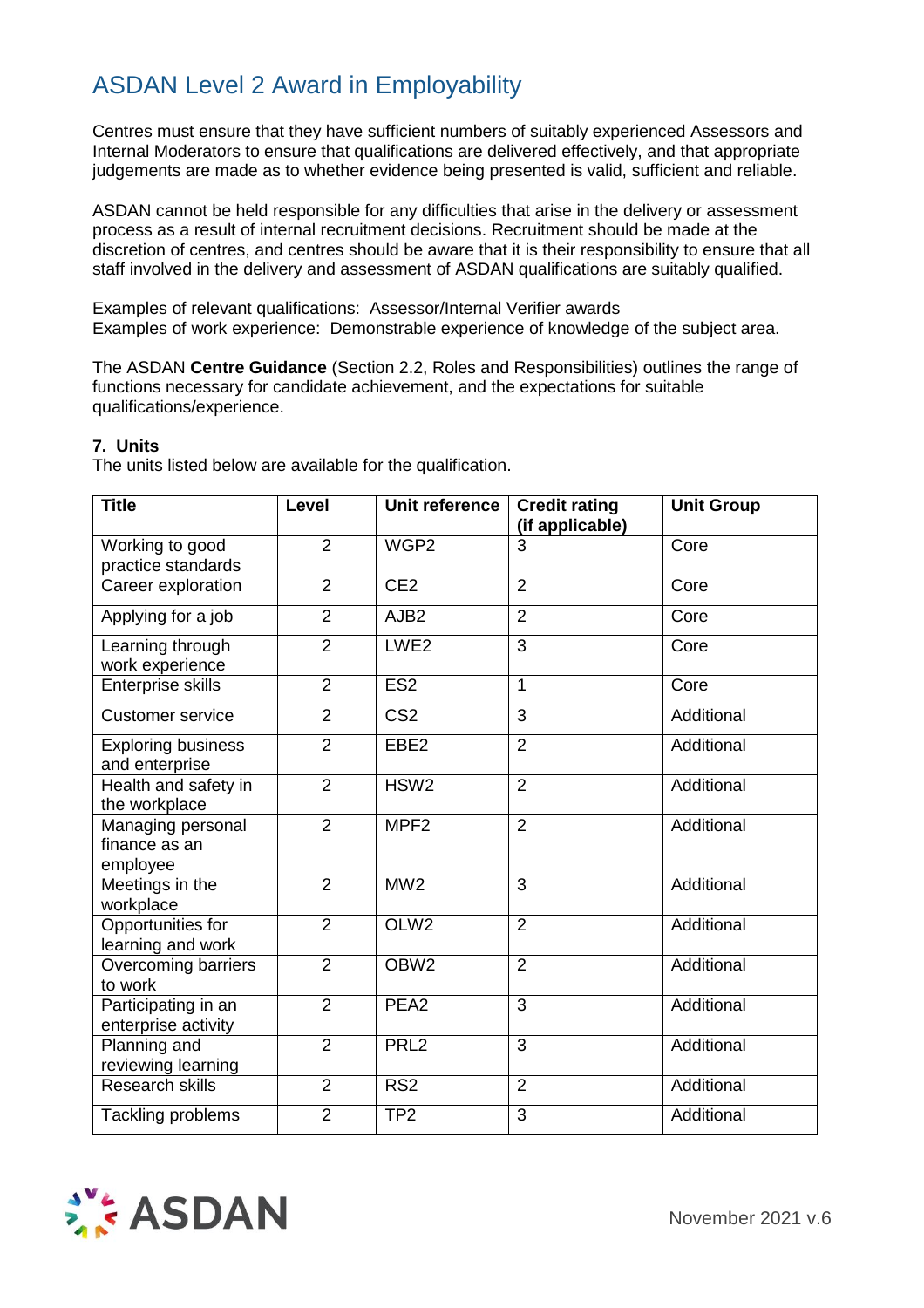| Team working                  | TW2               | N | Additional |
|-------------------------------|-------------------|---|------------|
| Using advice and<br>guidance  | UAG <sub>2</sub>  |   | Additional |
| Using ICT in the<br>workplace | ICTW <sub>2</sub> |   | Additional |

#### **8. Structure of the qualification**

The qualification is credit-based and candidates must choose a combination of units from those listed above. The qualification comprises Core and Additional units. Candidates must complete 6 credits worth of units in total, and must include at least one unit from the Core units group. The remainder of the credits can be achieved through either Core or Additional units. Candidates normally complete all units at the same level; however there is the flexibility to choose units from the level above or below the qualification outcome, if appropriate. For a full Award qualification, the candidate must achieve a minimum of 4 credits at the level of the qualification outcome.

#### **Credit transfer**

Candidates who have achieved any of the Employability units in the context of another qualification can transfer the credit already achieved, provided the unit was achieved within 3 years of the Employability external moderation date. A Centre Claim form and guidance are provided on the website in order to manage credit claims.

**Equivalent units** are units within other qualifications that have been judged to be similar enough in content to be counted instead of certain units within the qualification.

**Exemptions** are generally non-credit based units that can allow a candidate to be exempt from certain identified units. Where such opportunities exist, these are noted in the specifications for the unit.

Some of the units have equivalent units or exemptions identified against them. A Centre Claim form and guidance are provided on the website in order to manage credit claims and exemptions.

Evidence to fully meet the Employability Standards is generated by completing activities to demonstrate skills, knowledge and understanding relevant to the units the candidate is working towards (approximately 60 hours of work).

**Resource sheets** have been developed to help candidates generate appropriate and focused evidence. These can be downloaded from the members area of the ASDAN website and their use is optional if equivalent evidence is provided in other ways.

Candidates who do not achieve the full qualification requirements will receive certification for those units which they have successfullly completed

The mandatory **Standards with Guidance** document, which is provided to support centres in the delivery and assessment of the qualification, provides additional guidance on the appropriate type, quality and quantity of evidence required in order for learners to show they have met the required standard.

The mandatory **Centre Guidance** contains all the information centres need in order to successfully deliver, assess and internally moderate the qualification and submit learners for certification.



November 2021 v.6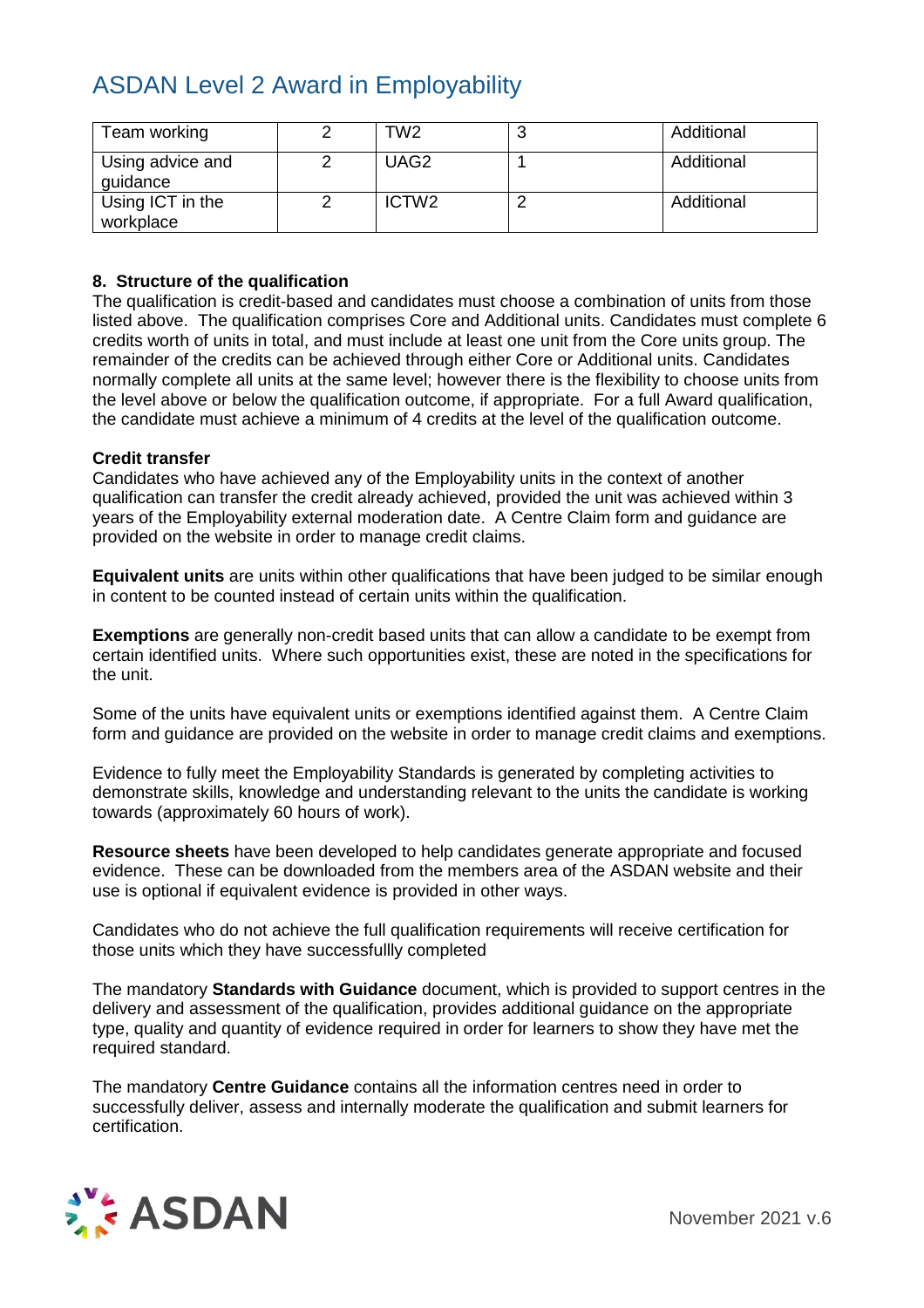#### **9. Prior achievement and recognition of prior learning**

There are no specific recommended prior learning requirements for this qualification. This qualification has been developed for use by schools, academies and colleges to accredit or contribute to work-related learning; careers education; enterprise education; work experience; PSHE and PLTS development. Centres are responsible for ensuring that this qualification is appropriate for the age and ability of their candidates.

#### **Recognition of Prior Learning (RPL)**

RPL is where a candidate has achieved something relevant to the qualification without formal recognition such as a certificate. ASDAN has a policy on RPL which allows all claims to be considered on an individual basis.

#### **10. Progression opportunities**

ASDAN Level 2 Certificate in Employability

Progression routes for candidates achieving the Employability qualifications include apprenticeships, traineeships, employment, further education and any other qualifications at a higher level.

#### **11. Assessment and moderation**

Candidates complete a **portfolio of evidence** which is internally assessed by centre assessors against the unit assessment criteria. Assessors need to ensure that there is explicit evidence in the portfolio to show that the candidate has met the required standard.

There is a mandatory **Assessment Checklist** provided for each unit (see example below). These can be downloaded from the ASDAN website and must be completed by the assessor when the candidate completes each unit. Each Assessment Checklist must be signed by the candidate, assessor and internal moderator to authenticate the work, and added to each candidate's portfolio of evidence.

**Internal moderation** is undertaken by the centre, following their own sampling strategy. The internal moderator provides the vital link between the assessors and the external moderator, and acts as the centre's quality assurance representative.

**External moderation** is carried out by ASDAN's External Moderators who look at the quality and compare the standards of a sample of candidates' work to ensure that national standards are being met, monitor assessment practice and, where problems are identified, take action to ensure that assessment conforms to national standards.

#### **12. Assessment language**

ASDAN qualifications are published and assessed in English only.

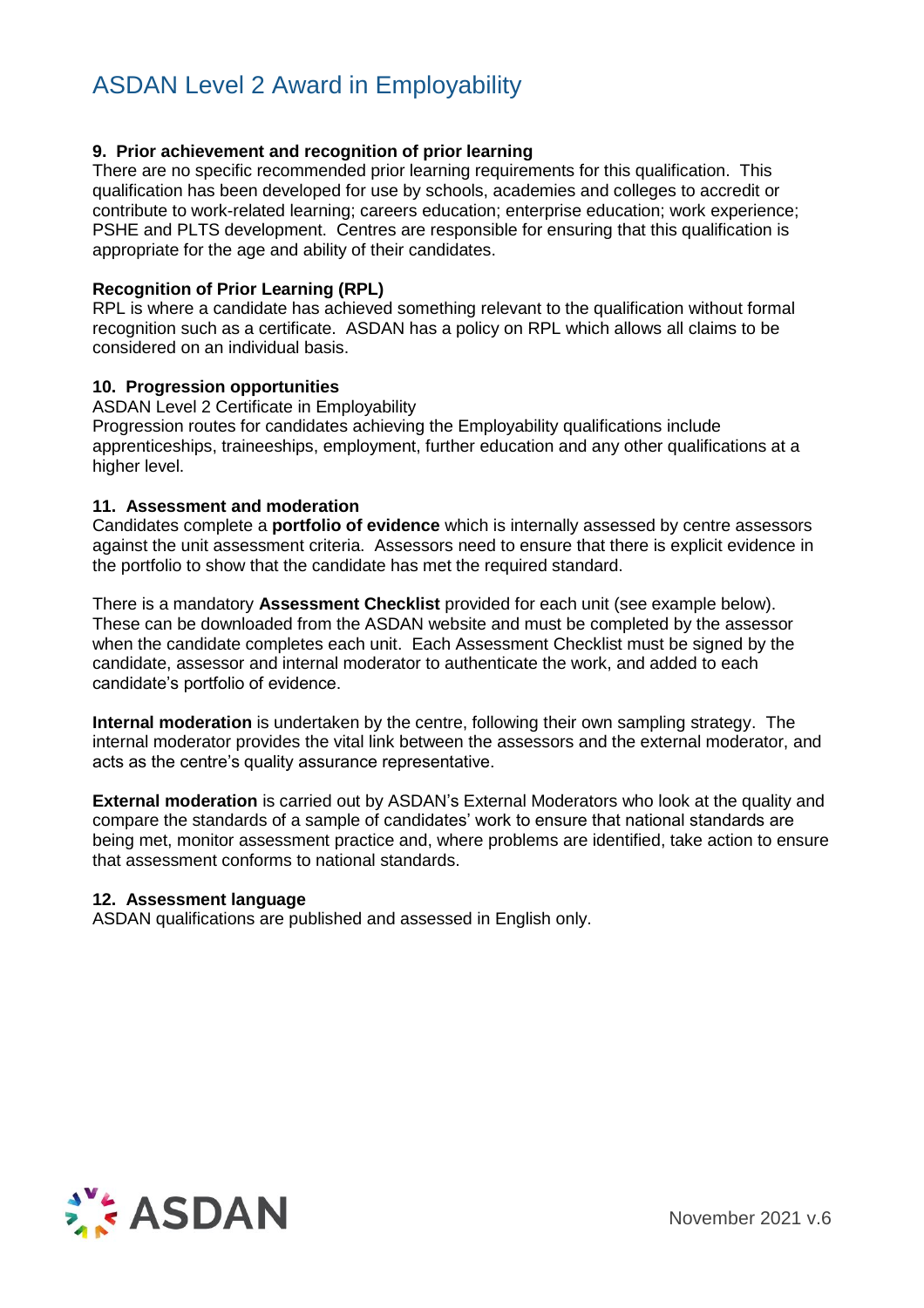#### **13. Standards**

The standards for each unit are as follows:

| Title:                                                                                                       | Working to good practice standards |                                                                                                                                                                                                                                                                                                           |
|--------------------------------------------------------------------------------------------------------------|------------------------------------|-----------------------------------------------------------------------------------------------------------------------------------------------------------------------------------------------------------------------------------------------------------------------------------------------------------|
| Unique reference number                                                                                      | F/504/5250                         |                                                                                                                                                                                                                                                                                                           |
| Level:                                                                                                       | L2                                 |                                                                                                                                                                                                                                                                                                           |
| Credit Value (if any):                                                                                       | 3                                  | <b>Assessment criteria</b>                                                                                                                                                                                                                                                                                |
| <b>Learning outcomes</b><br>The learner will:                                                                |                                    | The learner can:                                                                                                                                                                                                                                                                                          |
| 2.1 Understand why legislation is needed                                                                     |                                    | 1.1 Explain why legislation is necessary in the                                                                                                                                                                                                                                                           |
| to regulate what happens in the workplace                                                                    |                                    | workplace                                                                                                                                                                                                                                                                                                 |
|                                                                                                              |                                    | 1.2 Give examples of legislation that employers have<br>to comply with                                                                                                                                                                                                                                    |
| 2.2 Know about policies/procedures in<br>own organisation/workplace and<br>understand how they impact on own |                                    | 2.1 Identify policies that have been developed in own<br>organisation/workplace to meet legislative<br>requirements                                                                                                                                                                                       |
| situation                                                                                                    |                                    | 2.2 Describe how the policies affect self and/or others<br>in the organisation/workplace<br>2.3 Identify a procedure that has been developed to                                                                                                                                                           |
|                                                                                                              |                                    | meet the needs of own organisation/workplace<br>2.4 Describe how the procedure affects self and/or                                                                                                                                                                                                        |
| 2.3 Be able to apply good practice                                                                           |                                    | others in the organisation/workplace<br>3.1 Contribute to discussions to agree priorities for                                                                                                                                                                                                             |
| standards in own organisation                                                                                |                                    | own work                                                                                                                                                                                                                                                                                                  |
|                                                                                                              |                                    | 3.2 Meet the standards set by own organisation                                                                                                                                                                                                                                                            |
|                                                                                                              |                                    | when carrying out a range of routine tasks                                                                                                                                                                                                                                                                |
|                                                                                                              |                                    | 3.3 Use appropriate communication methods to meet<br>own responsibilities including informing others of                                                                                                                                                                                                   |
|                                                                                                              |                                    | progress<br>3.4 Reflect on the quality of own work and identify                                                                                                                                                                                                                                           |
|                                                                                                              |                                    | ways of working more effectively                                                                                                                                                                                                                                                                          |
| Additional information about the unit                                                                        |                                    |                                                                                                                                                                                                                                                                                                           |
| Organisation reference code                                                                                  |                                    | WGP2                                                                                                                                                                                                                                                                                                      |
| Unit aim/purpose                                                                                             |                                    | To enable learners to demonstrate an understanding<br>of legislation that affects employers and how the<br>legislation impacts on workplace procedures. To<br>enable learners to show they can meet the good<br>practice standards of their own organisation when<br>carrying out their responsibilities. |
| Requirements about the way the units<br>must be assessed (if appropriate)                                    |                                    | N/A                                                                                                                                                                                                                                                                                                       |
| Guidance on suitable types of supporting<br>evidence                                                         |                                    | Training agreement/contract of employment;<br>information on legislation that is relevant in the<br>workplace; codes of practice and/or procedures with<br>relevant sections annotated/highlighted; witness<br>testimony; review records; other relevant evidence                                         |

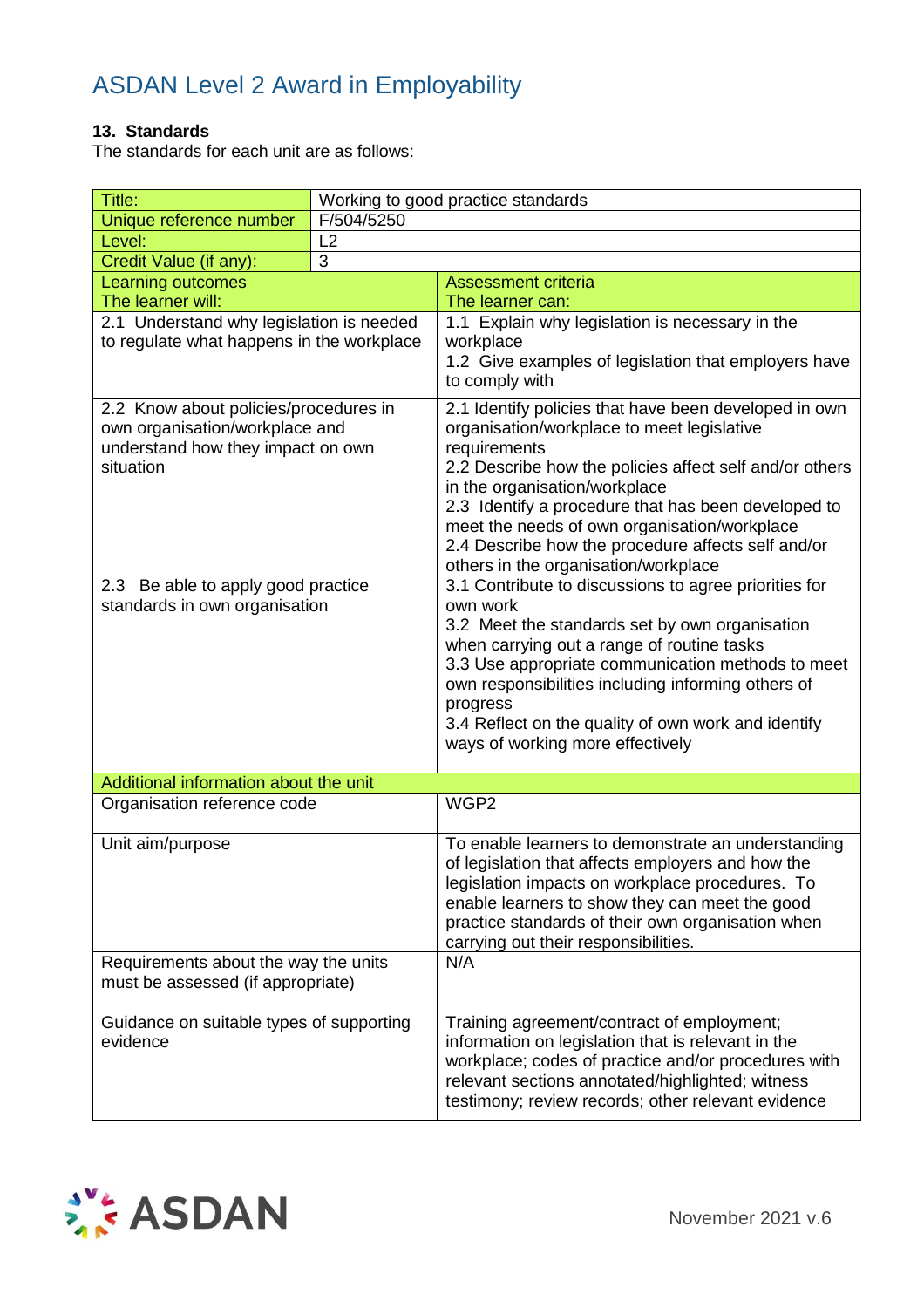| Unit review date                                                                                      | 31/12/17                                                                                    |
|-------------------------------------------------------------------------------------------------------|---------------------------------------------------------------------------------------------|
| Unit place in the structure of an accredited<br>qualification (e.g. Mandatory or optional<br>$etc.$ ) | One of 5 units in core units group. At least one unit<br>must be completed from this group. |
| Equivalent ASDAN unit/s or exemptions                                                                 | N/A                                                                                         |
|                                                                                                       |                                                                                             |
|                                                                                                       |                                                                                             |



November 2021 v.6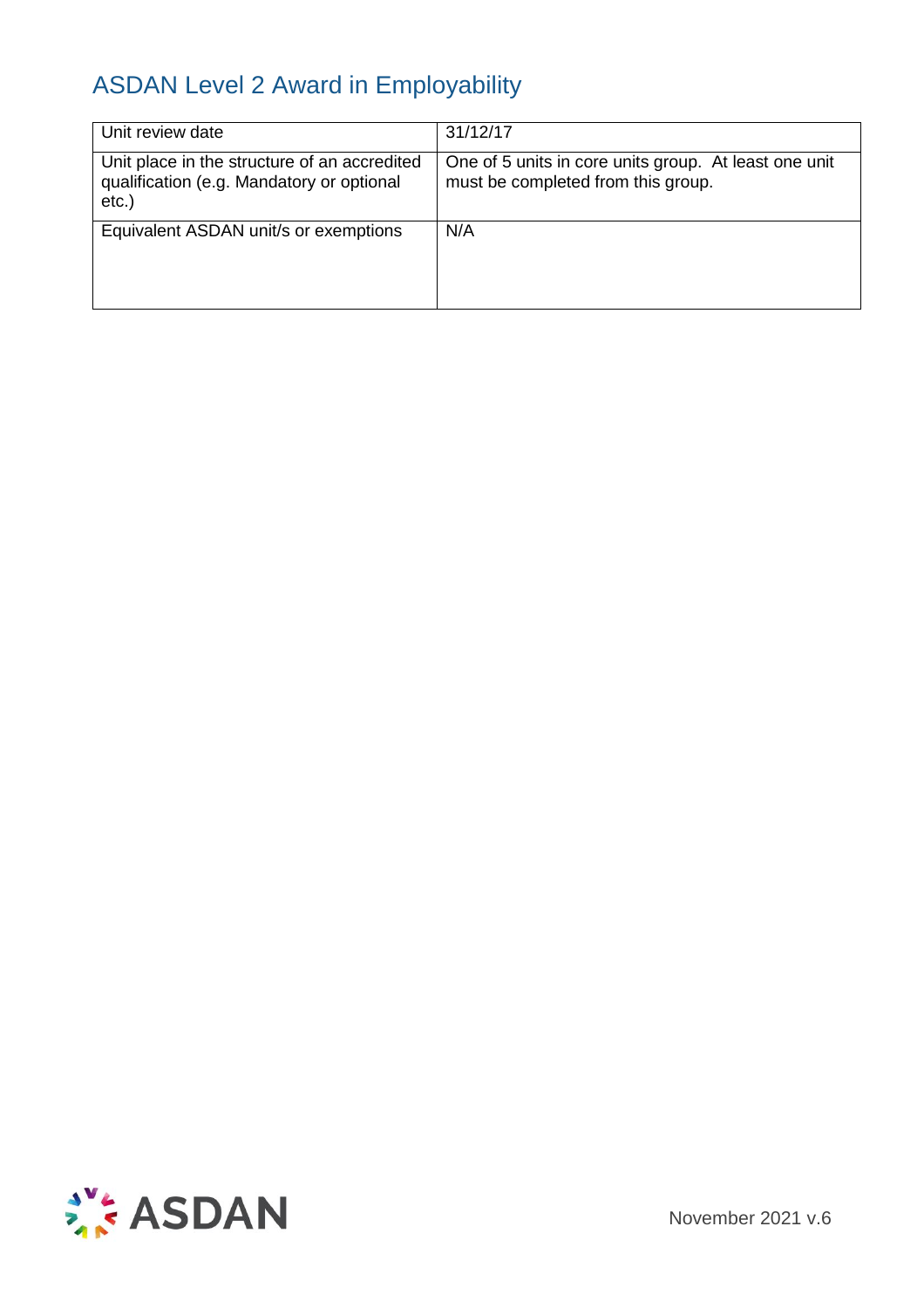| Title:                                                                                                | Career exploration |                                                                                                                                                                                                                                                                                                                                                                                             |
|-------------------------------------------------------------------------------------------------------|--------------------|---------------------------------------------------------------------------------------------------------------------------------------------------------------------------------------------------------------------------------------------------------------------------------------------------------------------------------------------------------------------------------------------|
| Unique reference number                                                                               | D/504/5028         |                                                                                                                                                                                                                                                                                                                                                                                             |
| Level:                                                                                                | L <sub>2</sub>     |                                                                                                                                                                                                                                                                                                                                                                                             |
| $\overline{2}$<br>Credit Value (if any):                                                              |                    |                                                                                                                                                                                                                                                                                                                                                                                             |
| Learning outcomes                                                                                     |                    | <b>Assessment criteria</b>                                                                                                                                                                                                                                                                                                                                                                  |
| The learner will:                                                                                     |                    | The learner can:                                                                                                                                                                                                                                                                                                                                                                            |
| 2.1 Be able to compare career pathways<br>in a chosen occupational sector                             |                    | 1.1 Define the concept of career<br>1.2 Identify and retrieve information from a variety of<br>sources about career pathways in a chosen sector<br>1.3 Describe the benefits and disadvantages of<br>different career pathways in the chosen sector                                                                                                                                         |
| 2.2 Understand the skills and qualities<br>needed to be successful in a specific<br>career            |                    | 2.1 Identify a career goal appropriate to own situation<br>2.2 Describe the type of skills needed to function in a<br>specific career<br>2.3 Identify own strengths and weaknesses related to<br>these skills<br>2.4 Describe the personal qualities required to<br>perform effectively in a specific career<br>2.5 Identify own strengths and weaknesses in relation<br>to these qualities |
| 2.3 Be able to produce a plan to improve                                                              |                    | 2.6 Explain the suitability of career option for self<br>3.1 Produce a plan to acquire and/or improve the                                                                                                                                                                                                                                                                                   |
| skills and qualities needed to be successful<br>in a career                                           |                    | skills and qualities that are needed to achieve own<br>career goals including:<br>targets<br>$\bullet$<br>activities<br>timeline                                                                                                                                                                                                                                                            |
| Additional information about the unit                                                                 |                    |                                                                                                                                                                                                                                                                                                                                                                                             |
| Organisation reference code                                                                           |                    | CE <sub>2</sub>                                                                                                                                                                                                                                                                                                                                                                             |
| Unit aim/purpose                                                                                      |                    | To enable learners to show they can explore career<br>opportunities and that they understand what is<br>required to work towards the achievement of a career<br>goal.                                                                                                                                                                                                                       |
| Requirements about the way the units<br>must be assessed (if appropriate)                             |                    | N/A                                                                                                                                                                                                                                                                                                                                                                                         |
| Guidance on suitable types of supporting<br>evidence                                                  |                    | Internet printouts of career opportunities with relevant<br>sections highlighted/annotated; skills/qualities audit;<br>records of discussion with a careers adviser/guidance<br>worker or tutor; action plans, review records; plan of<br>activities to develop skills and qualities; other relevant<br>evidence                                                                            |
| Unit review date                                                                                      |                    | 31/12/17                                                                                                                                                                                                                                                                                                                                                                                    |
| Unit place in the structure of an accredited<br>qualification (e.g. Mandatory or optional<br>$etc.$ ) |                    | One of 5 units in core units group. At least one unit<br>must be completed from this group.                                                                                                                                                                                                                                                                                                 |
| Equivalent ASDAN unit/s or exemptions                                                                 |                    | Career exploration L2 (Employability 2010)                                                                                                                                                                                                                                                                                                                                                  |

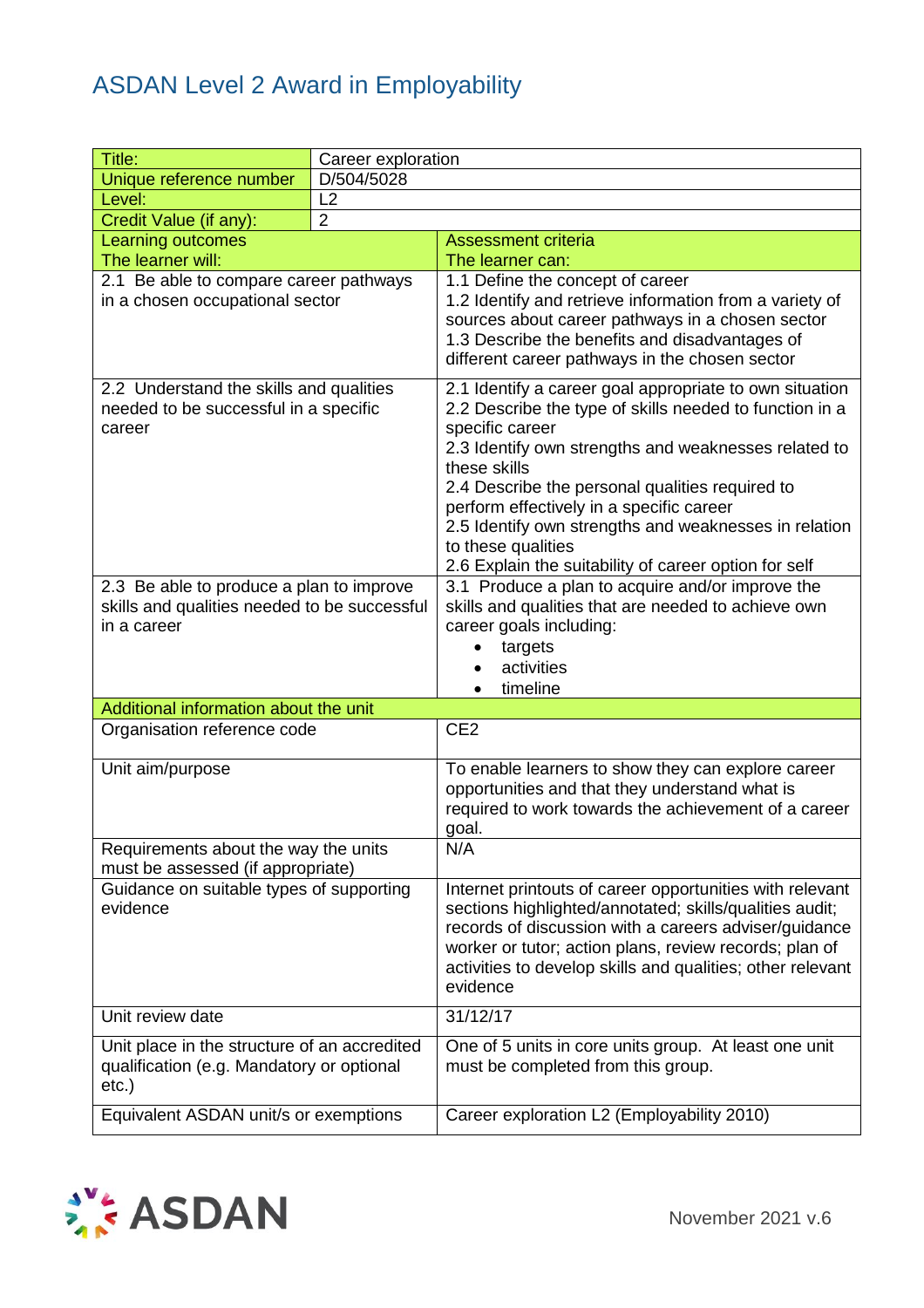Career exploration L3 (Employability 2010)

| Title:                                   | Applying for a job |                                                           |
|------------------------------------------|--------------------|-----------------------------------------------------------|
| Unique reference number                  | J/504/5024         |                                                           |
| Level:                                   | L2                 |                                                           |
| <b>Credit Value:</b>                     | $\overline{2}$     |                                                           |
| Learning outcomes                        |                    | <b>Assessment criteria</b>                                |
| The learner will:                        |                    | The learner can:                                          |
| 2.1 Know how to locate job opportunities |                    | 1.1 Describe different ways of finding out about          |
| and why it is important to tailor        |                    | potential job opportunities                               |
| applications to particular situations    |                    | 1.2 Identify documents that may need to be completed      |
|                                          |                    | when applying for jobs                                    |
|                                          |                    | 1.3 Explain why it is important to tailor the content of  |
|                                          |                    | documents used for job applications to the particular     |
|                                          |                    | situation                                                 |
| 2.2 Be able to carry out activities to   |                    | 2.1 Identify a job that they would like to apply for and  |
| apply for a job                          |                    | describe the key requirements of the job that would       |
|                                          |                    | need to be addressed in an application                    |
|                                          |                    | 2.2 Plan steps towards making a successful job            |
|                                          |                    | application including identifying:                        |
|                                          |                    | an appropriate format for the application                 |
|                                          |                    | relevant information to include in the                    |
|                                          |                    | application                                               |
|                                          |                    | 2.3 Follow their plan and complete a job application      |
|                                          |                    | 2.4 Check accuracy of completed documents and             |
|                                          |                    | amend if needed                                           |
| 2.3 Be able to prepare for and take part |                    | 3.1 Prepare to attend an interview including identifying: |
| in an interview and learn from the       |                    | questions that the interviewer might ask and              |
| experience                               |                    | appropriate answers                                       |
|                                          |                    | relevant experience, information and<br>$\bullet$         |
|                                          |                    | achievements that it would be useful to                   |
|                                          |                    | communicate to the interviewer                            |
|                                          |                    | questions to ask the interviewer                          |
|                                          |                    | 3.2 Present information about themselves at an            |
|                                          |                    | interview responding to questions with relevant           |
|                                          |                    | information and using appropriate language                |
|                                          |                    | 3.3 Ask questions appropriately                           |
|                                          |                    | 3.4 Use feedback to review their performance              |
|                                          |                    | 3.5 Describe what they would do differently in the future |
|                                          |                    | and explain how this should improve their interview       |
| Additional information about the unit    |                    | practice                                                  |
| Organisation reference code              |                    | AJB <sub>2</sub>                                          |
|                                          |                    |                                                           |
| Unit aim/purpose                         |                    | To enable learners to show they understand what is        |
|                                          |                    | involved in searching for, and applying for a job, by     |
|                                          |                    | working through the application process and preparing     |
|                                          |                    | for and attending an interview                            |
| Requirements about the way the units     |                    | N/A                                                       |
| must be assessed (if appropriate)        |                    |                                                           |

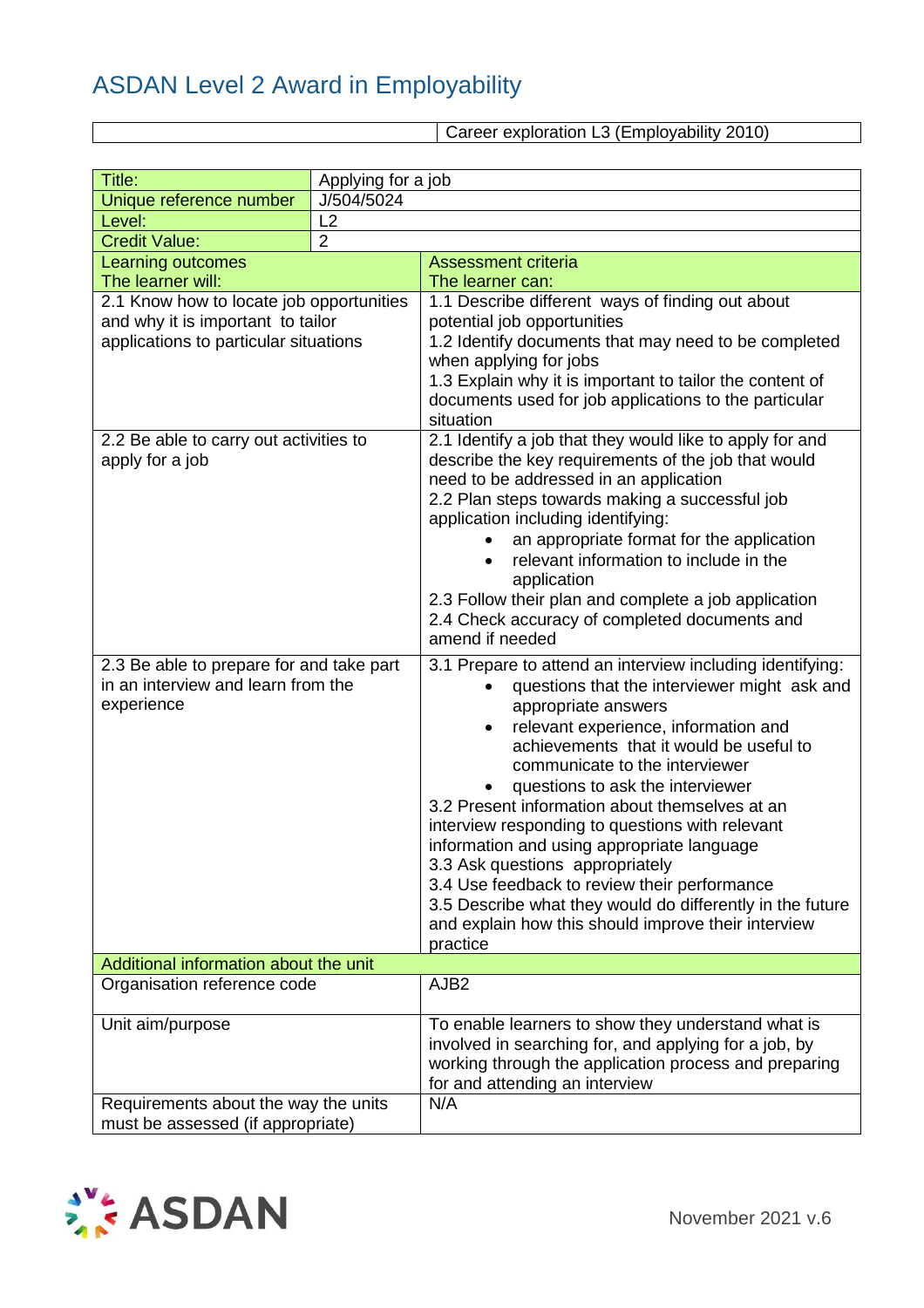| Guidance on suitable types of supporting<br>evidence                                               | Printouts of job adverts with relevant sections<br>highlighted/annotated; printouts showing research into<br>job /person specifications with relevant sections<br>highlighted/annotated; skills/qualities audit; application<br>paperwork (drafts and final documents); records of a job<br>interview/witness testimony/video recording; other<br>relevant evidence |
|----------------------------------------------------------------------------------------------------|---------------------------------------------------------------------------------------------------------------------------------------------------------------------------------------------------------------------------------------------------------------------------------------------------------------------------------------------------------------------|
| Unit review date                                                                                   | 31/12/17                                                                                                                                                                                                                                                                                                                                                            |
| Unit place in the structure of an<br>accredited qualification (e.g. Mandatory<br>or optional etc.) | One of 5 units in core units group. At least one unit<br>must be completed from this group.                                                                                                                                                                                                                                                                         |
| Equivalent ASDAN unit/s or exemptions                                                              | N/A                                                                                                                                                                                                                                                                                                                                                                 |

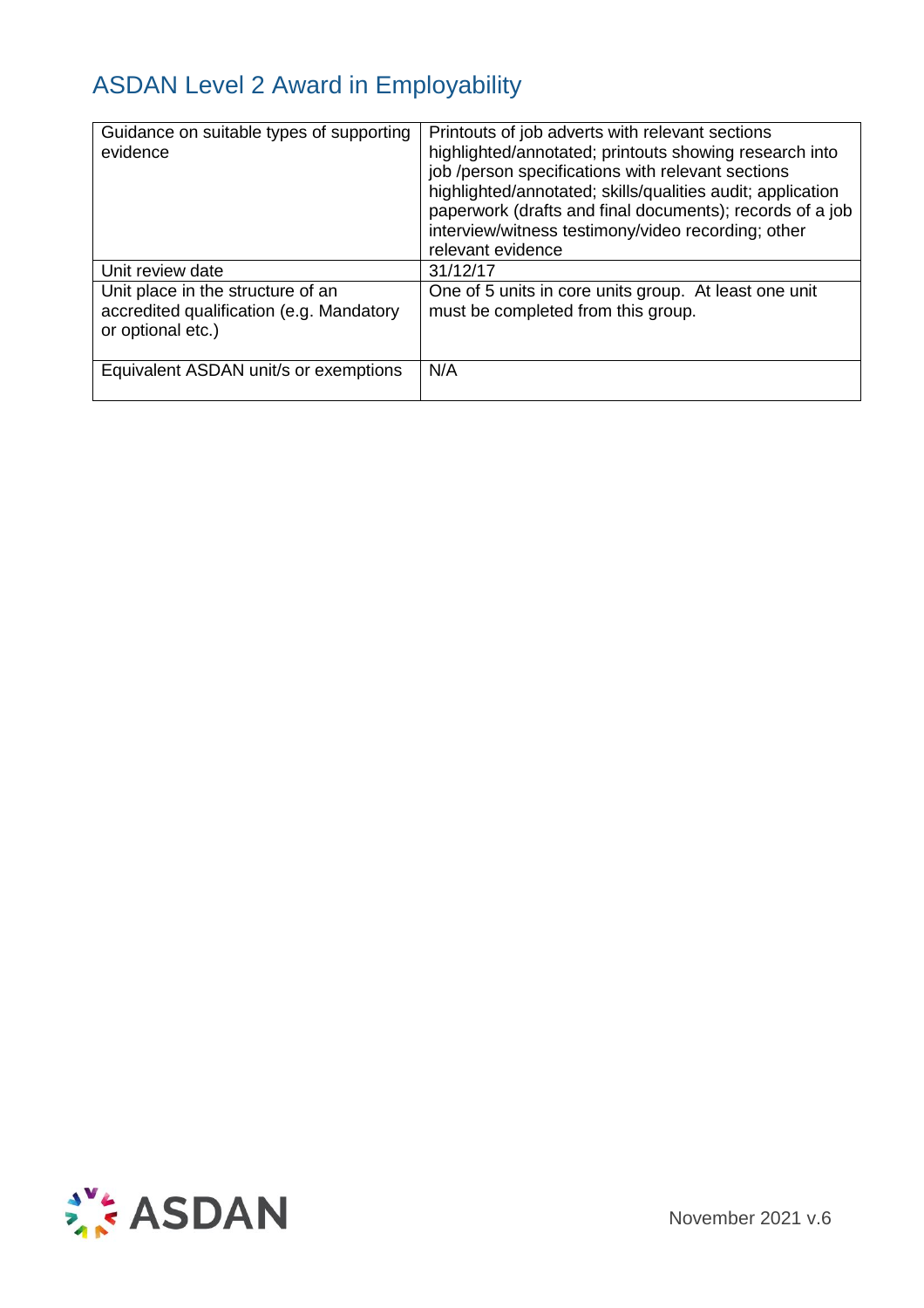| Title:                                     |            | Learning through work experience                                                                      |
|--------------------------------------------|------------|-------------------------------------------------------------------------------------------------------|
| Unique reference number                    | M/504/5180 |                                                                                                       |
| Level:                                     | L2         |                                                                                                       |
| <b>Credit Value:</b>                       | 3          |                                                                                                       |
| Learning outcomes                          |            | <b>Assessment criteria</b>                                                                            |
| The learner will:                          |            | The learner can:                                                                                      |
| 2.1 Be able to prepare for learning in the |            | 1.1 Identify a range of possible settings for own                                                     |
| workplace                                  |            | workplace learning                                                                                    |
|                                            |            | 1.2 Agree when and where their workplace learning                                                     |
|                                            |            | will take place                                                                                       |
|                                            |            | 1.3 Plan how to get to workplace on time                                                              |
|                                            |            | 1.4 Describe the type of tasks/activities they will                                                   |
|                                            |            | carry out in the workplace                                                                            |
|                                            |            | 1.5 Agree what learning will be gained from the                                                       |
|                                            |            | workplace experience including:                                                                       |
|                                            |            | • knowledge of how organisations operate                                                              |
|                                            |            | • an understanding about people's motivation                                                          |
|                                            |            | to work                                                                                               |
|                                            |            | • an understanding of employers' expectations                                                         |
|                                            |            | of their workforce                                                                                    |
|                                            |            | • a view on the suitability of the specific work                                                      |
|                                            |            | environment for self                                                                                  |
| 2.2 Be able to carry out activities in the |            | 2.1 Describe what they learnt from the workplace                                                      |
| workplace                                  |            | induction including health and safety requirements                                                    |
|                                            |            | 2.2 Describe the role of self and other workers and                                                   |
|                                            |            | explain how own responsibilities contribute to the                                                    |
|                                            |            | work of the organisation                                                                              |
|                                            |            | 2.3 Carry out tasks and activities to the required                                                    |
|                                            |            | standard                                                                                              |
|                                            |            | 2.4 Ask for help and advice when necessary                                                            |
| 2.3 Be able to identify what has been      |            | Review the workplace experience with an<br>3.1                                                        |
| learnt from the workplace experience       |            | appropriate person                                                                                    |
|                                            |            | 3.2 Describe what has been learnt from the                                                            |
|                                            |            | workplace experience including:                                                                       |
|                                            |            | the benefits and drawbacks of the work                                                                |
|                                            |            | setting                                                                                               |
|                                            |            | the value of transferable skills                                                                      |
|                                            |            | Explain how the experience has influenced<br>3.3                                                      |
|                                            |            | ideas about own learning and work preferences in                                                      |
|                                            |            | the future                                                                                            |
| Additional information about the unit      |            |                                                                                                       |
| Organisation reference code                |            | LWE <sub>2</sub>                                                                                      |
| Unit aim/purpose                           |            | To enable learners to show they can prepare for,<br>carry out and review their workplace learning. To |
|                                            |            | help learners make decisions about their future                                                       |
|                                            |            | work/career.                                                                                          |
| Requirements about the way the units       |            | N/A                                                                                                   |
| must be assessed (if appropriate)          |            |                                                                                                       |

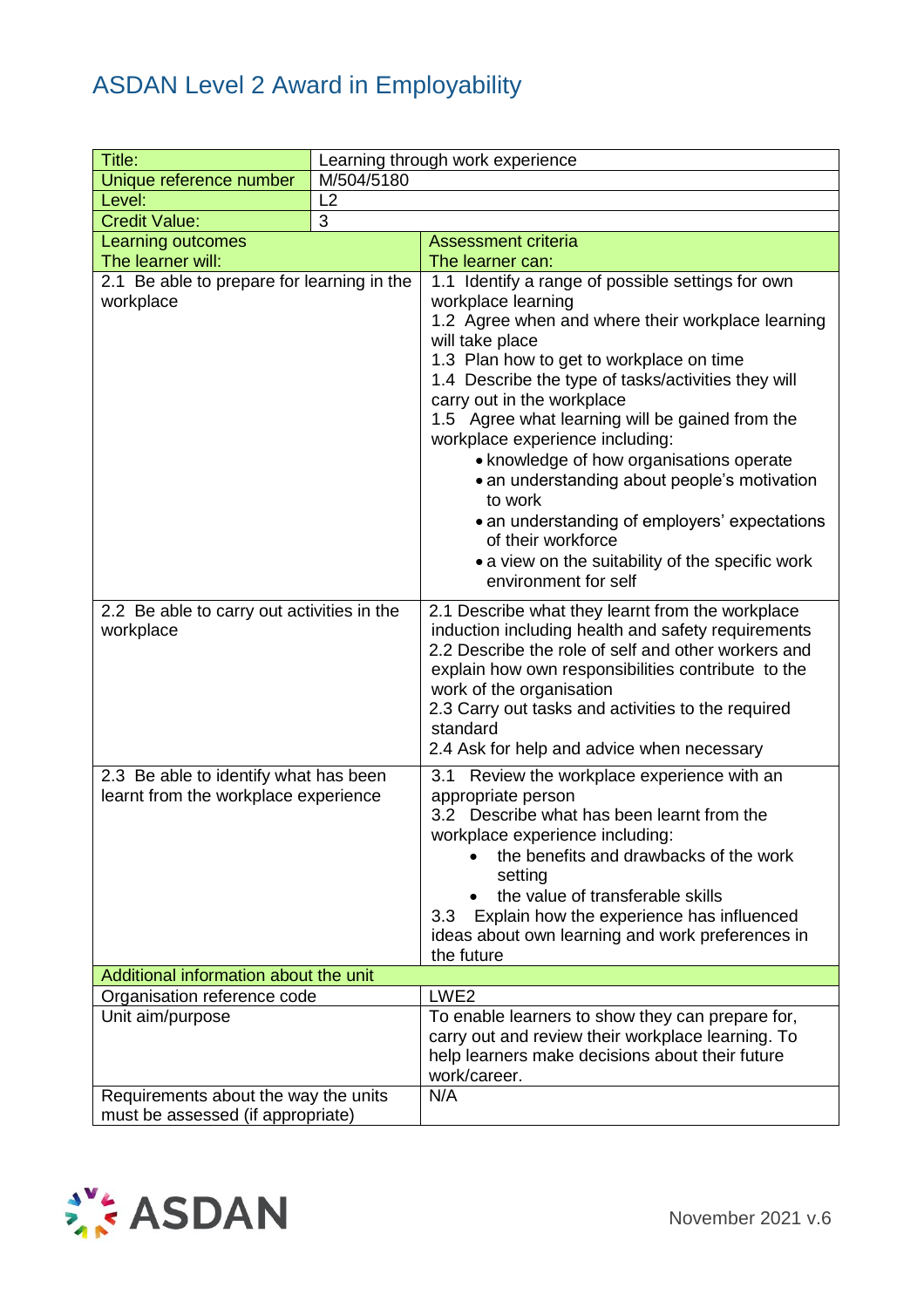| Guidance on suitable types of supporting<br>evidence                                               | Records of agreeing a placement; records of<br>preparing for the placement; placement learning<br>log/diary; induction documentation, such as hand-<br>outs on policies/procedures; witness statement from<br>placement supervisor; records of reviewing<br>workplace experience; other relevant evidence |
|----------------------------------------------------------------------------------------------------|-----------------------------------------------------------------------------------------------------------------------------------------------------------------------------------------------------------------------------------------------------------------------------------------------------------|
| Unit review date                                                                                   | 31/12/17                                                                                                                                                                                                                                                                                                  |
| Unit place in the structure of an<br>accredited qualification (e.g. Mandatory<br>or optional etc.) | One of 5 units in core units group. At least one unit<br>must be completed from this group.                                                                                                                                                                                                               |
| Equivalent ASDAN unit/s or exemptions                                                              | N/A                                                                                                                                                                                                                                                                                                       |

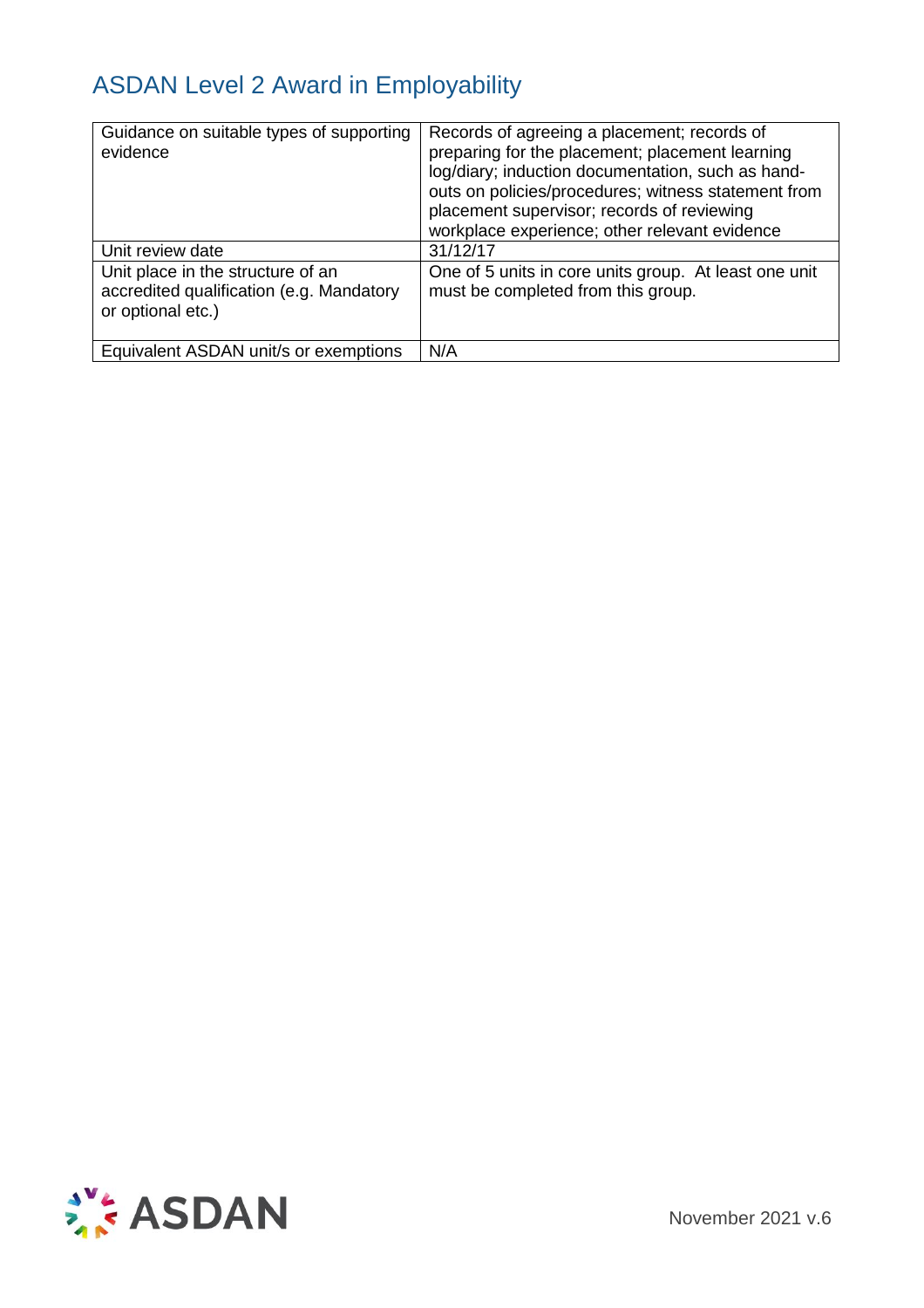| Title:                                     | <b>Enterprise Skills</b> |                                                                                                                 |
|--------------------------------------------|--------------------------|-----------------------------------------------------------------------------------------------------------------|
| Unique reference number                    | T/504/5150               |                                                                                                                 |
| Level:                                     | L2                       |                                                                                                                 |
| $\mathbf{1}$<br><b>Credit Value:</b>       |                          |                                                                                                                 |
| Learning outcomes                          |                          | <b>Assessment criteria</b>                                                                                      |
| The learner will:                          |                          | The learner can:                                                                                                |
| 2.1 Understand the characteristics of      |                          | 1.1 Describe what is meant by the term entrepreneur                                                             |
| successful entrepreneurs and how           |                          | 1.2 Identify the skills that are needed to be a                                                                 |
| these characteristics contribute to the    |                          | successful entrepreneur                                                                                         |
| success of a business                      |                          | 1.3 Identify attitudes and qualities that are needed to                                                         |
|                                            |                          | be a successful entrepreneur                                                                                    |
|                                            |                          | 1.4 Explain how entrepreneurial skills, attitudes and<br>qualities can enable a business/enterprise to maintain |
|                                            |                          | success                                                                                                         |
| 2.2 Be able to identify own strengths as   |                          | 2.1 Describe how an enterprising person behaves                                                                 |
| an enterprising person and to assess       |                          | 2.2 Describe own strengths in terms of enterprising                                                             |
| their abilities in terms of developing and |                          | skills, attitudes and qualities                                                                                 |
| maintaining a successful business          |                          | 2.3 Assess self in terms of ability to set up a successful                                                      |
|                                            |                          | business/enterprise                                                                                             |
|                                            |                          | 2.4 Assess self in terms of ability to maintain and grow                                                        |
|                                            |                          | a business/enterprise                                                                                           |
|                                            |                          | 2.5 Assess self in terms of ability to adapt to external                                                        |
|                                            |                          | changes in the business environment                                                                             |
| 2.3 Understand ways to develop own         |                          | 3.1 Agree activities to develop or strengthen own                                                               |
| enterprising characteristics               |                          | enterprise skills and knowledge                                                                                 |
|                                            |                          | 3.2 Identify changes in own behaviour that would help                                                           |
|                                            |                          | them to make the most of enterprise opportunities<br>3.3 Agree ways to change own behaviour that would          |
|                                            |                          | help them make the most of enterprise opportunities                                                             |
| Additional information about the unit      |                          |                                                                                                                 |
| Organisation reference code                |                          | ES <sub>2</sub>                                                                                                 |
| Unit aim/purpose                           |                          | To enable learners to show they recognise the                                                                   |
|                                            |                          | characteristics of successful entrepreneurs and how                                                             |
|                                            |                          | these contribute to successful businesses. To enable                                                            |
|                                            |                          | learners to show they can identify their strengths as an                                                        |
|                                            |                          | enterprising person and that they know how to develop                                                           |
|                                            |                          | them further.                                                                                                   |
| Requirements about the way the units       |                          | N/A                                                                                                             |
| must be assessed (if appropriate)          |                          |                                                                                                                 |
| Guidance on suitable types of supporting   |                          | Candidate notes; internet printouts, articles etc. with                                                         |
| evidence                                   |                          | relevant sections highlighted/annotated;                                                                        |
|                                            |                          | project/assignment; presentation records; action plans;<br>review records; other relevant evidence              |
| Unit review date                           |                          | 31/12/17                                                                                                        |
| Unit place in the structure of an          |                          | One of 5 units in core units group. At least one unit                                                           |
| accredited qualification (e.g. Mandatory   |                          | must be completed from this group.                                                                              |
| or optional etc.)                          |                          |                                                                                                                 |
| Equivalent ASDAN unit/s or exemptions      |                          | Exploring entrepreneurship L2 (Employability 2010)                                                              |

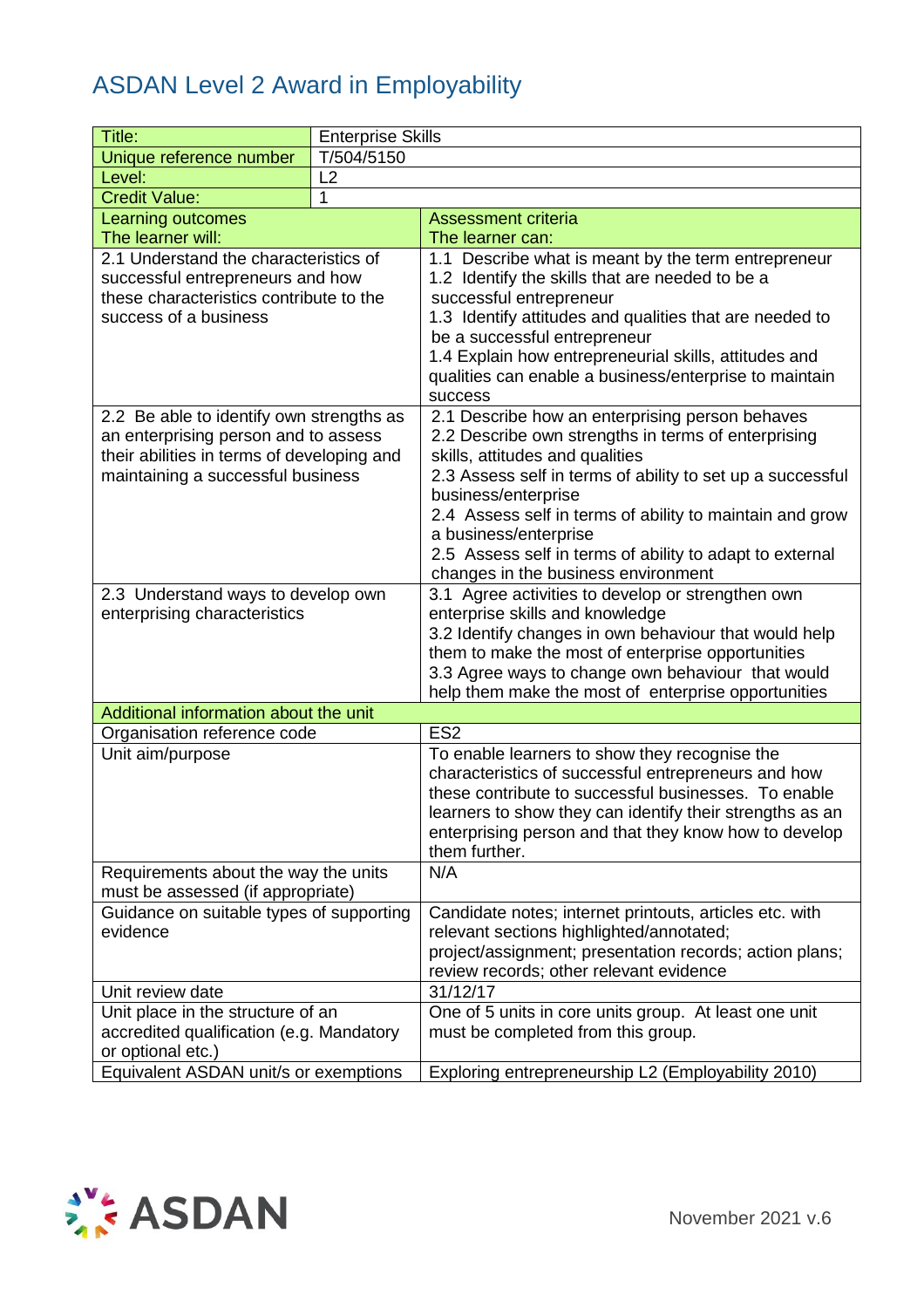| Title:                                   | <b>Customer service</b> |                                                                                                            |
|------------------------------------------|-------------------------|------------------------------------------------------------------------------------------------------------|
| Unique reference number                  | F/504/5040              |                                                                                                            |
| Level:                                   | L2                      |                                                                                                            |
| <b>Credit Value:</b>                     | 3                       |                                                                                                            |
| Learning outcomes                        |                         | <b>Assessment criteria</b>                                                                                 |
| The learner will:                        |                         | The learner can:                                                                                           |
| 2.1 Understand why good customer         |                         | 1.1 Describe what customers have a right to expect                                                         |
| service is important and how to maintain |                         | from organisations in terms of customer service                                                            |
| customer satisfaction                    |                         | 1.2 Explain how receiving poor customer service                                                            |
|                                          |                         | could influence customers                                                                                  |
|                                          |                         | 1.3 Explain how giving poor service to customers                                                           |
|                                          |                         | could affect:                                                                                              |
|                                          |                         | organisations<br>$\bullet$<br>staff<br>$\bullet$                                                           |
|                                          |                         | 1.4 Describe what organisations can do to provide                                                          |
|                                          |                         | good customer service                                                                                      |
|                                          |                         | 1.5 Identify ways of monitoring and evaluating                                                             |
|                                          |                         | customer service in own organisation                                                                       |
| 2.2 Understand customer needs and        |                         | 2.1 Describe the customers who use the                                                                     |
| how own organisation tries to meet them  |                         | organisation                                                                                               |
|                                          |                         | 2.2 Describe the products and services provided to                                                         |
|                                          |                         | customers                                                                                                  |
|                                          |                         | 2.3 Describe how the organisation provides                                                                 |
|                                          |                         | products/services in ways that meet customer needs                                                         |
| 2.3 Understand own organisation's        |                         | 3.1 Describe customer service policies and                                                                 |
| customer service procedures and good     |                         | procedures relevant to own role and responsibilities                                                       |
| practice standards                       |                         | 3.2 Explain why it is important to maintain customer                                                       |
|                                          |                         | confidentiality<br>3.3 Describe procedures for resolving customer                                          |
|                                          |                         | dissatisfaction                                                                                            |
| 2.4 Be able to provide good customer     |                         | 4.1 Make a positive impression on customers                                                                |
| service                                  |                         | 4.2 Interact with customers using appropriate verbal                                                       |
|                                          |                         | and non-verbal communication skills                                                                        |
|                                          |                         | 4.3 Meet the customer care standards of the                                                                |
|                                          |                         | organisation                                                                                               |
|                                          |                         | 4.4 Follow procedures for resolving customer                                                               |
|                                          |                         | dissatisfaction                                                                                            |
| Additional information about the unit    |                         |                                                                                                            |
| Organisation reference code              |                         | CS <sub>2</sub>                                                                                            |
| Unit aim/purpose                         |                         | To enable learners to show that they understand the                                                        |
|                                          |                         | importance of good customer service and how their<br>organisation tries to maintain customer satisfaction. |
|                                          |                         | To enable learners to show they can meet the                                                               |
|                                          |                         | customer service standards of their own organisation                                                       |
|                                          |                         | when carrying out their role.                                                                              |
| Requirements about the way the units     |                         | N/A                                                                                                        |
| must be assessed (if appropriate)        |                         |                                                                                                            |
| Guidance on suitable types of supporting |                         | Candidate statements; customer service                                                                     |
| evidence                                 |                         | policies/procedures/codes of practice with relevant                                                        |
|                                          |                         | sections highlighted/annotated; photographs with                                                           |

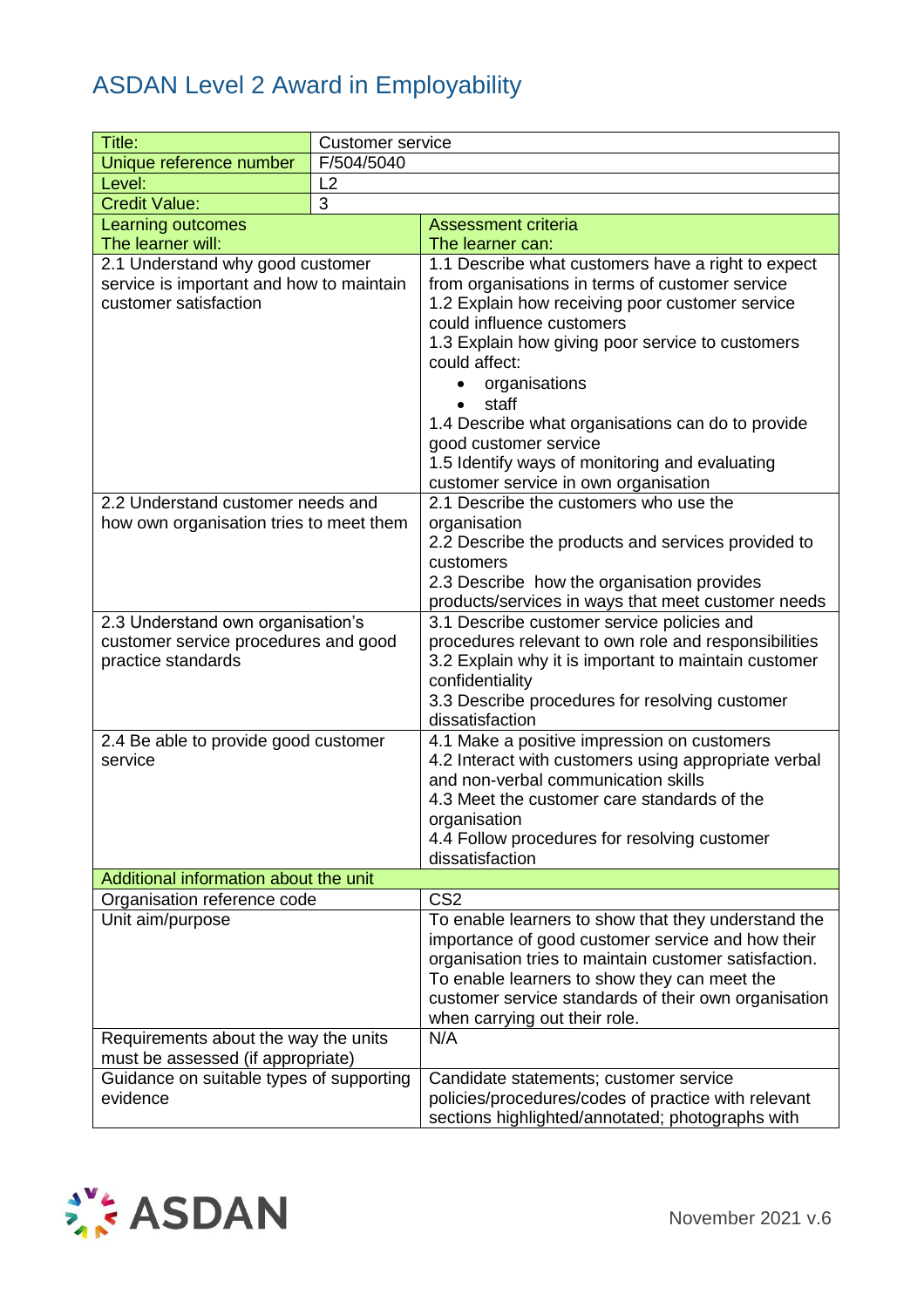|                                          | explanatory statements; records of discussion;<br>Observation record/witness testimony/video<br>recording; review records; other relevant evidence |
|------------------------------------------|----------------------------------------------------------------------------------------------------------------------------------------------------|
| Unit review date                         | 31/12/17                                                                                                                                           |
| Unit place in the structure of an        | Optional unit                                                                                                                                      |
| accredited qualification (e.g. Mandatory |                                                                                                                                                    |
| or optional etc.)                        |                                                                                                                                                    |
| Equivalent ASDAN unit/s or exemptions    | Volunteering and customer care L2 (CVQ)                                                                                                            |

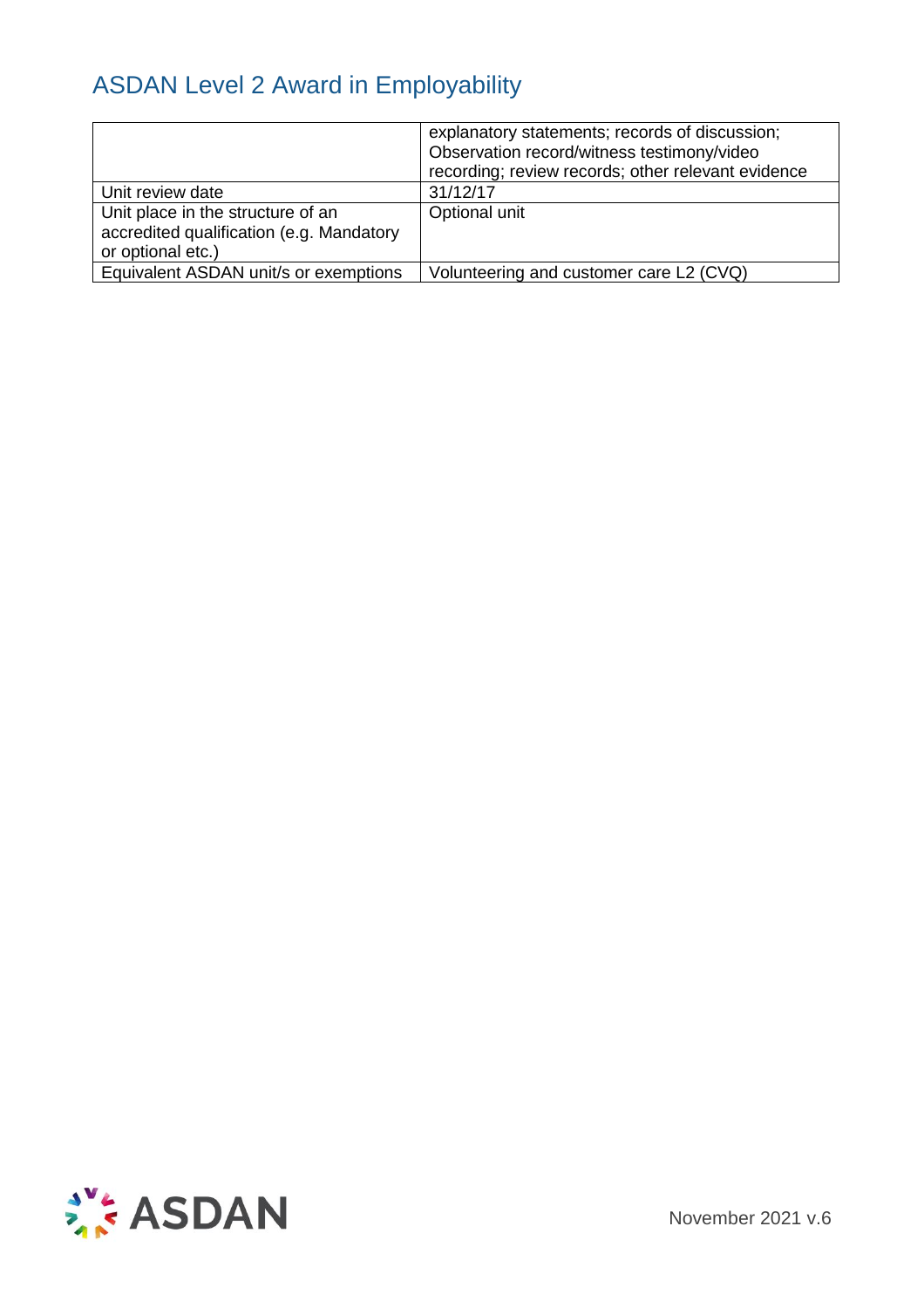| Title:                                    | Exploring business and enterprise |                                                                                               |  |
|-------------------------------------------|-----------------------------------|-----------------------------------------------------------------------------------------------|--|
| Unique reference number                   | D/504/5143                        |                                                                                               |  |
| Level:                                    | L2                                |                                                                                               |  |
| <b>Credit Value:</b>                      | $\overline{2}$                    |                                                                                               |  |
| Learning outcomes                         |                                   | <b>Assessment criteria</b>                                                                    |  |
| The learner will:                         |                                   | The learner can:                                                                              |  |
| 2.1 Understand how organisations differ   |                                   | 1.1 Define the terms:                                                                         |  |
| in the way that they provide goods        |                                   | • Market                                                                                      |  |
| and/or services                           |                                   | Competition                                                                                   |  |
|                                           |                                   | • Profit                                                                                      |  |
|                                           |                                   | 1.2 Describe the differences between a social                                                 |  |
|                                           |                                   | enterprise and a commercial enterprise                                                        |  |
|                                           |                                   | 1.3 Identify differences between public, private and                                          |  |
|                                           |                                   | third sector organisations in terms of:<br>• Their rationale                                  |  |
|                                           |                                   | How they are financed                                                                         |  |
|                                           |                                   | • Their customers                                                                             |  |
|                                           |                                   | 1.4 Describe the key differences between running a                                            |  |
|                                           |                                   | business/enterprise as a:                                                                     |  |
|                                           |                                   | • Sole trader                                                                                 |  |
|                                           |                                   | • Partnership                                                                                 |  |
|                                           |                                   | • Co-operative                                                                                |  |
|                                           |                                   |                                                                                               |  |
| 2.2 Understand how                        |                                   | 2.1 Describe the ways that businesses/enterprises                                             |  |
| businesses/enterprises impact on          |                                   | benefit individual workers and their communities                                              |  |
| society                                   |                                   | 2.2 Describe the economic benefits that                                                       |  |
|                                           |                                   | businesses/enterprises bring to society<br>2.3 Describe how businesses/enterprises can have   |  |
|                                           |                                   | a negative impact including effects on:                                                       |  |
|                                           |                                   | • People's lives and values                                                                   |  |
|                                           |                                   | • The environment                                                                             |  |
| 2.3 Be able to describe the features of a |                                   |                                                                                               |  |
| successful business/enterprise            |                                   | 3.1 Identify a successful business/enterprise and<br>the products and/or services it supplies |  |
|                                           |                                   | 3.2 Explain how the process of business planning                                              |  |
|                                           |                                   | helps an enterprise to be successful                                                          |  |
|                                           |                                   | 3.3 Describe the range of skills needed to run all                                            |  |
|                                           |                                   | aspects of a business/enterprise                                                              |  |
|                                           |                                   | 3.4 Describe how organisational structures                                                    |  |
|                                           |                                   | contribute to maintaining business success                                                    |  |
|                                           |                                   | 3.5 Describe the attributes that those with                                                   |  |
|                                           |                                   | management responsibilities need to help maintain<br>business success                         |  |
| Additional information about the unit     |                                   |                                                                                               |  |
| Organisation reference code               |                                   | EBE <sub>2</sub>                                                                              |  |
| Unit aim/purpose                          |                                   | To enable learners to show their understanding of                                             |  |
|                                           |                                   | different types of organisations that provide goods                                           |  |
|                                           |                                   | and/or services, the positive and negative impact                                             |  |
|                                           |                                   | organisations can have on society what makes                                                  |  |
|                                           |                                   | businesses/enterprises successful.                                                            |  |

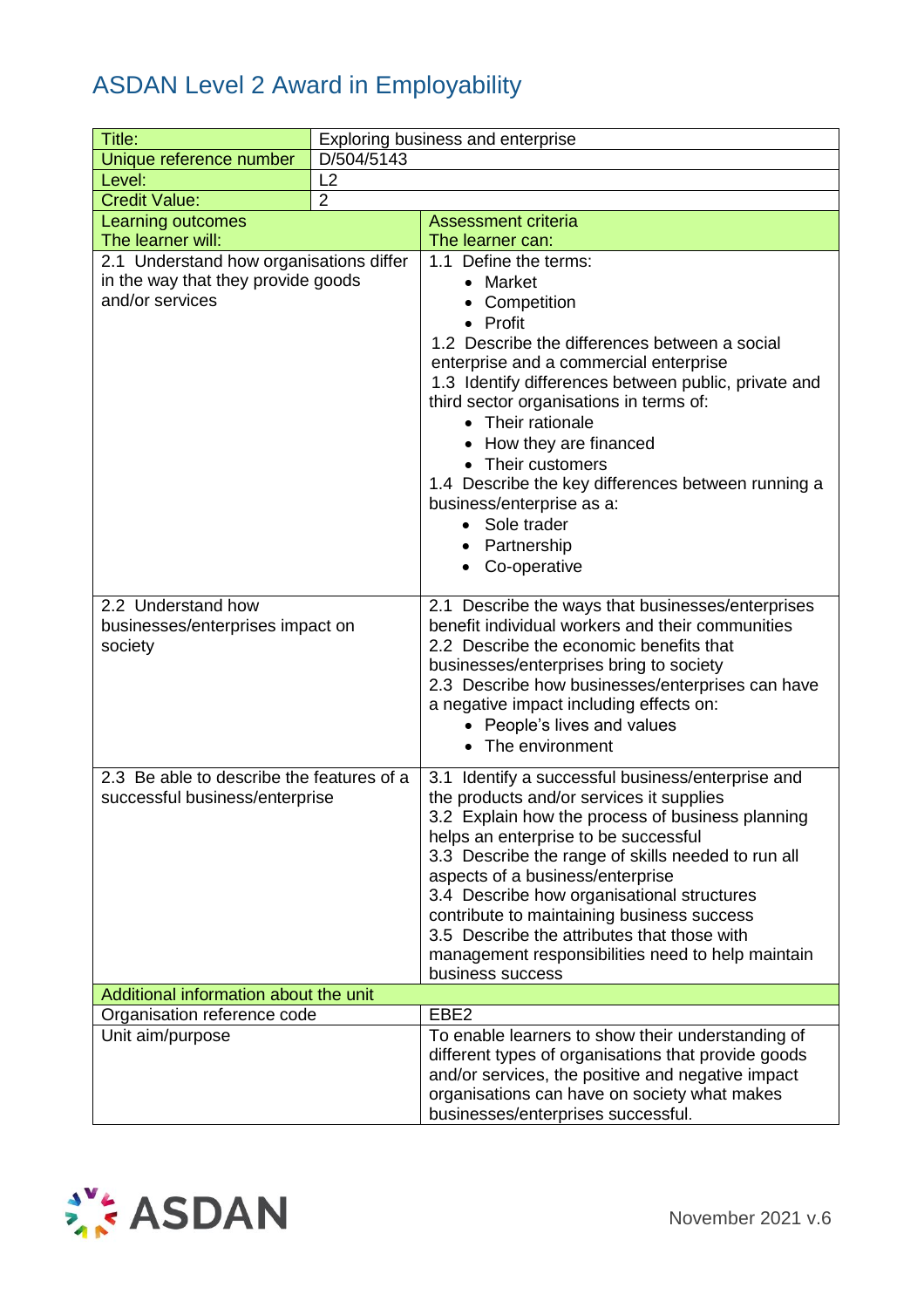| Requirements about the way the units<br>must be assessed (if appropriate)                          | N/A                                                                                                                                                                                                                                                                                                        |
|----------------------------------------------------------------------------------------------------|------------------------------------------------------------------------------------------------------------------------------------------------------------------------------------------------------------------------------------------------------------------------------------------------------------|
| Guidance on suitable types of supporting<br>evidence                                               | Candidate statements/project/assignment work;<br>internet printouts about businesses/enterprises with<br>relevant sections highlighted/annotated;<br>newspapers/magazine articles, reference material,<br>with relevant sections highlighted/annotated; records<br>of discussions; other relevant evidence |
| Unit review date                                                                                   | 31/12/17                                                                                                                                                                                                                                                                                                   |
| Unit place in the structure of an<br>accredited qualification (e.g. Mandatory<br>or optional etc.) | Optional unit                                                                                                                                                                                                                                                                                              |
| Equivalent ASDAN unit/s or exemptions                                                              | Exploring business and enterprise L2 (Employability<br>2010)                                                                                                                                                                                                                                               |

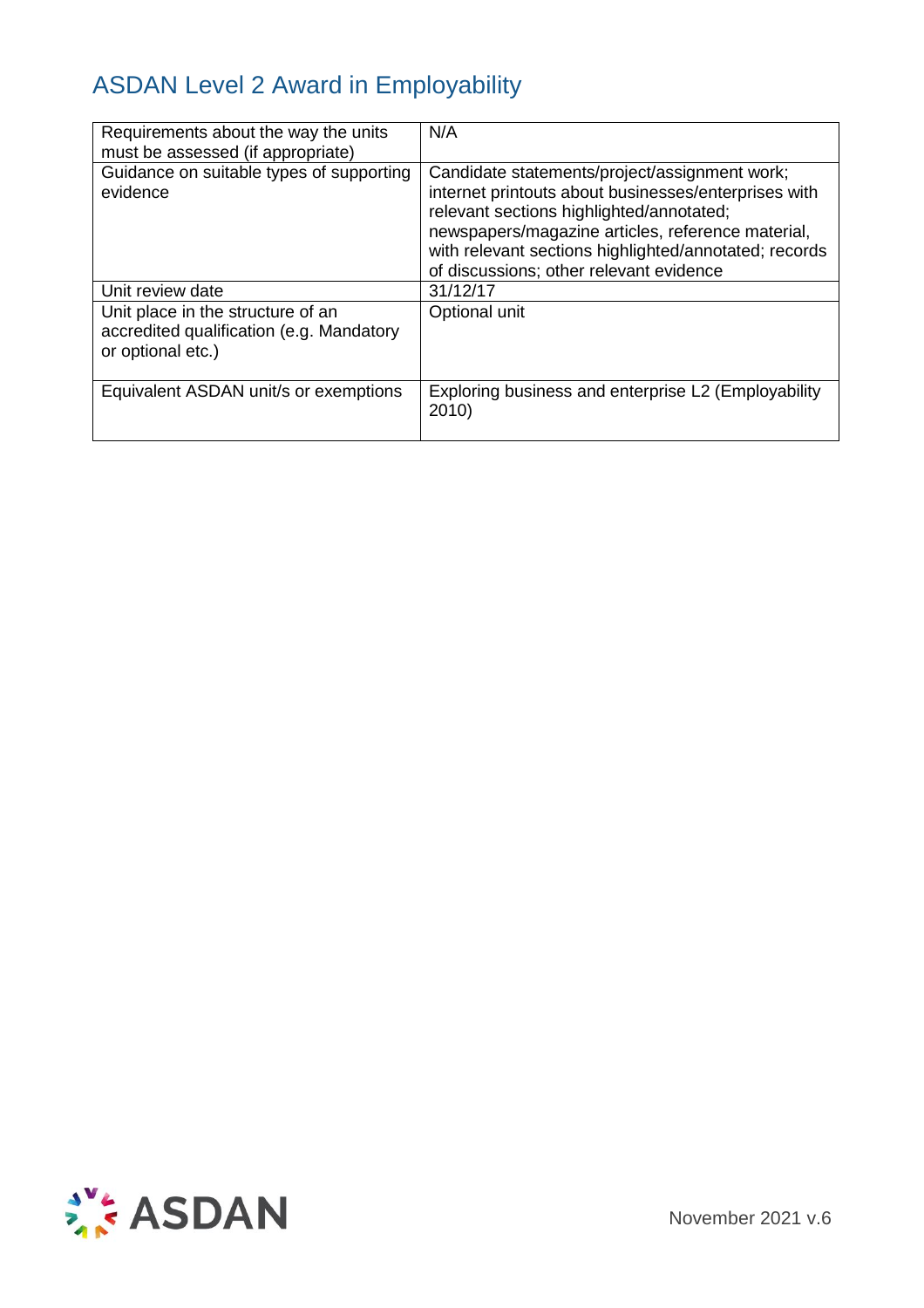| Title:                                                                                                                 |            | Health and safety in the workplace                                                                                                                                                                                                                                                                                                                                                                                                                                                                                    |
|------------------------------------------------------------------------------------------------------------------------|------------|-----------------------------------------------------------------------------------------------------------------------------------------------------------------------------------------------------------------------------------------------------------------------------------------------------------------------------------------------------------------------------------------------------------------------------------------------------------------------------------------------------------------------|
| Unique reference number                                                                                                | L/504/5171 |                                                                                                                                                                                                                                                                                                                                                                                                                                                                                                                       |
| Level:                                                                                                                 | L2         |                                                                                                                                                                                                                                                                                                                                                                                                                                                                                                                       |
| $\overline{2}$<br><b>Credit Value:</b>                                                                                 |            |                                                                                                                                                                                                                                                                                                                                                                                                                                                                                                                       |
| <b>Learning outcomes</b>                                                                                               |            | <b>Assessment criteria</b>                                                                                                                                                                                                                                                                                                                                                                                                                                                                                            |
| The learner will:                                                                                                      |            | The learner can:                                                                                                                                                                                                                                                                                                                                                                                                                                                                                                      |
| 2.1 Understand the responsibilities<br>organisations have for the health and<br>safety of the people who work for them |            | 1.1 Describe how Health and Safety legislation<br>impacts on the workplace and working practices<br>1.2 Describe the Health and Safety responsibilities<br>organisations have towards the people who work for<br>them<br>1.3 Identify the Health and Safety information that<br>should be provided to anyone working in an<br>organisation                                                                                                                                                                            |
| 2.2 Understand individuals'<br>responsibilities for Health and Safety<br>when working in an organisation               |            | 2.1 Describe the Health and Safety responsibilities of<br>individuals who work for organisations<br>2.2 Identify Health and Safety procedures in own<br>organisation that are relevant to their responsibilities<br>2.3 Describe how they, themselves, help to maintain<br>a healthy and safe workplace.                                                                                                                                                                                                              |
| 2.3 Understand health and safety<br>arrangements in own workplace                                                      |            | 3.1 Identify the personnel responsible for Health and<br>Safety<br>3.2 Describe how individuals working for an<br>organisation are given information about Health and<br>Safety<br>3.3 Explain the role that good housekeeping plays in<br>maintaining a safe working environment<br>3.4 Describe how to report a hazard in the workplace<br>3.5 Describe how an accident or near miss should<br>be reported and recorded<br>3.6 Describe the organisation's procedure for<br>evacuating the premises in an emergency |
| 2.4 Be able to perform workplace tasks<br>safely                                                                       |            | 4.1 Undertake a simple risk assessment for own<br>activities<br>4.2 Organise own work in ways that minimise risks to<br><b>Health and Safety</b>                                                                                                                                                                                                                                                                                                                                                                      |
| Additional information about the unit                                                                                  |            |                                                                                                                                                                                                                                                                                                                                                                                                                                                                                                                       |
| Organisation reference code                                                                                            |            | HSW <sub>2</sub>                                                                                                                                                                                                                                                                                                                                                                                                                                                                                                      |
| Unit aim/purpose                                                                                                       |            | To enable learners to show they understand<br>workplace health and safety and are able to work<br>safely                                                                                                                                                                                                                                                                                                                                                                                                              |
| Requirements about the way the units<br>must be assessed (if appropriate)                                              |            | N/A                                                                                                                                                                                                                                                                                                                                                                                                                                                                                                                   |
| Guidance on suitable types of supporting<br>evidence                                                                   |            | Candidate statements; Printouts of health and safety<br>information/legislation/regulations with relevant<br>sections highlighted/annotated; risk assessment<br>form; witness testimony; review records; other<br>relevant evidence                                                                                                                                                                                                                                                                                   |

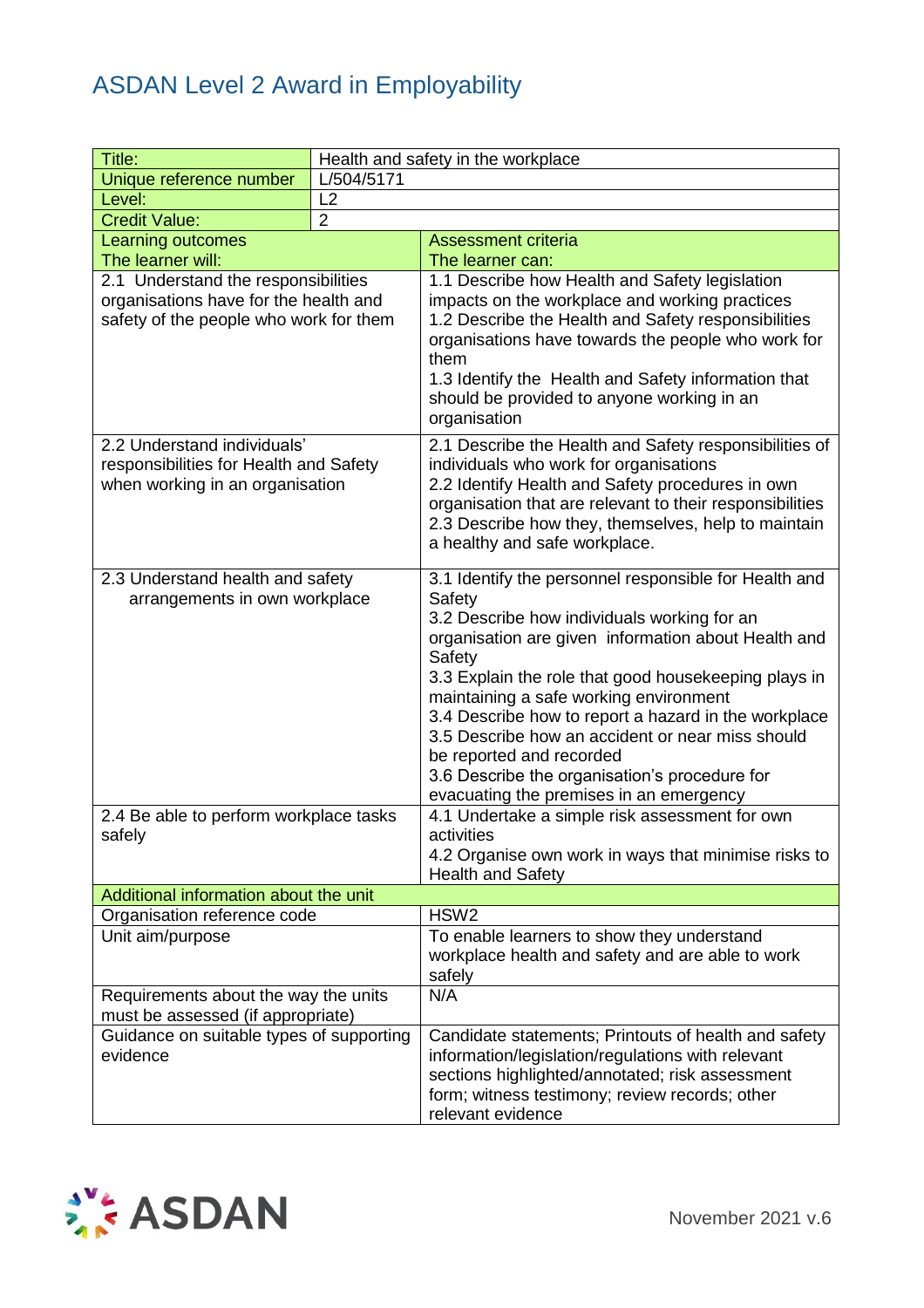| Unit review date                                                                                   | 31/12/17      |
|----------------------------------------------------------------------------------------------------|---------------|
| Unit place in the structure of an<br>accredited qualification (e.g. Mandatory<br>or optional etc.) | Optional unit |
| Equivalent ASDAN unit/s or exemptions                                                              | N/A           |



November 2021 v.6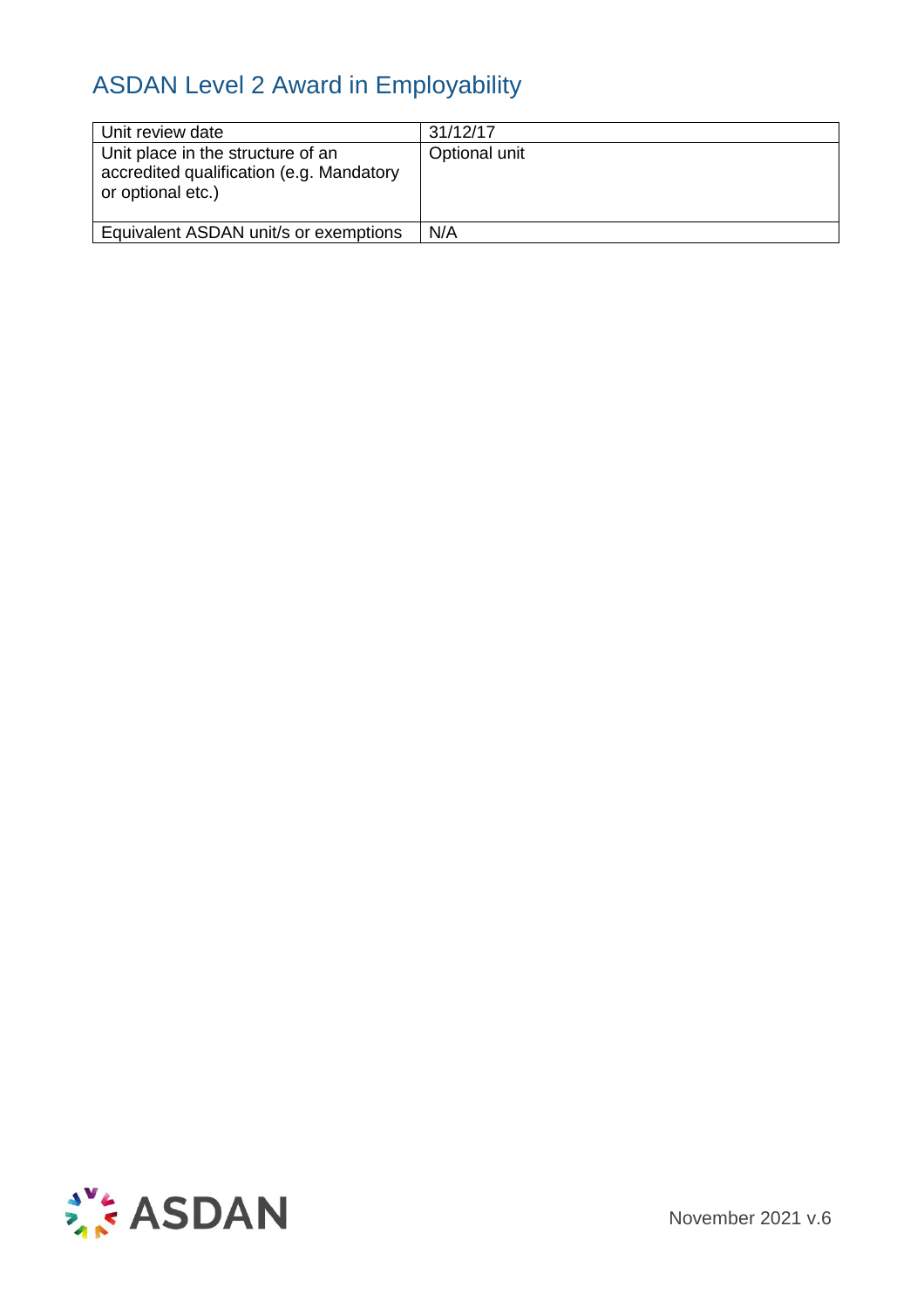| Title:                                                | Managing personal finance as an employee |                                                                             |  |
|-------------------------------------------------------|------------------------------------------|-----------------------------------------------------------------------------|--|
| Unique reference number                               | L/504/5185                               |                                                                             |  |
| Level:                                                | $\overline{2}$                           |                                                                             |  |
| $\overline{2}$<br><b>Credit Value:</b>                |                                          |                                                                             |  |
| <b>Learning outcomes</b>                              |                                          | <b>Assessment criteria</b>                                                  |  |
| The learner will:                                     |                                          | The learner can:                                                            |  |
| 2.1 Understand financial terms                        |                                          | 1.1 Describe the information found on a wage slip                           |  |
| associated with being an employee                     |                                          | 1.2 Explain the meaning of:                                                 |  |
|                                                       |                                          | <b>BACS</b>                                                                 |  |
|                                                       |                                          | <b>PAYE</b>                                                                 |  |
|                                                       |                                          | Gross Pay                                                                   |  |
|                                                       |                                          | Net Pay                                                                     |  |
|                                                       |                                          | 1.3 Explain how deductions are worked out for Income                        |  |
|                                                       |                                          | Tax, National Insurance and Pension/AVC                                     |  |
| 2.2 Understand the benefits of managing               |                                          | 2.1 Explain the terms 'income', 'expenditure' and                           |  |
| own income and expenditure effectively                |                                          | 'disposable income'                                                         |  |
|                                                       |                                          | 2.2 Give examples of problems that may occur if                             |  |
|                                                       |                                          | expenditure is greater than income                                          |  |
|                                                       |                                          | 2.3 Give examples of the benefits of the effective                          |  |
|                                                       |                                          | management of personal finances                                             |  |
| 2.3 Know about sources of information                 |                                          | 3.1 Identify sources of information for comparing                           |  |
| and advice to help with management of<br>own finances |                                          | products and services offered by banks and building<br>societies including: |  |
|                                                       |                                          | current accounts                                                            |  |
|                                                       |                                          | savings accounts                                                            |  |
|                                                       |                                          | credit cards                                                                |  |
|                                                       |                                          | 3.2 Identify sources of advice about:                                       |  |
|                                                       |                                          | Pensions                                                                    |  |
|                                                       |                                          | Borrowing money                                                             |  |
|                                                       |                                          | Debt<br>$\bullet$                                                           |  |
| 2.4 Be able to monitor income and                     |                                          | 4.1 Work out their weekly net income                                        |  |
| expenditure over time and manage                      |                                          | 4.2 Identify items of work-related and non-work-related                     |  |
| income within means                                   |                                          | expenditure                                                                 |  |
|                                                       |                                          | 4.3 Keep an accurate record of their income and                             |  |
|                                                       |                                          | expenditure over an agreed period of time                                   |  |
|                                                       |                                          | 4.4 Describe ways of minimising regular expenditure                         |  |
|                                                       |                                          | 4.5 Plan a personal budget to ensure that expenditure                       |  |
|                                                       |                                          | does not exceed income                                                      |  |
| Additional information about the unit                 |                                          |                                                                             |  |
| Owner's Ref. No                                       |                                          | MPF <sub>2</sub>                                                            |  |
| Unit aim(s)                                           |                                          | To enable learners to show they understand financial                        |  |
|                                                       |                                          | issues related to being an employee, the benefits of                        |  |
|                                                       |                                          | managing their income and expenditure, and that they                        |  |
|                                                       |                                          | know about sources of financial information and                             |  |
|                                                       |                                          | advice. To enable learners to show they can monitor                         |  |
|                                                       |                                          | and manage their income and expenditure.                                    |  |

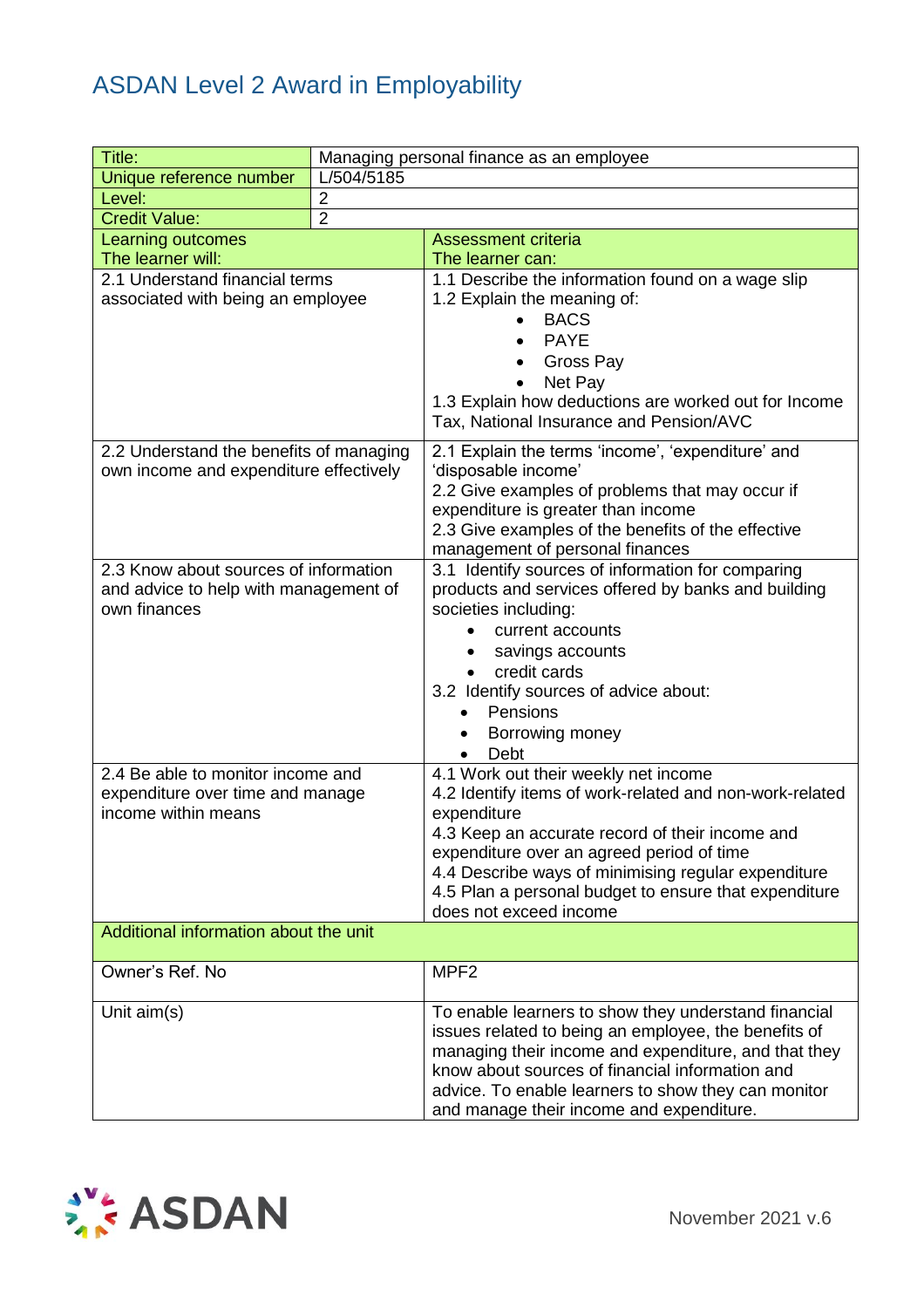| Requirements about the way the units<br>must be assessed (if appropriate)                          | N/A                                                                                                                                                                                                                                                                                                                                    |
|----------------------------------------------------------------------------------------------------|----------------------------------------------------------------------------------------------------------------------------------------------------------------------------------------------------------------------------------------------------------------------------------------------------------------------------------------|
| Guidance on suitable types of supporting<br>evidence                                               | Candidate statements; Payslips/salary statement with<br>relevant parts highlighted/annotated; leaflets,<br>information sheets, internet printouts etc. with relevant<br>parts highlighted/annotated; record or log of income<br>and expenditure with calculations; personal budget<br>plan; witness statement; other relevant evidence |
| Unit review date                                                                                   | 31/12/17                                                                                                                                                                                                                                                                                                                               |
| Unit place in the structure of an<br>accredited qualification (e.g. Mandatory<br>or optional etc.) | Optional unit                                                                                                                                                                                                                                                                                                                          |
| Equivalent ASDAN unit/s or exemptions                                                              | N/A                                                                                                                                                                                                                                                                                                                                    |

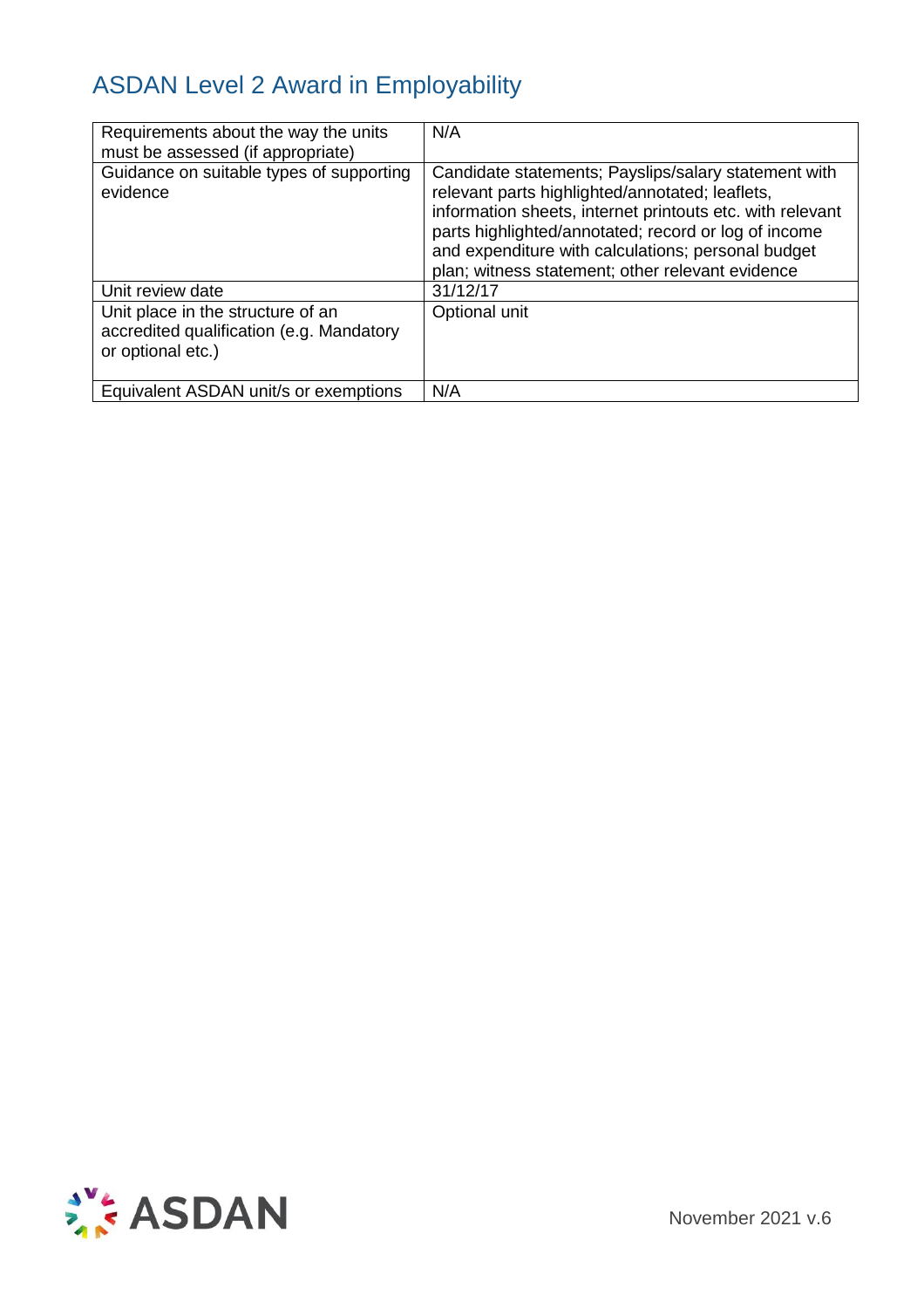| Title:                                                       | Meetings in the workplace |                                                                                                                        |  |  |
|--------------------------------------------------------------|---------------------------|------------------------------------------------------------------------------------------------------------------------|--|--|
| Unique reference number                                      | F/504/5197                |                                                                                                                        |  |  |
| Level:                                                       | L2                        |                                                                                                                        |  |  |
| <b>Credit Value:</b>                                         | 3                         |                                                                                                                        |  |  |
| <b>Learning outcomes</b>                                     |                           | <b>Assessment criteria</b>                                                                                             |  |  |
| The learner will:                                            |                           | The learner can:                                                                                                       |  |  |
| 2.1 Understand the way                                       |                           | 1.1 Describe the function of formal meetings                                                                           |  |  |
| meetings are planned and                                     |                           | 1.2 Describe the types of meetings that are held in their                                                              |  |  |
| managed in their organisation                                |                           | organisation                                                                                                           |  |  |
|                                                              |                           | 1.3 Describe the purpose of an agenda and minutes<br>1.4 Describe the function of a chairperson and secretary (or note |  |  |
|                                                              |                           | taker)                                                                                                                 |  |  |
|                                                              |                           | 1.5 Explain the meaning of the terms:                                                                                  |  |  |
|                                                              |                           | Present                                                                                                                |  |  |
|                                                              |                           | Apologies<br>$\bullet$                                                                                                 |  |  |
|                                                              |                           | Matters arising                                                                                                        |  |  |
|                                                              |                           | <b>AOB</b>                                                                                                             |  |  |
| 2.2 Be able to prepare for                                   |                           | 2.1 Check arrangements and agenda items for meetings they                                                              |  |  |
| meetings                                                     |                           | are attending                                                                                                          |  |  |
|                                                              |                           | 2.2 Plan own contribution to agenda items                                                                              |  |  |
| 2.3 Be able to participate in                                |                           | 3.1 Make clear and relevant contributions at appropriate points                                                        |  |  |
| meetings                                                     |                           | in the meeting                                                                                                         |  |  |
|                                                              |                           | 3.2 Listen to others' contributions and check understanding if<br>necessary                                            |  |  |
|                                                              |                           | 3.3 Use a communication style appropriate to the situation                                                             |  |  |
| 2.4 Be able to fulfil commitments                            |                           | 4.1 Check minutes or records of meetings and identify decisions                                                        |  |  |
| agreed at meetings                                           |                           | that affect own work                                                                                                   |  |  |
|                                                              |                           | 4.2 Act on decisions and action points appropriately                                                                   |  |  |
| Additional information about the unit                        |                           |                                                                                                                        |  |  |
| Organisation reference code                                  |                           | MW <sub>2</sub>                                                                                                        |  |  |
| Unit aim/purpose                                             |                           | To enable learners to show they understand how meetings are                                                            |  |  |
|                                                              |                           | managed and show they can prepare for and participate in                                                               |  |  |
|                                                              |                           | meetings and fulfil commitments agreed.                                                                                |  |  |
| Requirements about the way the<br>units must be assessed (if |                           | N/A                                                                                                                    |  |  |
| appropriate)                                                 |                           |                                                                                                                        |  |  |
| Guidance on suitable types of                                |                           | Information about meetings provided by the organisation with                                                           |  |  |
| supporting evidence                                          |                           | relevant parts highlighted/annotated; agendas and minutes with                                                         |  |  |
|                                                              |                           | relevant parts highlighted/annotated; documents discussed with                                                         |  |  |
|                                                              |                           | relevant parts highlighted/annotated; records of presentations                                                         |  |  |
|                                                              |                           | given; witness statements/observation records/video evidence;                                                          |  |  |
|                                                              |                           | review records; other relevant evidence                                                                                |  |  |
| Unit review date                                             |                           | 31/12/17                                                                                                               |  |  |
| Unit place in the structure of an                            |                           | Optional unit                                                                                                          |  |  |
| accredited qualification (e.g.                               |                           |                                                                                                                        |  |  |
| Mandatory or optional etc.)                                  |                           |                                                                                                                        |  |  |
| Equivalent ASDAN unit/s or                                   |                           | Volunteering and meetings L2 (CVQ) 2 credits only                                                                      |  |  |
| exemptions                                                   |                           |                                                                                                                        |  |  |

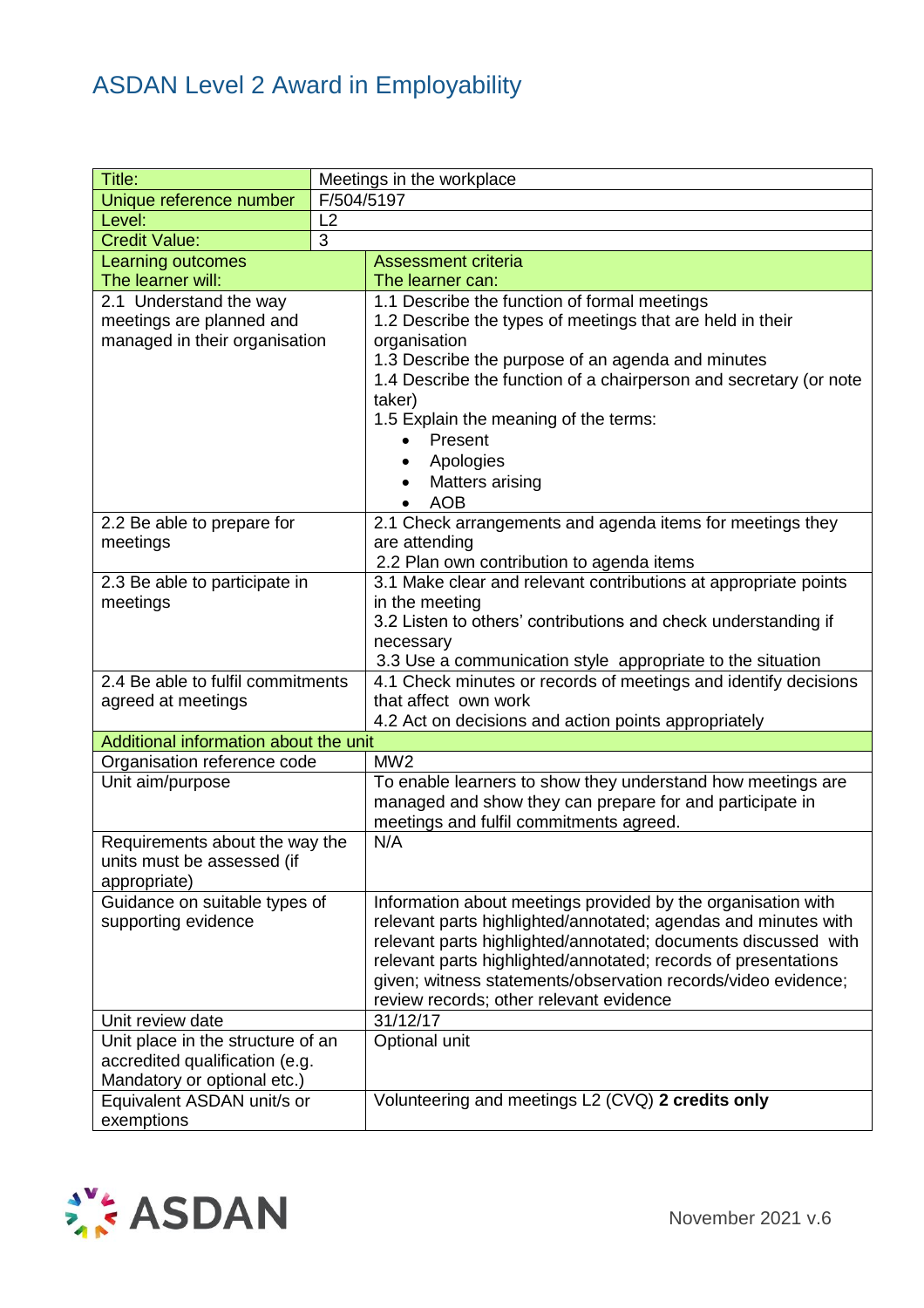| Title:                                                                          |            | Opportunities for learning and work                                                                                                                                                                                                                                                                                                                                                                                                                                                                                                                                                                                   |
|---------------------------------------------------------------------------------|------------|-----------------------------------------------------------------------------------------------------------------------------------------------------------------------------------------------------------------------------------------------------------------------------------------------------------------------------------------------------------------------------------------------------------------------------------------------------------------------------------------------------------------------------------------------------------------------------------------------------------------------|
| Unique reference number                                                         | A/504/5201 |                                                                                                                                                                                                                                                                                                                                                                                                                                                                                                                                                                                                                       |
| Level:                                                                          | L2         |                                                                                                                                                                                                                                                                                                                                                                                                                                                                                                                                                                                                                       |
| $\overline{2}$<br><b>Credit Value:</b>                                          |            |                                                                                                                                                                                                                                                                                                                                                                                                                                                                                                                                                                                                                       |
| Learning outcomes                                                               |            | <b>Assessment criteria</b>                                                                                                                                                                                                                                                                                                                                                                                                                                                                                                                                                                                            |
| The learner will:                                                               |            | The learner can:                                                                                                                                                                                                                                                                                                                                                                                                                                                                                                                                                                                                      |
| 2.1 Understand ways to maximise<br>lifelong learning opportunities              |            | 1.1 Describe what is meant by life long learning<br>1.2 Describe how a commitment to life long learning<br>can contribute to success in working life<br>1.3 Describe the characteristics of individuals who<br>are proactive in seeking out and using learning<br>opportunities                                                                                                                                                                                                                                                                                                                                       |
| 2.2 Understand a range of opportunities                                         |            | 2.1 Describe learning opportunities available locally                                                                                                                                                                                                                                                                                                                                                                                                                                                                                                                                                                 |
| for learning                                                                    |            | that are relevant to own interests<br>2.2 Identify learning opportunities available<br>nationally that are relevant to own interests<br>2.3 Confirm if there are any learning<br>opportunities available internationally that are<br>relevant to own interests                                                                                                                                                                                                                                                                                                                                                        |
| 2.3 Understand a range of opportunities                                         |            | 3.1 Describe the main differences between being an                                                                                                                                                                                                                                                                                                                                                                                                                                                                                                                                                                    |
| for working<br>2.4 Be able to explore options for<br>learning and work          |            | employee, being self-employed and working as a<br>volunteer<br>3.2 Describe the kinds of changes that happen in the<br>world of work that could impact on career plans<br>3.3 Identify opportunities locally and nationally for<br>working in a particular job<br>3.4 Identify European and global opportunities for<br>working in a particular job<br>4.1 Describe the advantages and disadvantages of<br>taking up learning or work opportunities in own area,<br>in another area, in another country<br>4.2 State what would be the same and what would<br>be different for a particular job in the local area and |
|                                                                                 |            | away from the local area<br>4.3 Identify the risks and benefits of being flexible in<br>own career development                                                                                                                                                                                                                                                                                                                                                                                                                                                                                                        |
| 2.5 Understand the factors that<br>influence the achievement of career<br>goals |            | 5.1 Identify knowledge, qualities and attributes that<br>help individuals make progress in a career<br>5.2 Identify factors that may hinder progress<br>towards a preferred career<br>5.3 Describe the value of having a strategy for own<br>career development                                                                                                                                                                                                                                                                                                                                                       |
|                                                                                 |            |                                                                                                                                                                                                                                                                                                                                                                                                                                                                                                                                                                                                                       |
| Additional information about the unit                                           |            |                                                                                                                                                                                                                                                                                                                                                                                                                                                                                                                                                                                                                       |
| Organisation reference code                                                     |            | OLW <sub>2</sub>                                                                                                                                                                                                                                                                                                                                                                                                                                                                                                                                                                                                      |
| Unit aim/purpose                                                                |            | To enable learners to show they have an<br>understanding of the range of opportunities available<br>for learning and work locally, and<br>nationally/internationally, and that they recognise                                                                                                                                                                                                                                                                                                                                                                                                                         |

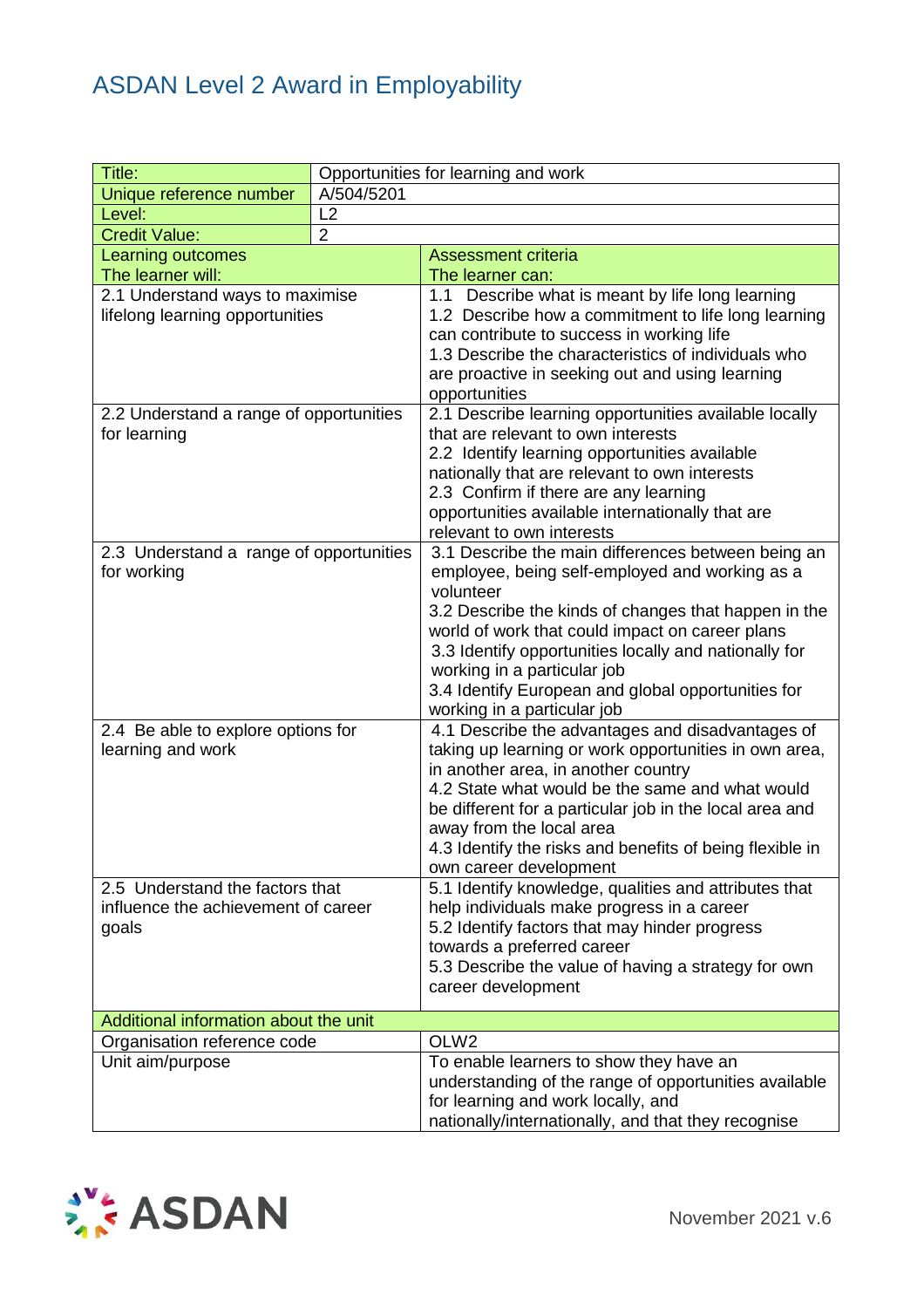|                                                                                                    | how to make the most of opportunities relevant to<br>themselves                                                                                                                                                                                                                                                        |
|----------------------------------------------------------------------------------------------------|------------------------------------------------------------------------------------------------------------------------------------------------------------------------------------------------------------------------------------------------------------------------------------------------------------------------|
| Requirements about the way the units<br>must be assessed (if appropriate)                          | N/A                                                                                                                                                                                                                                                                                                                    |
| Guidance on suitable types of supporting<br>evidence                                               | Internet printouts, newspaper/magazine articles,<br>information leaflets, brochures., with relevant<br>sections highlighted/annotated; notes from talks<br>given by speakers; records of interviews/discussions<br>with a careers adviser/guidance worker or tutor; self-<br>development plan; other relevant evidence |
| Unit review date                                                                                   | 31/12/17                                                                                                                                                                                                                                                                                                               |
| Unit place in the structure of an<br>accredited qualification (e.g. Mandatory<br>or optional etc.) | Optional unit                                                                                                                                                                                                                                                                                                          |
| Equivalent ASDAN unit/s or exemptions                                                              | Opportunities for learning and work L2 (Employability<br>2010)                                                                                                                                                                                                                                                         |

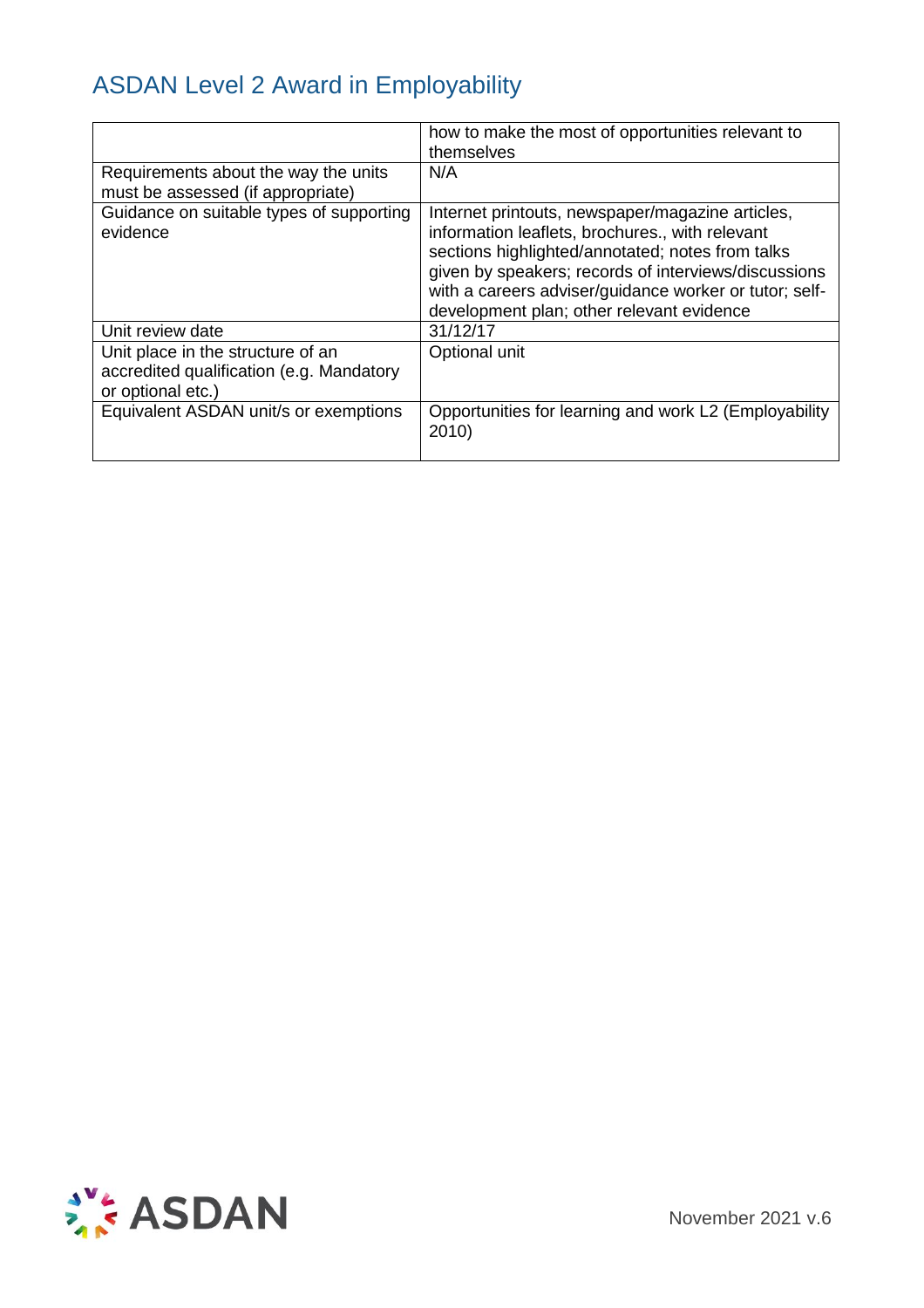| Title:                                                                                                                                                                                                                                                                                        | Overcoming barriers to work |                                                                                                                                                                                                                                                                                                                                                                                                                                                                                                                                                                                                                                                                                                                                                                                                                                                                                                                            |
|-----------------------------------------------------------------------------------------------------------------------------------------------------------------------------------------------------------------------------------------------------------------------------------------------|-----------------------------|----------------------------------------------------------------------------------------------------------------------------------------------------------------------------------------------------------------------------------------------------------------------------------------------------------------------------------------------------------------------------------------------------------------------------------------------------------------------------------------------------------------------------------------------------------------------------------------------------------------------------------------------------------------------------------------------------------------------------------------------------------------------------------------------------------------------------------------------------------------------------------------------------------------------------|
| Unique reference number                                                                                                                                                                                                                                                                       | J/504/5198                  |                                                                                                                                                                                                                                                                                                                                                                                                                                                                                                                                                                                                                                                                                                                                                                                                                                                                                                                            |
| Level:                                                                                                                                                                                                                                                                                        | L2                          |                                                                                                                                                                                                                                                                                                                                                                                                                                                                                                                                                                                                                                                                                                                                                                                                                                                                                                                            |
| <b>Credit Value:</b>                                                                                                                                                                                                                                                                          | $\overline{2}$              |                                                                                                                                                                                                                                                                                                                                                                                                                                                                                                                                                                                                                                                                                                                                                                                                                                                                                                                            |
| <b>Learning outcomes</b>                                                                                                                                                                                                                                                                      |                             | <b>Assessment criteria</b>                                                                                                                                                                                                                                                                                                                                                                                                                                                                                                                                                                                                                                                                                                                                                                                                                                                                                                 |
|                                                                                                                                                                                                                                                                                               |                             | The learner can:                                                                                                                                                                                                                                                                                                                                                                                                                                                                                                                                                                                                                                                                                                                                                                                                                                                                                                           |
| The learner will:<br>2.1 Understand the factors that enable<br>an individual to be successful in<br>accessing and staying in work<br>2.2 Be able to identify barriers to<br>accessing work and identify how to get<br>support to help overcome them<br>2.3 Be able to plan to deal with money |                             | 1.1 Describe the key features that employers take<br>into account when recruiting and retaining workers<br>1.2 Describe external factors that may impact on the<br>range of work opportunities available<br>1.3 Explain how personal qualities may affect an<br>individual's ability to access and stay in work<br>2.1 Describe a range of barriers that could prevent<br>individuals accessing work opportunities<br>2.2 Identify potential barriers relevant to own<br>situation<br>2.3 Identify where to access information and support<br>to help overcome specific barriers<br>2.4 Identify legislation that is designed to prevent<br>discrimination in the workplace based on<br><b>Disability</b><br>Gender<br>Race<br>2.5 Give an example of how an individual balances<br>their commitment to work with commitments outside<br>of work<br>3.1 Identify items of expenditure associated with<br>being an employee |
| issues associated with becoming an<br>employee<br>Additional information about the unit<br>Organisation reference code<br>Unit aim/purpose                                                                                                                                                    |                             | 3.2 Prepare an estimate of monthly expenditure for<br>own situation including costs for:<br>Accommodation<br><b>Utilities</b><br>Food<br>Travel<br>Clothing<br>3.3 Identify benefits that are available to people in<br>work<br>3.4 State the eligibility criteria for benefits for a range<br>of circumstances<br>OBW <sub>2</sub><br>To enable learners to show they have an<br>understanding of potential barriers to accessing and<br>maintaining employment and to identify sources of<br>support to help overcome them                                                                                                                                                                                                                                                                                                                                                                                               |
| Requirements about the way the units<br>must be assessed (if appropriate)                                                                                                                                                                                                                     |                             | N/A                                                                                                                                                                                                                                                                                                                                                                                                                                                                                                                                                                                                                                                                                                                                                                                                                                                                                                                        |

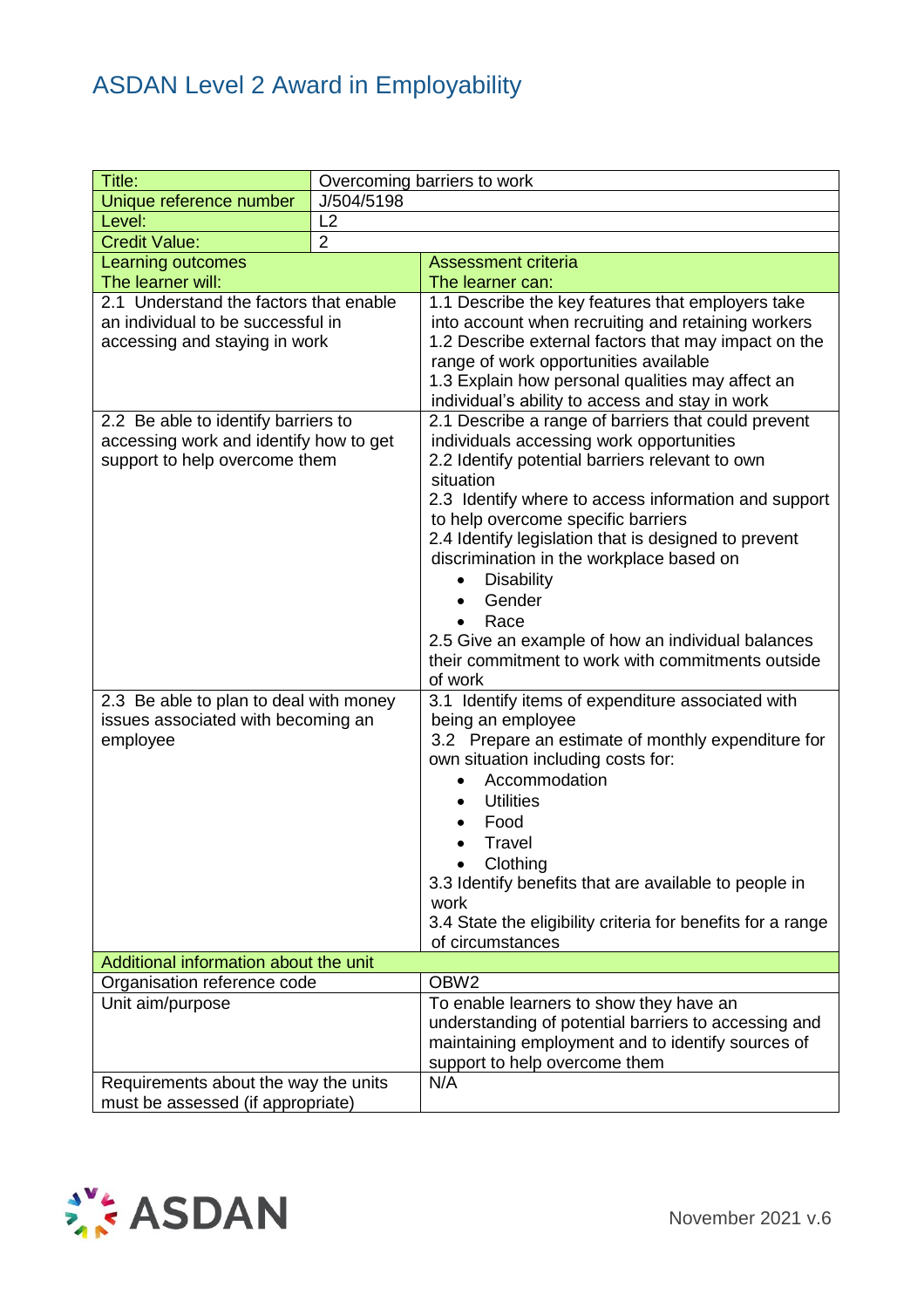| Guidance on suitable types of supporting<br>evidence                                               | Internet printouts, newspaper/magazine articles,<br>information leaflets, brochures, with relevant<br>sections highlighted; notes from talks given by<br>speakers; records of interviews/discussions with a<br>careers adviser/guidance worker or tutor; notes on<br>estimated monthly expenditure; other relevant<br>evidence |
|----------------------------------------------------------------------------------------------------|--------------------------------------------------------------------------------------------------------------------------------------------------------------------------------------------------------------------------------------------------------------------------------------------------------------------------------|
| Unit review date                                                                                   | 31/12/17                                                                                                                                                                                                                                                                                                                       |
| Unit place in the structure of an<br>accredited qualification (e.g. Mandatory<br>or optional etc.) | Optional unit                                                                                                                                                                                                                                                                                                                  |
| Equivalent ASDAN unit/s or exemptions                                                              | N/A                                                                                                                                                                                                                                                                                                                            |

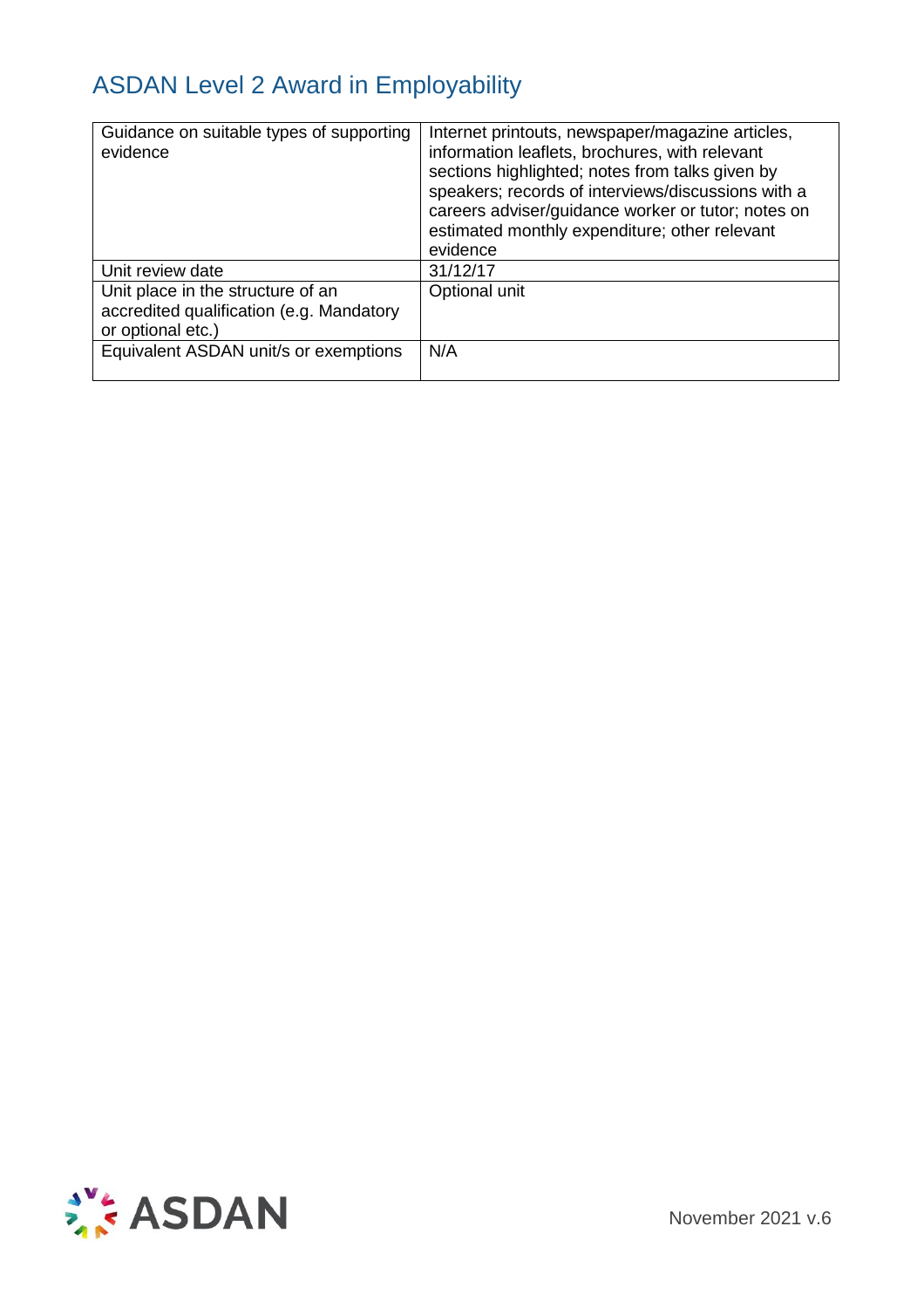| Title:                                                                        | Participating in an enterprise activity |                                                                         |  |
|-------------------------------------------------------------------------------|-----------------------------------------|-------------------------------------------------------------------------|--|
| Unique reference number                                                       | D/504/5207                              |                                                                         |  |
| Level:                                                                        | L2                                      |                                                                         |  |
| <b>Credit Value:</b>                                                          | 3                                       |                                                                         |  |
| Learning outcomes                                                             |                                         | <b>Assessment criteria</b>                                              |  |
| The learner will:                                                             |                                         | The learner can:                                                        |  |
| 2.1 Be able to explore options and ideas                                      |                                         | 1.1 Identify a range of products or services that                       |  |
| for an enterprise activity                                                    |                                         | could be developed                                                      |  |
|                                                                               |                                         | 1.2 Agree which products and/or services to explore                     |  |
|                                                                               |                                         | further                                                                 |  |
|                                                                               |                                         | 1.3 Get feedback from potential customers on                            |  |
|                                                                               |                                         | products/services                                                       |  |
|                                                                               |                                         | 1.4 Agree which product/service will be the focus                       |  |
|                                                                               |                                         | for an enterprise activity                                              |  |
| 2.2 Be able to plan an enterprise activity                                    |                                         | 2.1 Agree an enterprise activity and describe its                       |  |
| with others                                                                   |                                         | intended outcome/s                                                      |  |
|                                                                               |                                         | 2.2 Contribute information and ideas when the                           |  |
|                                                                               |                                         | enterprise activity is being planned                                    |  |
|                                                                               |                                         | 2.3 Describe what needs to be done to achieve the                       |  |
|                                                                               |                                         | intended outcomes of the enterprise activity and<br>identify timescales |  |
|                                                                               |                                         | 2.4 Agree own roles and responsibilities                                |  |
|                                                                               |                                         | 2.5 Agree arrangements for reviewing progress                           |  |
| 2.3 Be able to meet own responsibilities                                      |                                         | 3.1 Identify and organise resources needed to meet                      |  |
| for an enterprise activity                                                    |                                         | own responsibilities                                                    |  |
|                                                                               |                                         | 3.2 Carry out own tasks to the standard required                        |  |
|                                                                               |                                         | 3.3 Keep team members informed of progress                              |  |
|                                                                               |                                         | 3.4 Respond to any difficulties in appropriate ways                     |  |
|                                                                               |                                         | 3.5 Offer support to other team members                                 |  |
| 2.4 Be able to review the enterprise                                          |                                         | 4.1 Share information on the extent to which the                        |  |
| activity                                                                      |                                         | intended outcome was achieved                                           |  |
|                                                                               |                                         | 4.2 Describe what the team did well and less well in                    |  |
|                                                                               |                                         | carrying out the enterprise activity                                    |  |
|                                                                               |                                         | 4.3 Agree changes that the team could make to                           |  |
|                                                                               |                                         | improve future enterprise activities                                    |  |
| 2.5 Be able to review own contribution to                                     |                                         | 5.1 Describe own contribution towards achieving the                     |  |
| the enterprise activity                                                       |                                         | intended outcome of the enterprise activity                             |  |
|                                                                               |                                         | 5.2 Describe the enterprise skills, attitudes and                       |  |
|                                                                               |                                         | qualities they used in carrying out their activities                    |  |
|                                                                               |                                         | 5.3 Agree next steps for continuing to improve own                      |  |
|                                                                               |                                         | enterprise skills                                                       |  |
| Additional information about the unit                                         |                                         |                                                                         |  |
| Organisation reference code                                                   |                                         | PEA <sub>2</sub>                                                        |  |
| Unit aim/purpose                                                              |                                         | To enable learners to demonstrate enterprise skills                     |  |
|                                                                               |                                         | through their contribution to planning, carrying out                    |  |
|                                                                               |                                         | and reviewing an enterprise activity<br>N/A                             |  |
| Requirements about the way the units                                          |                                         |                                                                         |  |
| must be assessed (if appropriate)<br>Guidance on suitable types of supporting |                                         | Records of exploring options and ideas;                                 |  |
| evidence                                                                      |                                         | enterprise/business plan; activity log or diary;                        |  |
|                                                                               |                                         | documentation/records from the enterprise activity;                     |  |

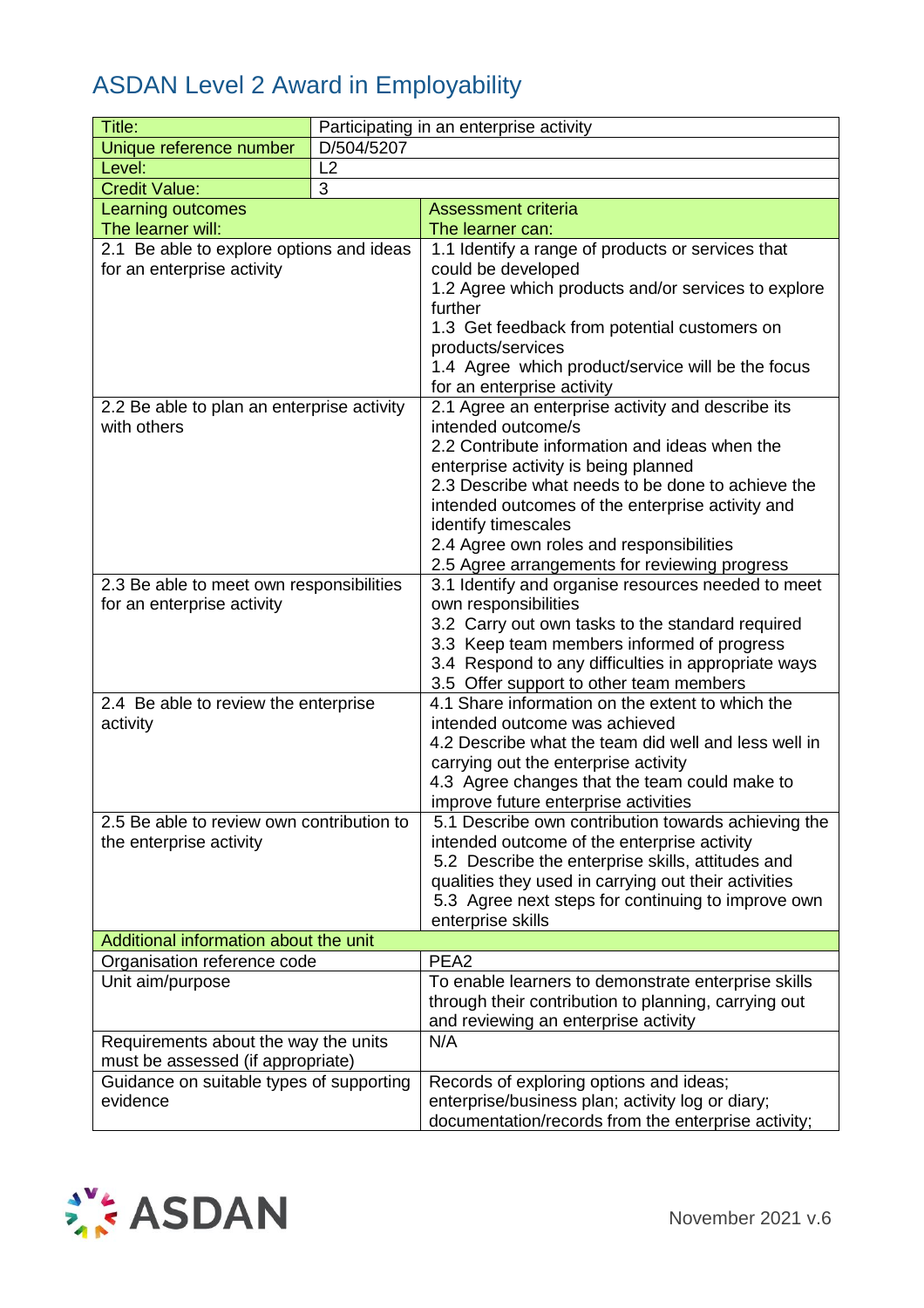|                                                                                                    | photographic evidence with explanatory statements;<br>witness statements from tutor/placement supervisor;<br>review records; other relevant evidence |
|----------------------------------------------------------------------------------------------------|------------------------------------------------------------------------------------------------------------------------------------------------------|
| Unit review date                                                                                   | 31/12/17                                                                                                                                             |
| Unit place in the structure of an<br>accredited qualification (e.g. Mandatory<br>or optional etc.) | Optional unit                                                                                                                                        |
| Equivalent ASDAN unit/s or exemptions                                                              | Participate in an enterprise activity L2 (Employability<br>2010                                                                                      |

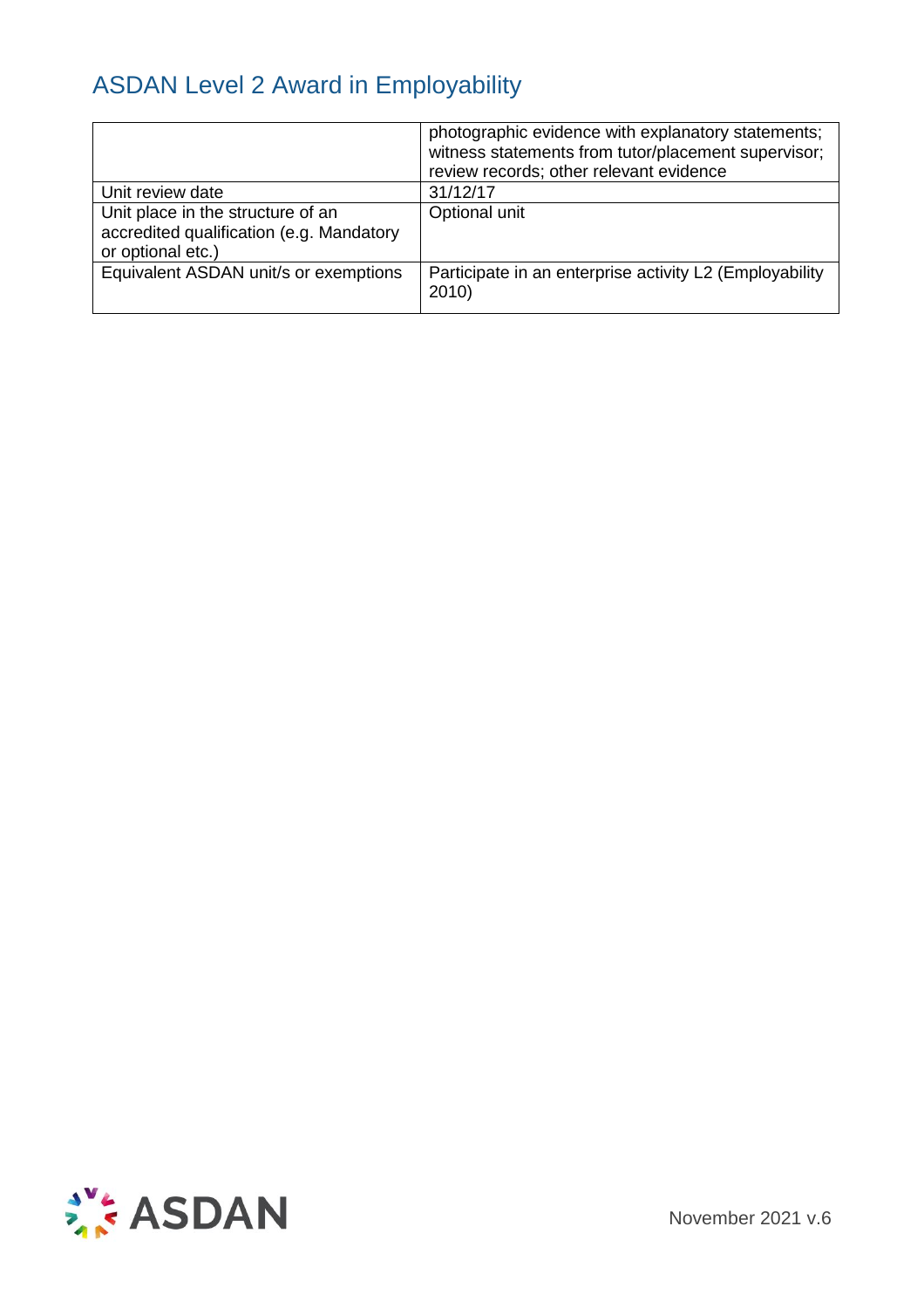| Title:                                   |            | Planning and reviewing learning                                                             |
|------------------------------------------|------------|---------------------------------------------------------------------------------------------|
| Unique reference number                  | R/504/5298 |                                                                                             |
| Level:                                   | L2         |                                                                                             |
| <b>Credit Value:</b>                     | 3          |                                                                                             |
| Learning outcomes                        |            | <b>Assessment criteria</b>                                                                  |
| The learner will:                        |            | The learner can:                                                                            |
| 2.1 Understand ways to improve how       |            | 1.1 Explain how their learning and performance can                                          |
| they learn and improve their             |            | be improved by:                                                                             |
| performance                              |            | setting clear targets                                                                       |
|                                          |            | reflecting on how they learn                                                                |
|                                          |            | planning their learning<br>$\bullet$                                                        |
|                                          |            | managing time effectively                                                                   |
|                                          |            | improving the ways of learning they already                                                 |
|                                          |            | use                                                                                         |
|                                          |            | trying unfamiliar ways of learning                                                          |
|                                          |            | reflecting on and reviewing progress                                                        |
| 2.2 Be able to develop a plan to improve |            | 2.1 Describe the information needed to help decide                                          |
| their learning and performance           |            | on targets                                                                                  |
|                                          |            | 2.2 Agree realistic targets                                                                 |
|                                          |            | 2.3 Identify clear steps for each target                                                    |
|                                          |            | 2.4 Explain how they will manage their time                                                 |
|                                          |            | 2.5 Agree how to get the support they need and the                                          |
| 2.3 Be able to carry out their plan      |            | arrangements for checking their progress<br>3.1 Work through the steps in their plan making |
|                                          |            | effective use of time management skills                                                     |
|                                          |            | 3.2 Choose and use different ways of learning                                               |
|                                          |            | 3.3 Revise plan when necessary                                                              |
|                                          |            | 3.4 Reflect on progress as they work through their                                          |
|                                          |            | plan                                                                                        |
|                                          |            | 3.5 Identify when support is needed and use support                                         |
|                                          |            | to help meet targets                                                                        |
| 2.4 Be able to review how they have      |            | 4.1 Identify targets they have met and describe how                                         |
| improved their learning and performance  |            | they have improved their performance                                                        |
|                                          |            | 4.2 Identify what they learned and the different ways                                       |
|                                          |            | they learned                                                                                |
|                                          |            | 4.3 Describe ways that work best for them in                                                |
|                                          |            | different contexts                                                                          |
|                                          |            | 4.4 Describe how they might use these ways of                                               |
|                                          |            | learning in another context<br>4.5 Identify what action they will take to continue to       |
|                                          |            | improve how they learn                                                                      |
| Additional information about the unit    |            |                                                                                             |
| Organisation reference code              |            | PRL <sub>2</sub>                                                                            |
| Unit aim/purpose                         |            | To enable learners to improve how they learn, and                                           |
|                                          |            | improve their performance, by actively engaging in                                          |
|                                          |            | the processes of planning their learning, working                                           |
|                                          |            | towards targets, and reviewing their progress and                                           |
|                                          |            | achievements                                                                                |
| Requirements about the way the units     |            | N/A                                                                                         |
| must be assessed (if appropriate)        |            |                                                                                             |

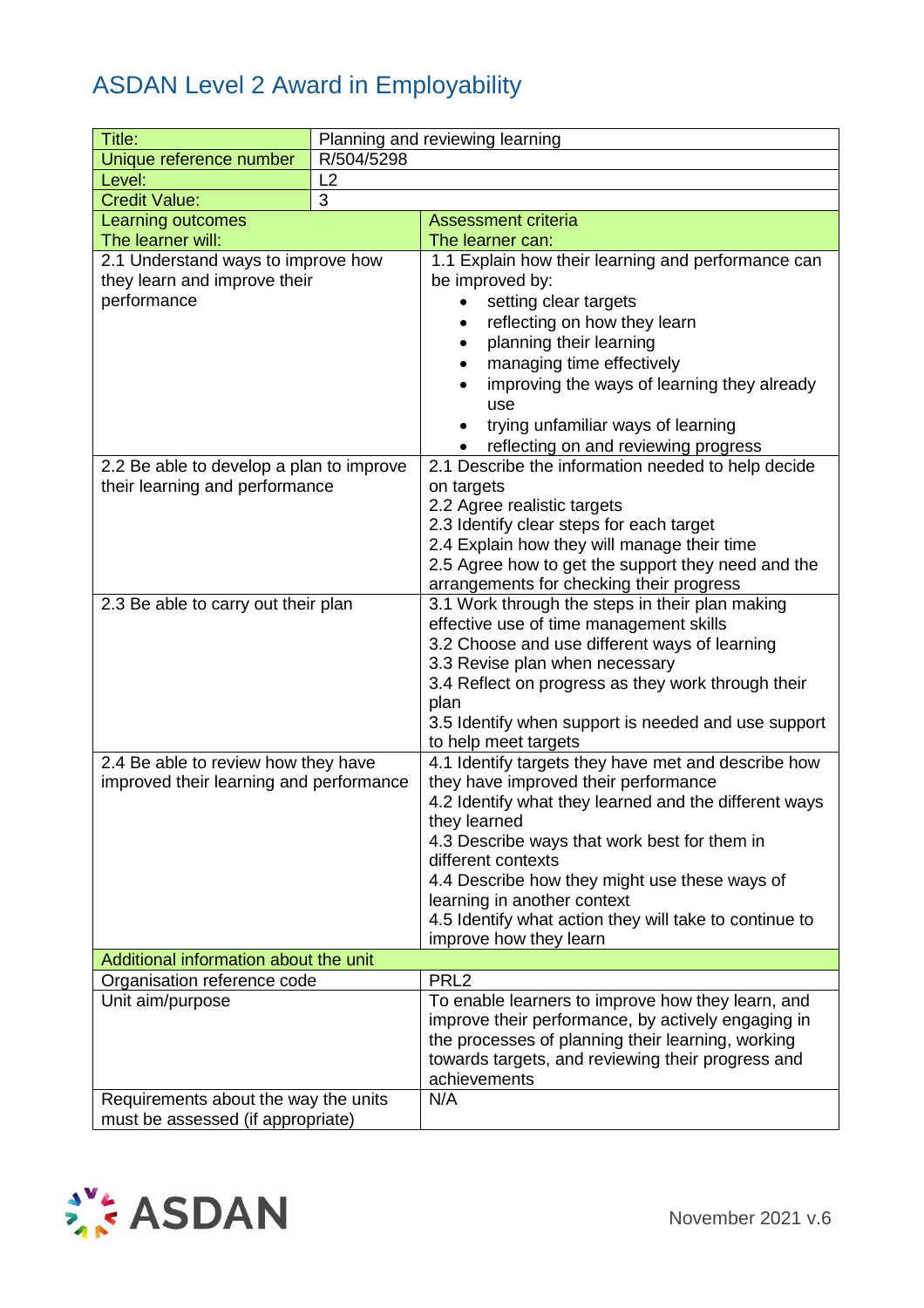| Guidance on suitable types of supporting<br>evidence                                               | Internet printouts/other materials with relevant<br>information highlighted and/or annotated; test<br>results; skills/qualities audit; records of target setting<br>discussions; learning styles questionnaire; action<br>plan; learning log/reflective diary; review records;<br>observation records/video recording; other relevant<br>evidence |
|----------------------------------------------------------------------------------------------------|---------------------------------------------------------------------------------------------------------------------------------------------------------------------------------------------------------------------------------------------------------------------------------------------------------------------------------------------------|
| Unit review date                                                                                   | 31/12/17                                                                                                                                                                                                                                                                                                                                          |
| Unit place in the structure of an<br>accredited qualification (e.g. Mandatory<br>or optional etc.) | Optional unit                                                                                                                                                                                                                                                                                                                                     |
| Equivalent ASDAN unit/s or exemptions                                                              | Planning and reviewing learning L3 (AoPE)<br>Planning and reviewing learning L3 (Employability<br>2010<br>Improving own learning and performance L3 (Wider<br>Key Skill)                                                                                                                                                                          |

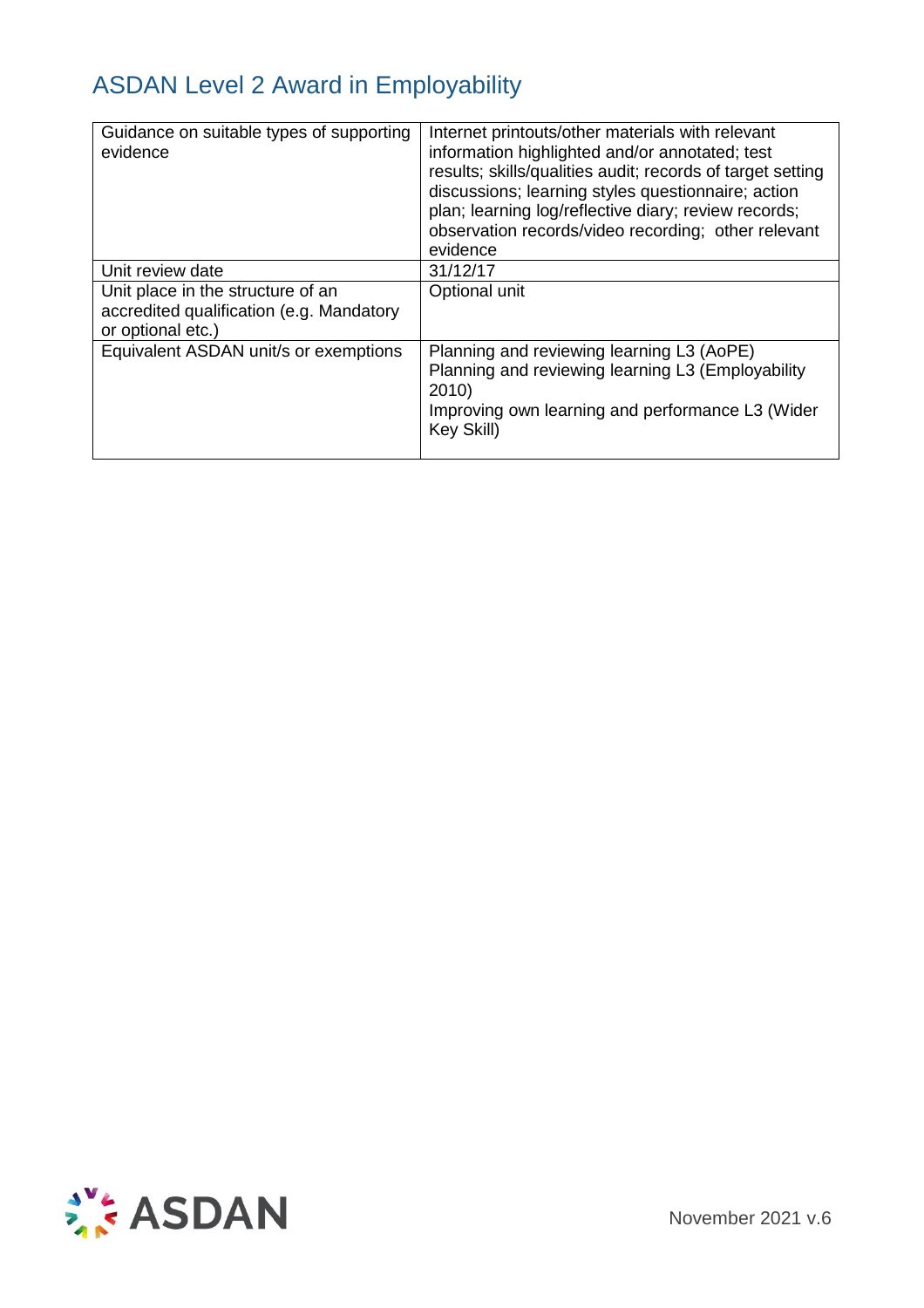| Title:                                                                                             | <b>Research skills</b> |                                                                                                                                                                                                                                                                                                                                                                            |
|----------------------------------------------------------------------------------------------------|------------------------|----------------------------------------------------------------------------------------------------------------------------------------------------------------------------------------------------------------------------------------------------------------------------------------------------------------------------------------------------------------------------|
| Unique reference number                                                                            | J/504/5217             |                                                                                                                                                                                                                                                                                                                                                                            |
| Level:                                                                                             | L2                     |                                                                                                                                                                                                                                                                                                                                                                            |
| <b>Credit Value:</b>                                                                               | $\overline{2}$         |                                                                                                                                                                                                                                                                                                                                                                            |
| <b>Learning outcomes</b>                                                                           |                        | <b>Assessment criteria</b>                                                                                                                                                                                                                                                                                                                                                 |
| The learner will:                                                                                  |                        | The learner can:                                                                                                                                                                                                                                                                                                                                                           |
| 2.1 Be able to plan research                                                                       |                        | 1.2 Identify and agree an issue to investigate relevant to own<br>situation<br>1.2 Identify and agree the question/s that the research<br>activities will try to address<br>1.3 Plan how to carry out research into the<br>identified issue including sources of information and/or ideas,<br>and research methods<br>1.4 Produce their research plan in a suitable format |
| 2.2 Be able to carry out research                                                                  |                        | 2.1 Gather information from more than one source and using<br>more than one method<br>2.2 Select relevant information/data and work with it to<br>answer their research question/s<br>2.3 Identify the outcomes of the research and explain<br>conclusions<br>2.4 Record how information and/or data was used to arrive at<br>results                                      |
| 2.3 Be able to present the findings<br>of the research and review research<br>skills               |                        | 3.1 Present findings clearly and in an appropriate format<br>3.2 Acknowledge sources in an appropriate manner<br>3.3 Seek feedback and agree ways to improve own research<br>skills                                                                                                                                                                                        |
| Additional information about the unit                                                              |                        |                                                                                                                                                                                                                                                                                                                                                                            |
| Organisation reference code                                                                        |                        | RS <sub>2</sub>                                                                                                                                                                                                                                                                                                                                                            |
| Unit aim/purpose                                                                                   |                        | To enable learners to show they can use research skills<br>including identifying research questions, planning and<br>carrying out research activities, presenting findings and<br>reviewing their own skills.                                                                                                                                                              |
| Requirements about the way the<br>units must be assessed (if<br>appropriate)                       |                        | N/A                                                                                                                                                                                                                                                                                                                                                                        |
| Guidance on suitable types of<br>supporting evidence                                               |                        | Research plan; a log of activity; printouts/copies of source<br>material with relevant sections highlighted/annotated; records<br>of data collected and processed; presentation of the research<br>e.g. PowerPoint, written report; tutor/supervisor statements;<br>review of research activities; other relevant evidence                                                 |
| Unit review date                                                                                   |                        | 31/12/17                                                                                                                                                                                                                                                                                                                                                                   |
| Unit place in the structure of an<br>accredited qualification (e.g.<br>Mandatory or optional etc.) |                        | Optional unit                                                                                                                                                                                                                                                                                                                                                              |
| Equivalent ASDAN unit/s or<br>exemptions                                                           |                        | Research skills L2 (CVQ)<br>Planning and carrying out research L2 (AoPE)<br>Research skills L2 (Employability 2010)<br>Research skills L3 (Employability 2010)<br>Research skills L3 (AoPE)<br>Planning and carrying out a piece of research L3 (CoPE)                                                                                                                     |

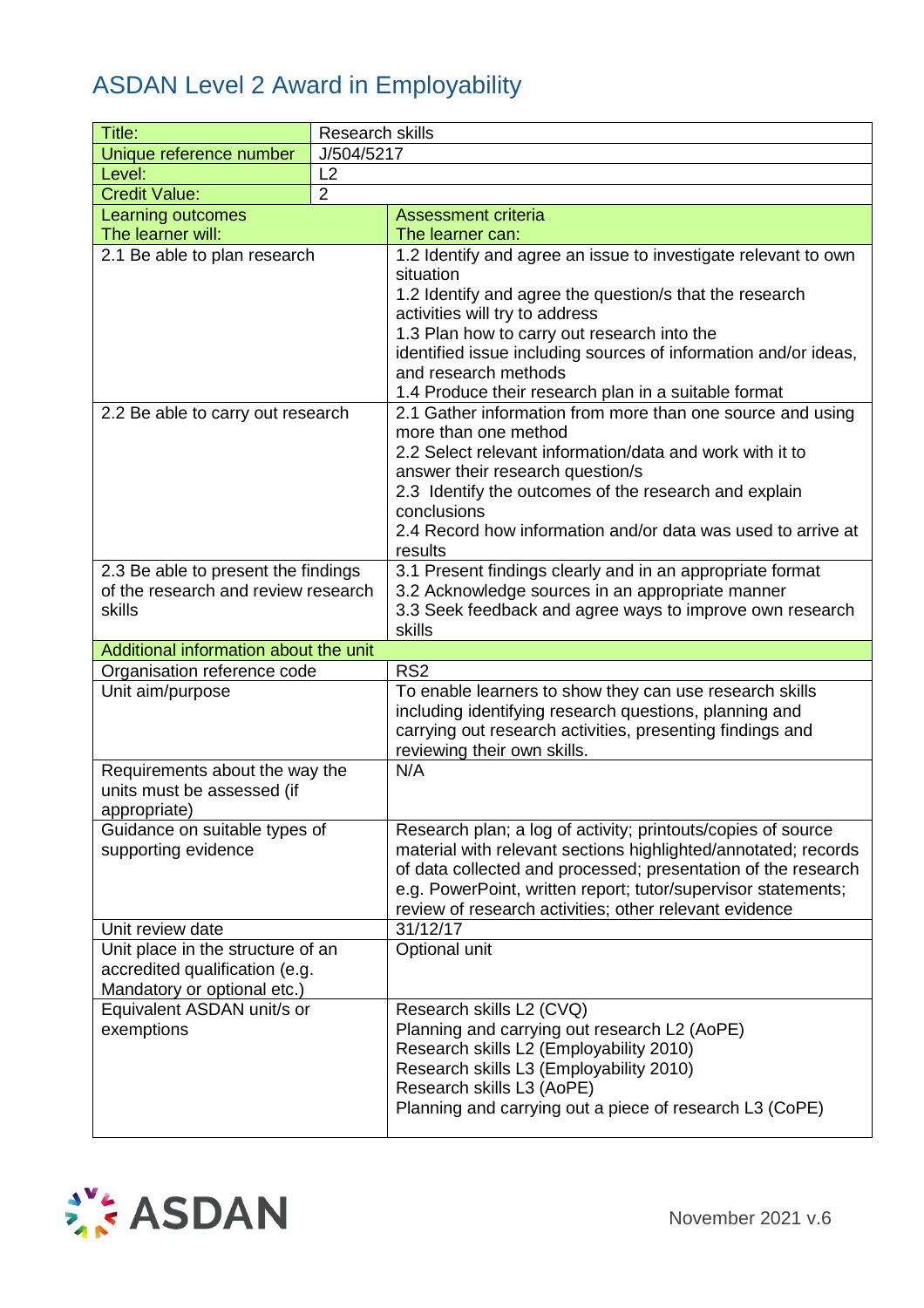| Title:                                                                     | Tackling problems |                                                                                                                                                                                                                                                                                                                                                                                                                                                                                                                                                                                                                                                  |  |
|----------------------------------------------------------------------------|-------------------|--------------------------------------------------------------------------------------------------------------------------------------------------------------------------------------------------------------------------------------------------------------------------------------------------------------------------------------------------------------------------------------------------------------------------------------------------------------------------------------------------------------------------------------------------------------------------------------------------------------------------------------------------|--|
| Unique reference number                                                    | L/504/5218        |                                                                                                                                                                                                                                                                                                                                                                                                                                                                                                                                                                                                                                                  |  |
| Level:                                                                     | L2                |                                                                                                                                                                                                                                                                                                                                                                                                                                                                                                                                                                                                                                                  |  |
| <b>Credit Value:</b>                                                       | 3                 |                                                                                                                                                                                                                                                                                                                                                                                                                                                                                                                                                                                                                                                  |  |
| Learning outcomes                                                          |                   | <b>Assessment criteria</b>                                                                                                                                                                                                                                                                                                                                                                                                                                                                                                                                                                                                                       |  |
| The learner will:                                                          |                   | The learner can:                                                                                                                                                                                                                                                                                                                                                                                                                                                                                                                                                                                                                                 |  |
| 2.1 Be able to explore a problem and its                                   |                   | 1.1 Describe the main features of a problem and the                                                                                                                                                                                                                                                                                                                                                                                                                                                                                                                                                                                              |  |
| main features                                                              |                   | reasons for tackling it<br>1.2 Identify how they will know if the problem has<br>been solved<br>1.3 Compare different ways of tackling the problem<br>by exploring:<br>how similar problems have been addressed<br>$\bullet$<br>risks and other factors that may have an<br>effect on how the problem might be tackled                                                                                                                                                                                                                                                                                                                           |  |
|                                                                            |                   | others' views on how the problem might be<br>$\bullet$<br>tackled<br>the strengths and weaknesses of different<br>approaches                                                                                                                                                                                                                                                                                                                                                                                                                                                                                                                     |  |
| 2.2 Be able to develop and follow a plan<br>to tackle the problem          |                   | 2.1 Agree with an appropriate person which<br>approach they will choose to tackle the problem<br>2.2 Develop a plan for what they need to do<br>identifying:<br>any resources needed<br>$\bullet$<br>methods, steps and time-line for working<br>through the problem<br>health and safety procedures<br>$\bullet$<br>the points at which something might go<br>wrong and how they will respond<br>2.3 Carry out their plan taking responsibility for:<br>health and safety<br>getting support when it is needed<br>$\bullet$<br>revising the plan to deal with unexpected<br>events or difficulties<br>2.4 Reflect on the progress of their work |  |
| 2.3 Be able to review the effectiveness<br>of how they tackled the problem |                   | 3.1 Check whether the problem has been solved and<br>assess to what extent the action taken addressed<br>the problem                                                                                                                                                                                                                                                                                                                                                                                                                                                                                                                             |  |
|                                                                            |                   | 3.2 Describe the strengths and weaknesses of each<br>stage of their work in tackling the problem including<br>how they responded to difficulties<br>3.3 Identify and agree ways of improving their skills<br>in tackling problems in the future                                                                                                                                                                                                                                                                                                                                                                                                  |  |
| Additional information about the unit                                      |                   |                                                                                                                                                                                                                                                                                                                                                                                                                                                                                                                                                                                                                                                  |  |
| Organisation reference code                                                |                   | TP <sub>2</sub>                                                                                                                                                                                                                                                                                                                                                                                                                                                                                                                                                                                                                                  |  |
| Unit aim/purpose                                                           |                   | To enable learners to develop the skills and<br>understanding to tackle problems systematically by<br>actively engaging in the processes of exploring a                                                                                                                                                                                                                                                                                                                                                                                                                                                                                          |  |

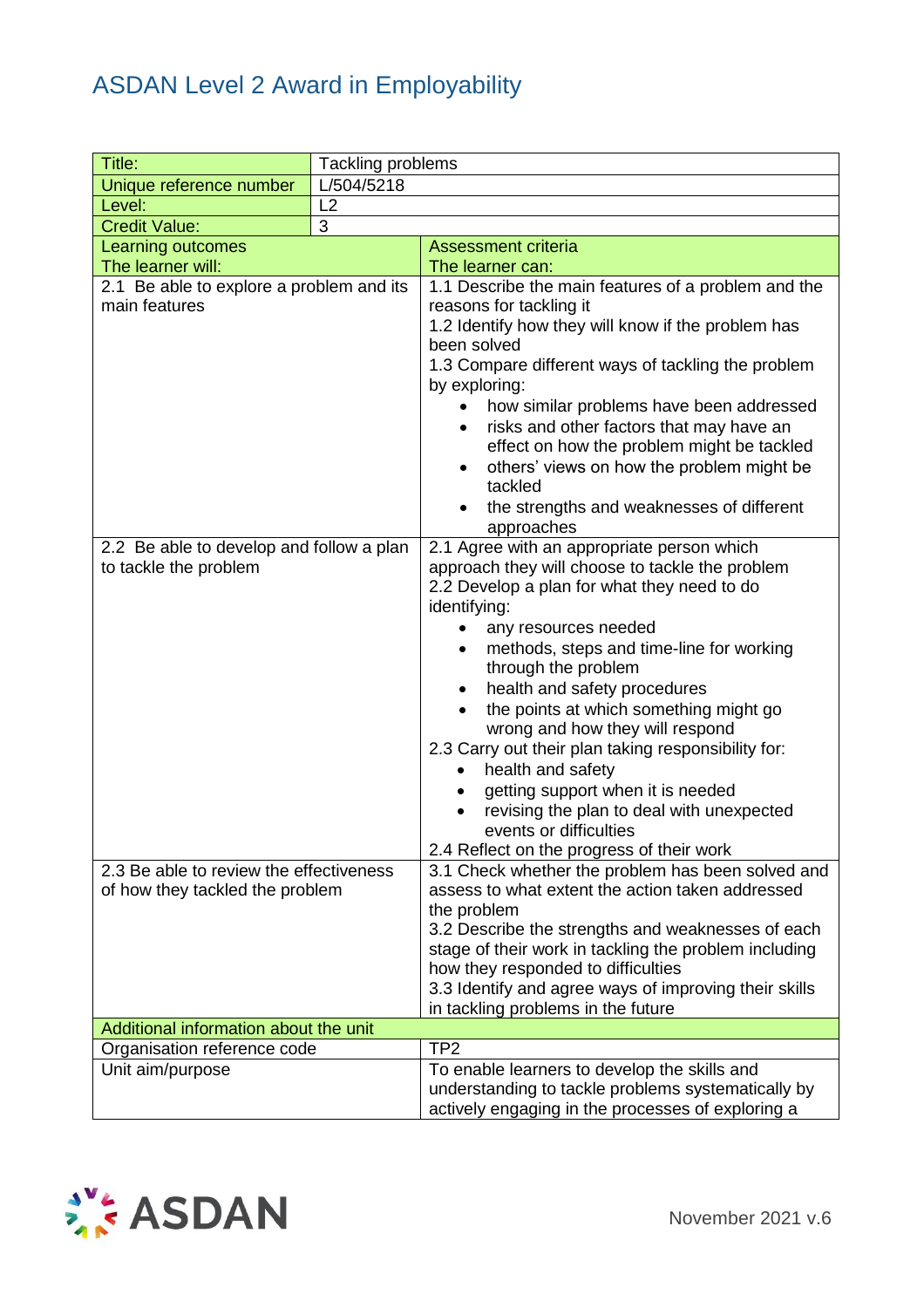|                                                                                                    | problem, planning how to tackle it and reviewing the<br>effectiveness of their problem solving skills                                                                                                                                                                        |
|----------------------------------------------------------------------------------------------------|------------------------------------------------------------------------------------------------------------------------------------------------------------------------------------------------------------------------------------------------------------------------------|
| Requirements about the way the units<br>must be assessed (if appropriate)                          | N/A                                                                                                                                                                                                                                                                          |
| Guidance on suitable types of supporting<br>evidence                                               | Candidate statements; activity log/diary/learning log;<br>photographic evidence with explanatory statements;<br>observation records/witness testimony/video<br>recording; product evidence arising from the<br>candidate's particular activities; other relevant<br>evidence |
| Unit review date                                                                                   | 31/12/17                                                                                                                                                                                                                                                                     |
| Unit place in the structure of an<br>accredited qualification (e.g. Mandatory<br>or optional etc.) | Optional unit                                                                                                                                                                                                                                                                |
| Equivalent ASDAN unit/s or exemptions                                                              | Tackling problems L3 (AoPE)<br>Tackling problems L3 (Employability 2010)<br>Problem solving L3 (Wider key skills)                                                                                                                                                            |

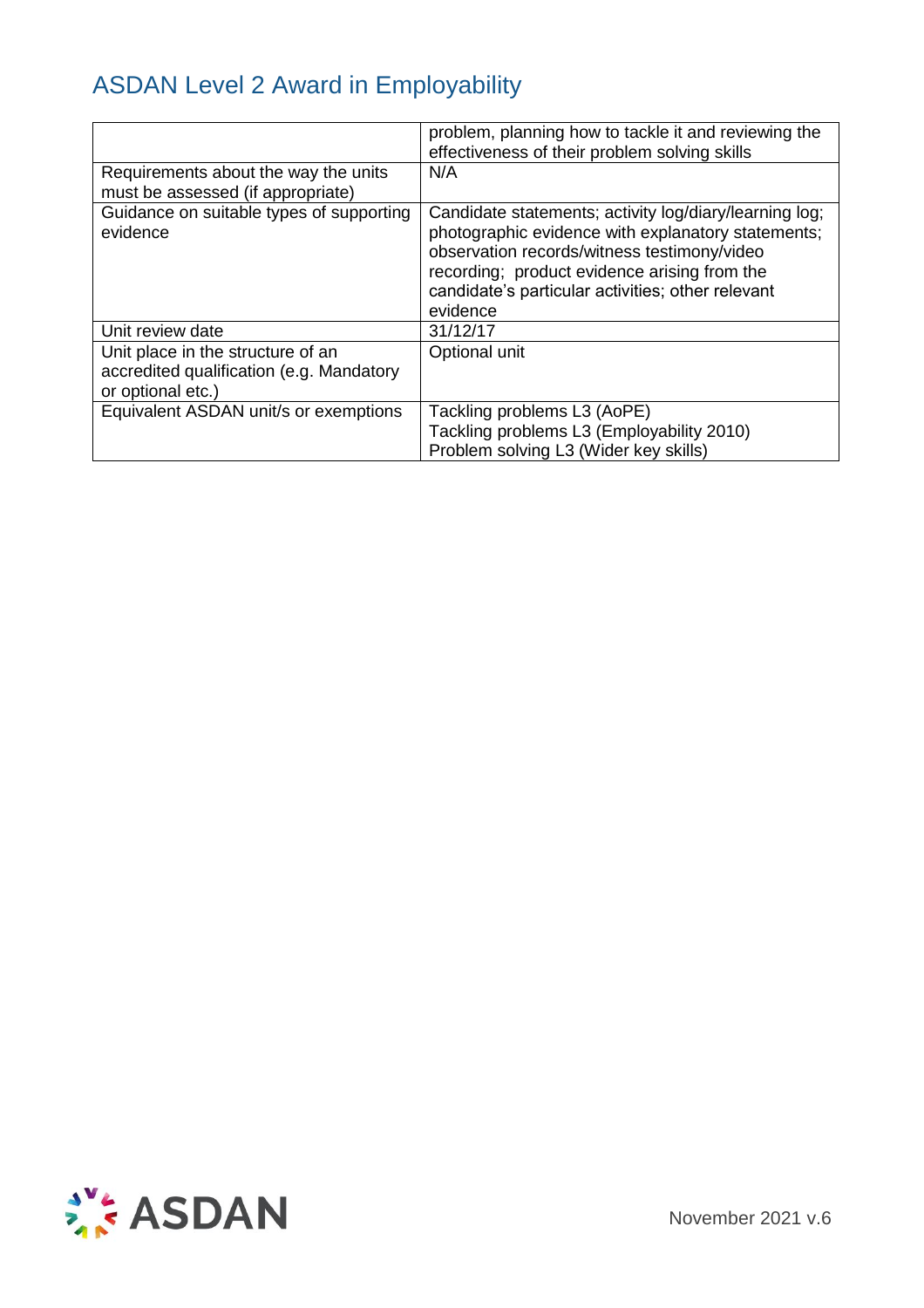| Title:                                  | <b>Team Working</b> |                                                                                          |  |  |
|-----------------------------------------|---------------------|------------------------------------------------------------------------------------------|--|--|
| Unique reference number                 | M/504/5244          |                                                                                          |  |  |
| Level:                                  | L2                  |                                                                                          |  |  |
| <b>Credit Value:</b>                    | 3                   |                                                                                          |  |  |
| Learning outcomes                       |                     | <b>Assessment criteria</b>                                                               |  |  |
| The learner will:                       |                     | The learner can:                                                                         |  |  |
| 2.1 Understand what helps teams to      |                     | 1.1 Describe what makes groups or teams effective                                        |  |  |
| work effectively                        |                     | 1.2 Give an example from own experience of how                                           |  |  |
|                                         |                     | individual behaviour has:                                                                |  |  |
|                                         |                     | had a positive effect on a team achieving its<br>objectives                              |  |  |
|                                         |                     | had a negative effect on a team achieving its                                            |  |  |
|                                         |                     | objectives                                                                               |  |  |
| 2.2 Be able to plan to work in a team   |                     | 2.1 Agree the objectives the team is planning to work                                    |  |  |
|                                         |                     | towards                                                                                  |  |  |
|                                         |                     | 2.2 Agree the ground rules for working in the team                                       |  |  |
|                                         |                     | 2.3 Share relevant information to agree what needs                                       |  |  |
|                                         |                     | to be done including:                                                                    |  |  |
|                                         |                     | the tasks the team has to carry out                                                      |  |  |
|                                         |                     | the resources needed                                                                     |  |  |
|                                         |                     | timescales and deadlines                                                                 |  |  |
|                                         |                     | 2.4 Suggest ways they could contribute to the work                                       |  |  |
|                                         |                     | of the team and agree each individual's                                                  |  |  |
|                                         |                     | responsibilities                                                                         |  |  |
|                                         |                     | 2.5 Agree the arrangements for working together as                                       |  |  |
|                                         |                     | a team relating to:                                                                      |  |  |
|                                         |                     | who they will be working with, where and                                                 |  |  |
|                                         |                     | when                                                                                     |  |  |
|                                         |                     | health and safety procedures<br>$\bullet$                                                |  |  |
|                                         |                     | the appropriate people to go to for advice and<br>$\bullet$<br>support when it is needed |  |  |
| 2.3 Be able to work co-operatively with |                     | 3.1 Organise and carry out tasks safely to meet own                                      |  |  |
| others to achieve team objectives       |                     | responsibilities                                                                         |  |  |
|                                         |                     | 3.2 Make effective use of resources including                                            |  |  |
|                                         |                     | support                                                                                  |  |  |
|                                         |                     | 3.3 Pace work to meet deadlines                                                          |  |  |
|                                         |                     | 3.4 Use appropriate methods to produce the quality                                       |  |  |
|                                         |                     | of work required                                                                         |  |  |
|                                         |                     | 3.5 Help to resolve disagreements or other problems                                      |  |  |
|                                         |                     | with the work                                                                            |  |  |
|                                         |                     | 3.6 Reflect on progress of own work and that of the<br>team                              |  |  |
|                                         |                     | 3.7 Seek advice, and support others, when needed                                         |  |  |
| 2.4 Be able to review the work of the   |                     | 4.1 Exchange information on what went well and                                           |  |  |
| team and own contribution, and agree    |                     | less well in the work of the team, including ground                                      |  |  |
| how to improve own skills               |                     | rules, working relationships and whether the team                                        |  |  |
|                                         |                     | achieved its objectives                                                                  |  |  |
|                                         |                     | 4.2 Explain how they personally helped the team to                                       |  |  |
|                                         |                     | achieve its objectives                                                                   |  |  |

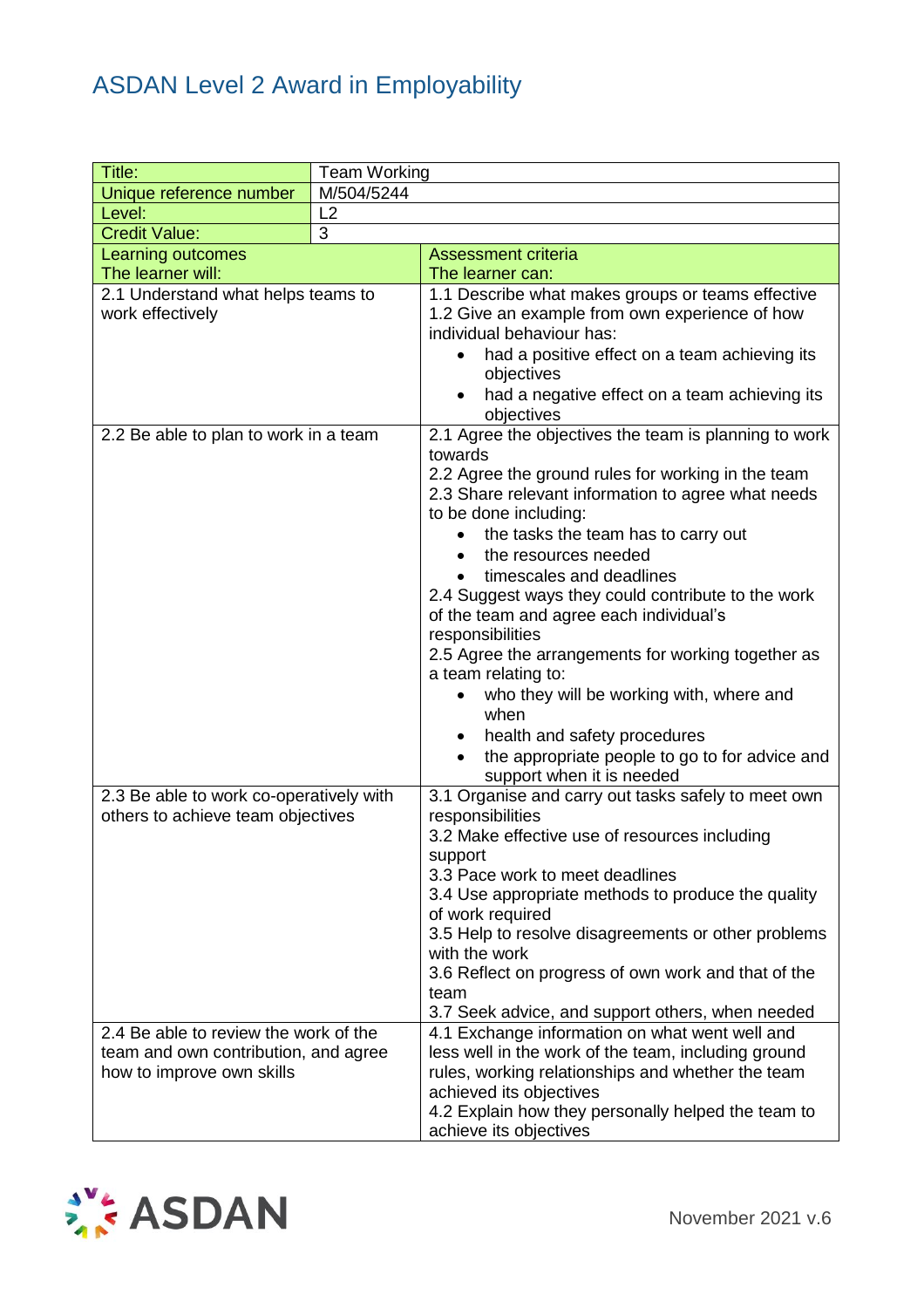|                                                                                                    | 4.3 Suggest and agree ways of improving how they<br>work as a member of a team in the future, including<br>their interpersonal skills                                                                                                                                                                                                                                               |
|----------------------------------------------------------------------------------------------------|-------------------------------------------------------------------------------------------------------------------------------------------------------------------------------------------------------------------------------------------------------------------------------------------------------------------------------------------------------------------------------------|
| Additional information about the unit                                                              |                                                                                                                                                                                                                                                                                                                                                                                     |
| Organisation reference code                                                                        | TW <sub>2</sub>                                                                                                                                                                                                                                                                                                                                                                     |
| Unit aim/purpose                                                                                   | To enable learners to show they understand how<br>they can contribute to successful teamwork and to<br>improve their team working skills by actively<br>engaging in the processes of planning the work of<br>the team, working with other team members towards<br>agreed objectives, and reviewing the work of the<br>team and their own contributions.                             |
| Requirements about the way the units<br>must be assessed (if appropriate)                          | N/A                                                                                                                                                                                                                                                                                                                                                                                 |
| Guidance on suitable types of supporting<br>evidence                                               | Records of planning the activity – group plan and<br>own plans; activity log/diary/learning log; minutes of<br>team meetings; photographic evidence with<br>explanatory statements; witness statements from<br>tutors/peers; review records; product evidence<br>arising from the candidate's particular task/s;<br>observation records/video recording; other relevant<br>evidence |
| Unit review date                                                                                   | 31/12/17                                                                                                                                                                                                                                                                                                                                                                            |
| Unit place in the structure of an<br>accredited qualification (e.g. Mandatory<br>or optional etc.) | Optional unit                                                                                                                                                                                                                                                                                                                                                                       |
| Equivalent ASDAN unit/s or exemptions                                                              | Working with others L3 (Wider Key Skills)                                                                                                                                                                                                                                                                                                                                           |

![](_page_33_Picture_2.jpeg)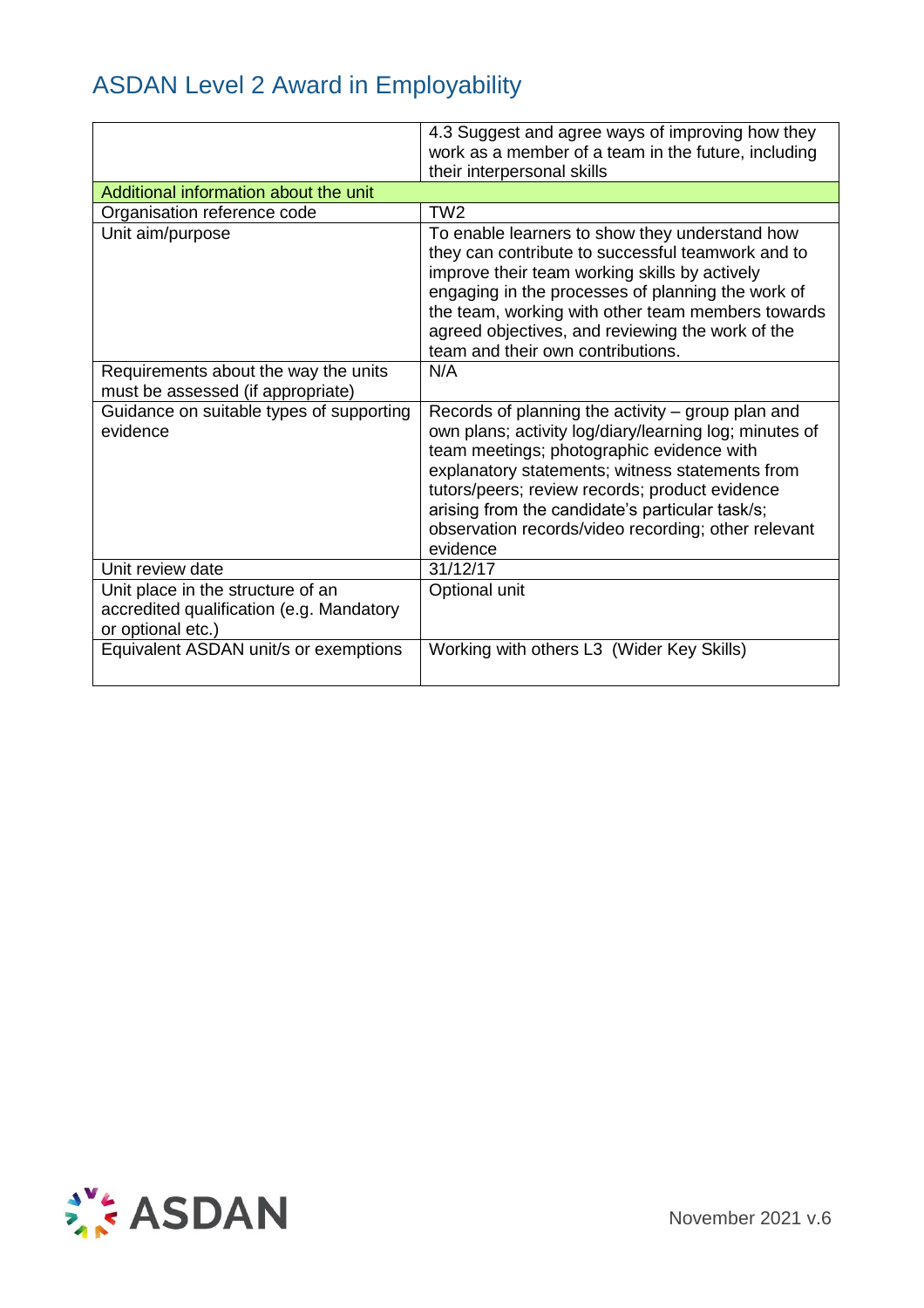| Title:                                                                                               |            | Using advice and guidance                                                                                                                                                                                                                                                                                                                                                                                                                                                                                              |
|------------------------------------------------------------------------------------------------------|------------|------------------------------------------------------------------------------------------------------------------------------------------------------------------------------------------------------------------------------------------------------------------------------------------------------------------------------------------------------------------------------------------------------------------------------------------------------------------------------------------------------------------------|
| Unique reference number                                                                              | J/504/5248 |                                                                                                                                                                                                                                                                                                                                                                                                                                                                                                                        |
| Level:                                                                                               | L2         |                                                                                                                                                                                                                                                                                                                                                                                                                                                                                                                        |
| <b>Credit Value:</b>                                                                                 | 1          |                                                                                                                                                                                                                                                                                                                                                                                                                                                                                                                        |
| Learning outcomes                                                                                    |            | <b>Assessment criteria</b>                                                                                                                                                                                                                                                                                                                                                                                                                                                                                             |
| The learner will:                                                                                    |            | The learner can:                                                                                                                                                                                                                                                                                                                                                                                                                                                                                                       |
| 2.1 Understand the benefits of advice<br>and guidance in achieving learning or<br>work related goals |            | 1.1 Give examples of how advice and guidance can help<br>achieve learning and work related goals<br>1.2 Explain at what stages of learning and work it would be<br>beneficial for an individual to seek advice and guidance                                                                                                                                                                                                                                                                                            |
| 2.2 Understand how to access advice<br>and guidance relevant to learning and<br>work related goals   |            | 2.1 Describe the range of sources of advice and guidance<br>relevant to achieving different learning and work related<br>goals<br>2.2 Describe the advantages and disadvantages of using<br>particular sources of advice and guidance<br>2.3 Identify the information needed to help make decisions<br>about achieving own learning or work goals including:<br>options for education/training<br>location<br>costs<br>2.4 Choose and agree source/s of advice and guidance<br>which would be helpful in own situation |
| 2.3 Be able to use advice and<br>guidance to help make decisions                                     |            | 3.1 Agree when and how to access advice and guidance<br>3.2 Use the chosen source/s to find relevant information                                                                                                                                                                                                                                                                                                                                                                                                       |
| about achieving own learning or work<br>related goals                                                |            | 3.3 Describe why specific information was selected<br>3.4 Explain how the information selected will help make<br>decisions about achieving learning or work related goals<br>3.5 Identify the next steps towards achieving a learning or<br>work related goal                                                                                                                                                                                                                                                          |
| Additional information about the unit                                                                |            |                                                                                                                                                                                                                                                                                                                                                                                                                                                                                                                        |
| Organisation reference code                                                                          |            | UAG2                                                                                                                                                                                                                                                                                                                                                                                                                                                                                                                   |
| Unit aim/purpose                                                                                     |            | To enable learners to show they understand the benefits of<br>using advice and guidance to help achieve learning and<br>work related goals and to be able to use that advice and<br>guidance effectively                                                                                                                                                                                                                                                                                                               |
| Requirements about the way the units<br>must be assessed (if appropriate)                            |            | N/A                                                                                                                                                                                                                                                                                                                                                                                                                                                                                                                    |
| Guidance on suitable types of                                                                        |            | Records of discussion with a careers adviser/guidance                                                                                                                                                                                                                                                                                                                                                                                                                                                                  |
| supporting evidence                                                                                  |            | worker or tutor; internet printouts of<br>education/training/employment opportunities, with relevant<br>sections highlighted/annotated; action plans, review<br>records; other relevant evidence                                                                                                                                                                                                                                                                                                                       |
| Unit review date                                                                                     |            | 31/12/17                                                                                                                                                                                                                                                                                                                                                                                                                                                                                                               |
| Unit place in the structure of an<br>accredited qualification (e.g.<br>Mandatory or optional etc.)   |            | Optional unit                                                                                                                                                                                                                                                                                                                                                                                                                                                                                                          |
| Equivalent ASDAN unit/s or<br>exemptions                                                             |            | Using advice and guidance L2 (Employability 2010)                                                                                                                                                                                                                                                                                                                                                                                                                                                                      |

![](_page_34_Picture_2.jpeg)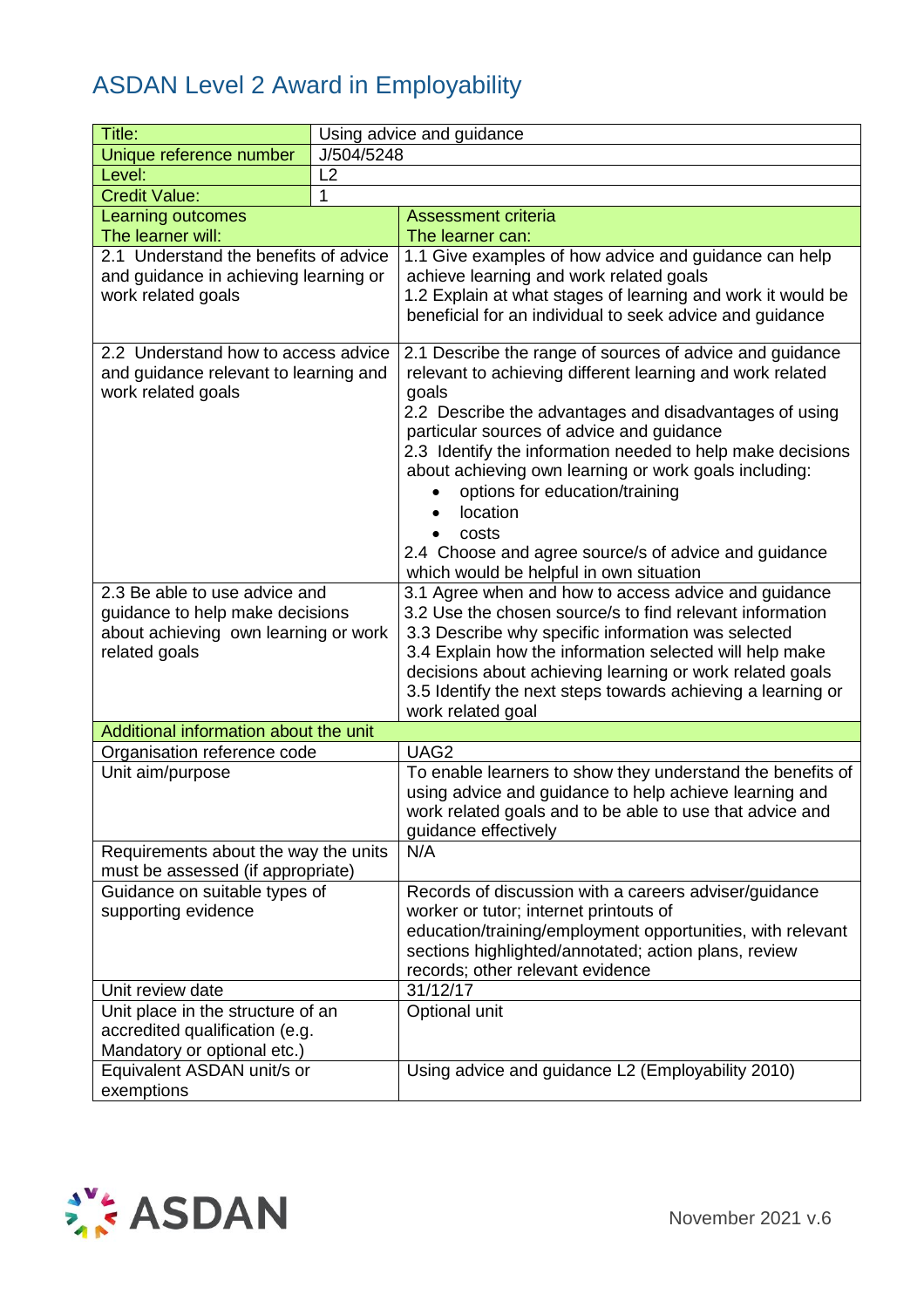| Title:                                                   |                | Using ICT in the workplace                                       |
|----------------------------------------------------------|----------------|------------------------------------------------------------------|
| Unique reference number                                  | A/504/5179     |                                                                  |
| Level:                                                   | L2             |                                                                  |
| <b>Credit Value:</b>                                     | $\overline{2}$ |                                                                  |
| Learning outcomes                                        |                | <b>Assessment criteria</b>                                       |
| The learner will:                                        |                | The learner can:                                                 |
| 2.1 Understand policies, procedures                      |                | 1.1 Describe own organisation's policies, procedures and         |
| and practices that are relevant to the                   |                | practices that are relevant to the use of ICT in own role        |
| use of ICT in own role within the                        |                | 1.2 Explain the importance of confidentiality and data           |
| organisation                                             |                | protection when accessing information and handling data          |
| 2.2 Be able to use ICT systems to                        |                | 2.1 Identify the purpose, and the desired outcomes, of a         |
| locate and select information for a                      |                | work based task                                                  |
| work based task                                          |                | 2.2 Select potential sources of relevant ICT based               |
|                                                          |                | information                                                      |
|                                                          |                | 2.3 Use appropriate search criteria to select and retrieve       |
|                                                          |                | the information required                                         |
|                                                          |                | 2.4 Describe how the information selected helps meet             |
|                                                          |                | the desired outcome                                              |
| 2.3 Be able to use ICT systems to                        |                | 3.1 Select and use layouts appropriate to the type of            |
| develop and present information for a<br>work based task |                | information being presented                                      |
|                                                          |                | 3.2 Enter, develop and combine different types of<br>information |
|                                                          |                | 3.3 Check that final output is accurate and fit for purpose      |
|                                                          |                | 3.4 Explain how final output fulfils the desired outcomes        |
|                                                          |                | of the task                                                      |
| Additional information about the unit                    |                |                                                                  |
| Organisation reference code                              |                | ICTW2                                                            |
| Unit aim/purpose                                         |                | To enable learners to show their understanding of                |
|                                                          |                | workplace policies, procedures and practices and be able         |
|                                                          |                | to use ICT to carry out work based tasks effectively.            |
| Requirements about the way the units                     |                | N/A                                                              |
| must be assessed (if appropriate)                        |                |                                                                  |
| Guidance on suitable types of                            |                | Candidate's statements, diary, log of activities; printouts      |
| supporting evidence                                      |                | of sources of information with relevant parts                    |
|                                                          |                | highlighted/annotated; annotated drafts and final versions       |
|                                                          |                | of ICT product e.g. report, presentation, leaflet, film;         |
|                                                          |                | observation records or witness testimony; review                 |
|                                                          |                | records; other relevant evidence                                 |
| Unit review date                                         |                | 31/12/17                                                         |
| Unit place in the structure of an                        |                | Optional unit                                                    |
| accredited qualification (e.g.                           |                |                                                                  |
| Mandatory or optional etc.)                              |                |                                                                  |
| Equivalent ASDAN unit/s or                               |                | Using ICT in the workplace L2 (Employability 2010)               |
| exemptions                                               |                |                                                                  |

![](_page_35_Picture_2.jpeg)